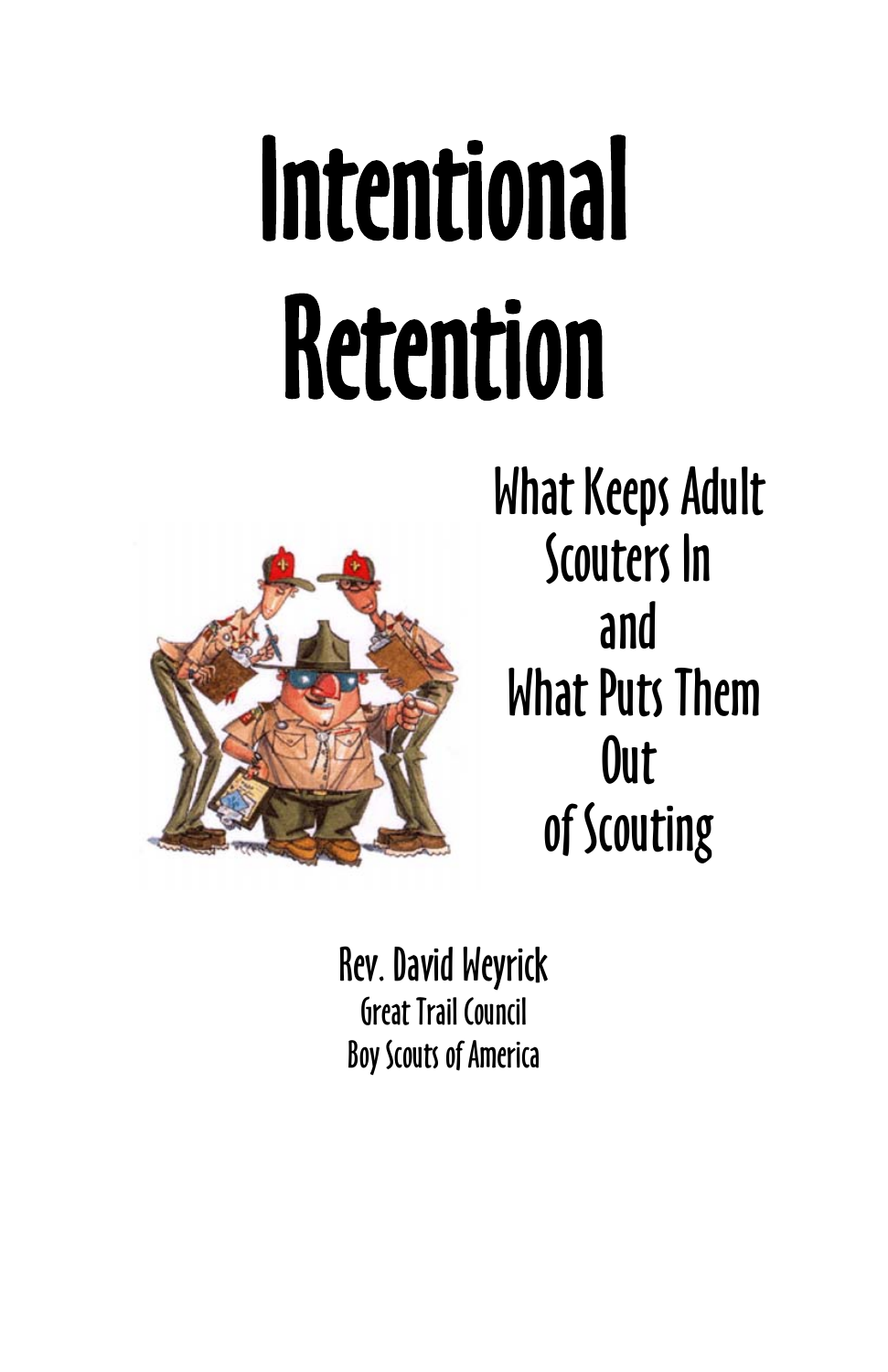# Intentional Retention

What Keeps Adult Scouters In and What Puts Them Out of Scouting

Rev. David Weyrick, Ph.D. Great Trail Council Boy Scouts of America

*Dedicated to Dr. Randy Pausch, who fought a battle with cancer and passed away as I was writing this booklet. He understood the importance of data and of Scouting.*

> © 2009 by the Great Trail Council Boy Scouts of America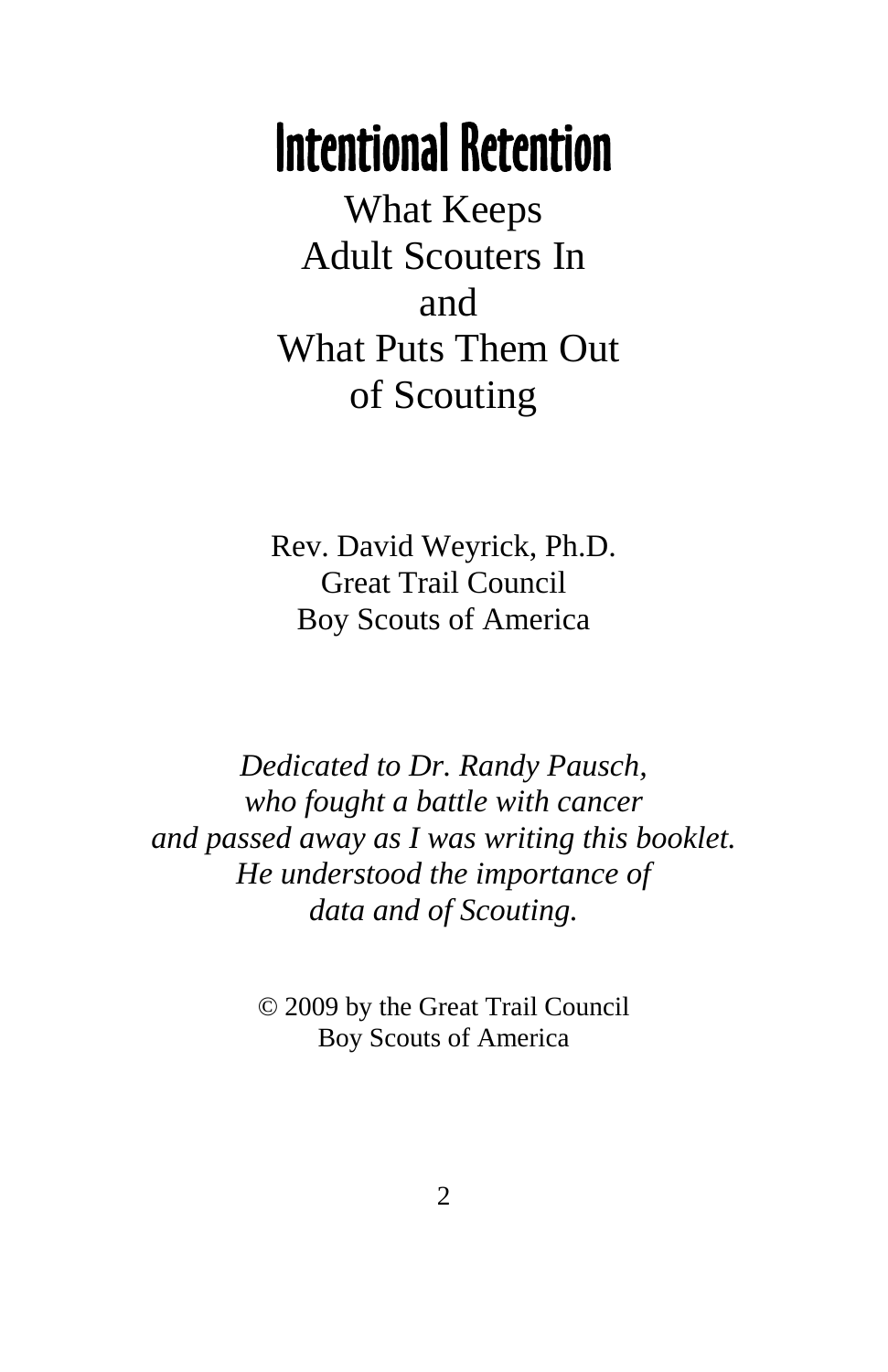# About the Author

A native of Akron, Ohio, David Weyrick is an Eagle Scout who worked on the camp staff at the Manatoc Scout Reservation for fourteen summers. He has been a Scouter for more than thirty years serving as a Unit Leader, Chaplain, Commissioner, and Trainer. David served as Lodge Chief and Section Chief in the Order of the Arrow, on Wood Badge staff, backpacked at Philmont, received the District Award of Merit, holds the Silver Beaver, and is a James E. West Fellow. He serves on the Area Four Committee and the Council Executive Board as Chairman of the Council's Camping Committee.

 David is Pastor of the Stow Presbyterian Church and holds a Ph.D. in theological education. He enjoys cooking, whittling, hiking, Star Trek and is an accomplished musician. He and his wife, Beth, have two children and two wire-haired Dachshunds. He has previously authored a fivevolume set on the history of Manatoc along with a book on leadership for Scouters.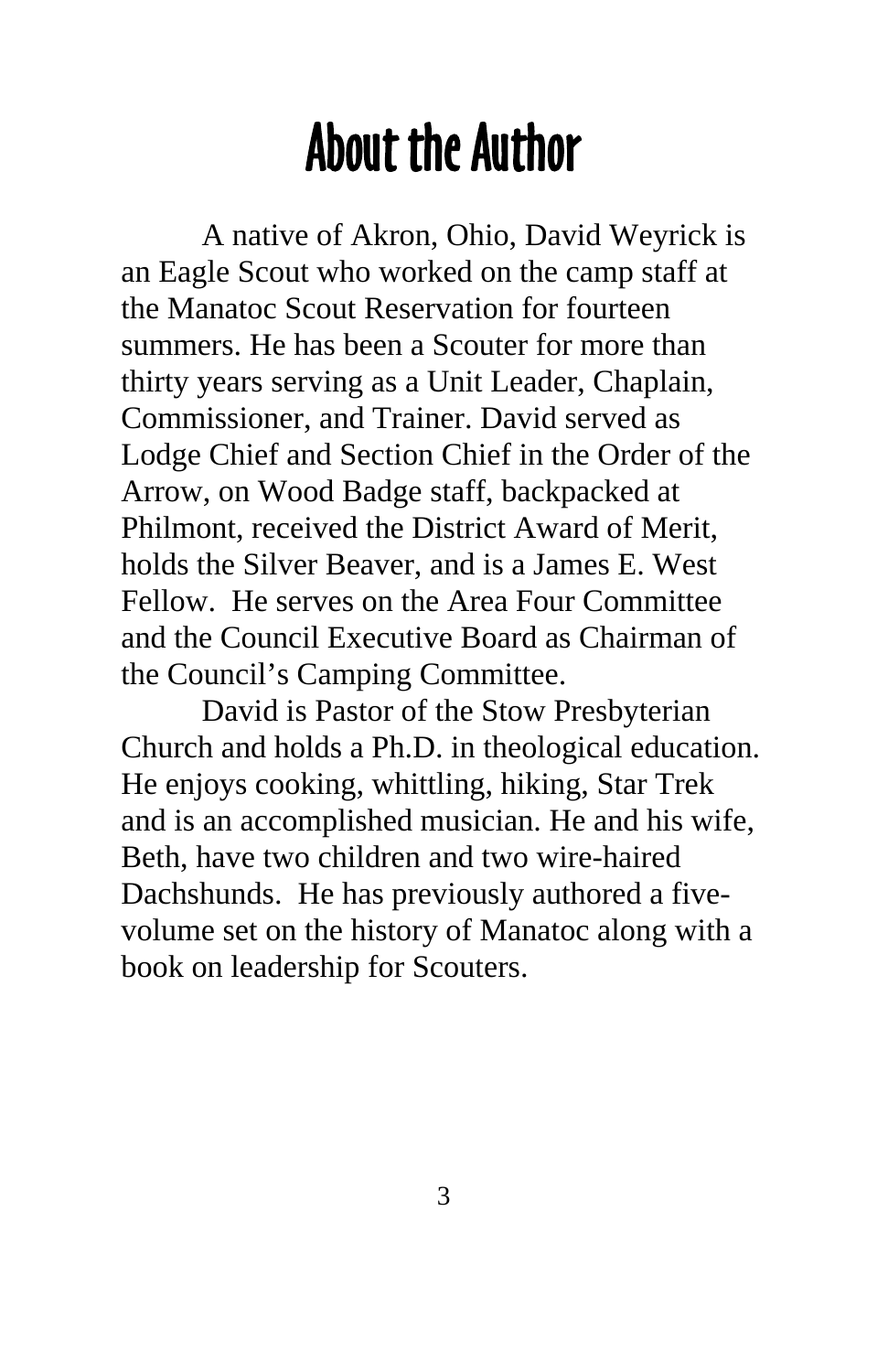# Acknowledgments

 I would like to thank the following for their help with this booklet:

 My father, Robert Weyrick, and Jan and Bob Hixenbaugh who proof -read the manuscript.

 Mike Jones, Great Trail Council Scout Executive, who has gotten used to my crazy ideas in the hopes that my books can make a difference.

 Mike Panasiti, Assistant Scout Executive with the Great Trail Council, who encouraged me along the way and helped pass out surveys.

 Jim Shimko, Program Director with the Great Trail Council, who loves Manatoc as much as I do.

 And some 339 Scout Leaders who took the time to fill out my survey and eat some steak and eggs at the weekly Leaders' Breakfast during summer camp at Camp Manatoc.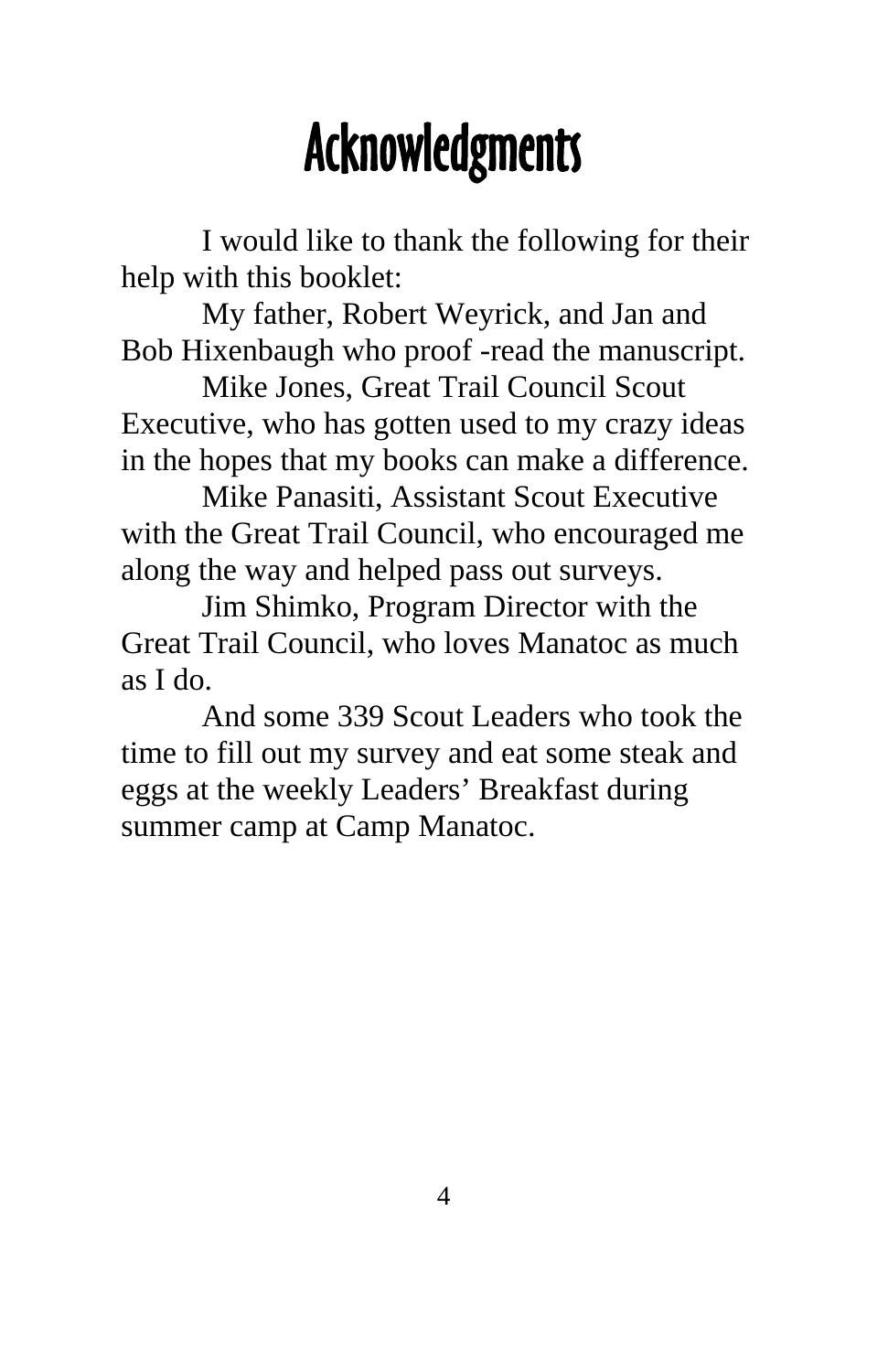# Introduction **Scientific Stuff**

 This booklet proves nothing. Let me explain.

 Years ago I earned a Ph.D. That and a small fortune will buy you a cup of coffee at Starbucks. But, supposedly with a Ph.D. in hand, I now have the credentials to say something intelligent based on research. This booklet tries to say an intelligent thing or two about adult retention in Scouting based on some scientific research.

 Many folks don't really understand what scientific research means. When they hear about it they think of Albert Einstein or some mad scientist in a lab with boiling test tubes. But, its simple. Scientific research uses what's known as the scientific method. That's just gathering observable, empirical, or measurable evidence in order to make an observation. And from that observation, we hope the researcher is able to say something intelligent.

 Research tries to answer a question or solve a problem based on the information (we call it data) that has been gathered. A classic example is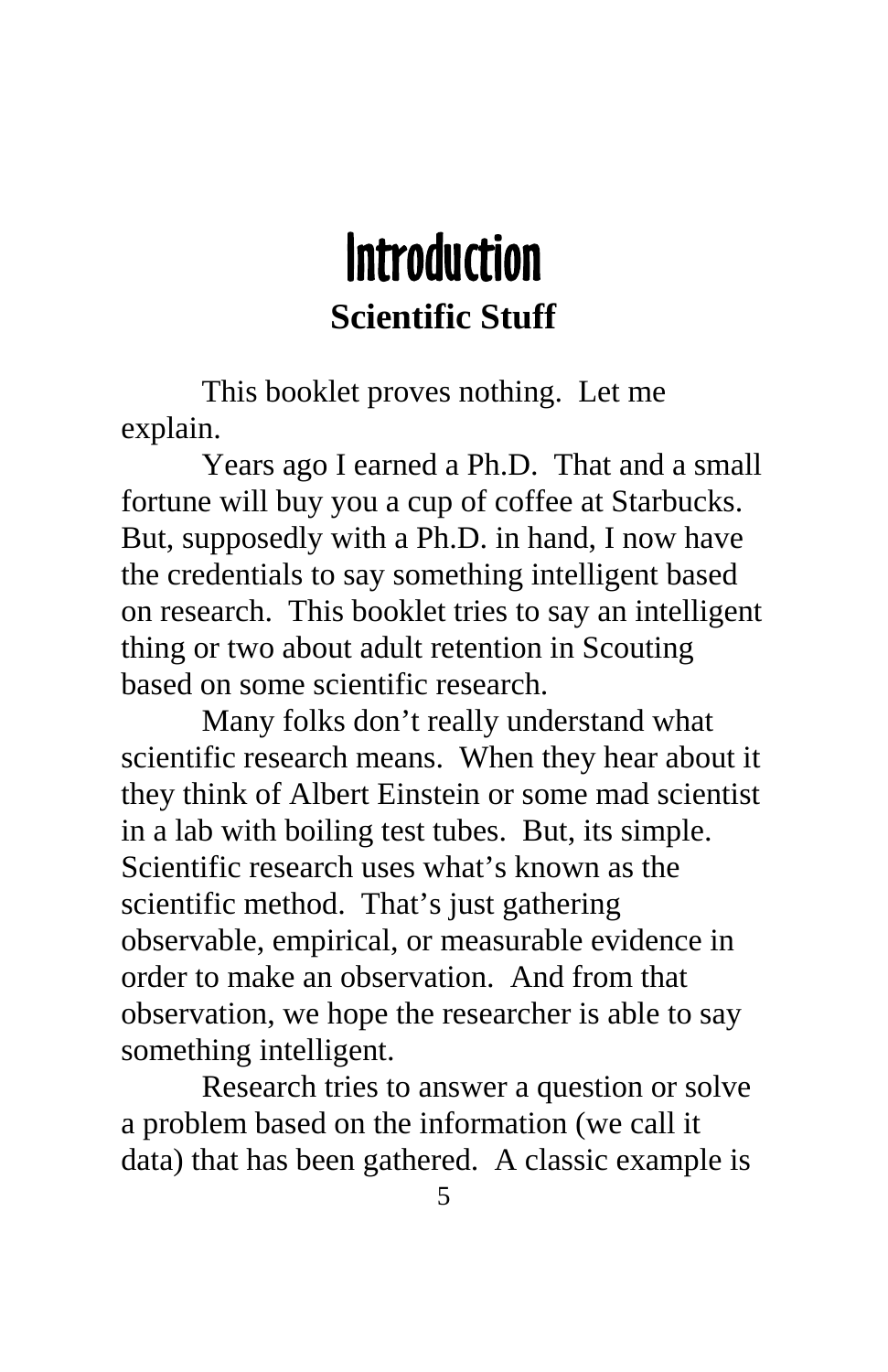historical research and the assassination of President John F. Kennedy in 1963. The researcher tries to answer such questions as was there more than one gunman and if so, where did they stand? The researcher gathers and studies information that is observable (film footage, photographs) in order to say something intelligent.

 Candy companies conduct research when they develop a new product. They test it on kids and measure how many liked it and how many didn't. Get enough kids to say they like a product, based on the observable research, and it just might sell.

 The film industry spends millions of dollars a year to get you to enjoy a movie. Films we see in theaters go through numerous test showings to gain peoples' opinions. These opinions (research) help the producers make changes to develop their final product which will make money.

 But research doesn't prove anything, it can only infer. We could look at research in more detail and talk about theories and hypothesis but, trust me, research doesn't prove, it infers. That means the research draws a conclusion from the evidence.

 An historical researcher can't prove there was more than one gunman in Dallas that fateful day in 1963. The researcher can only infer, draw a conclusion, from all his or her evidence.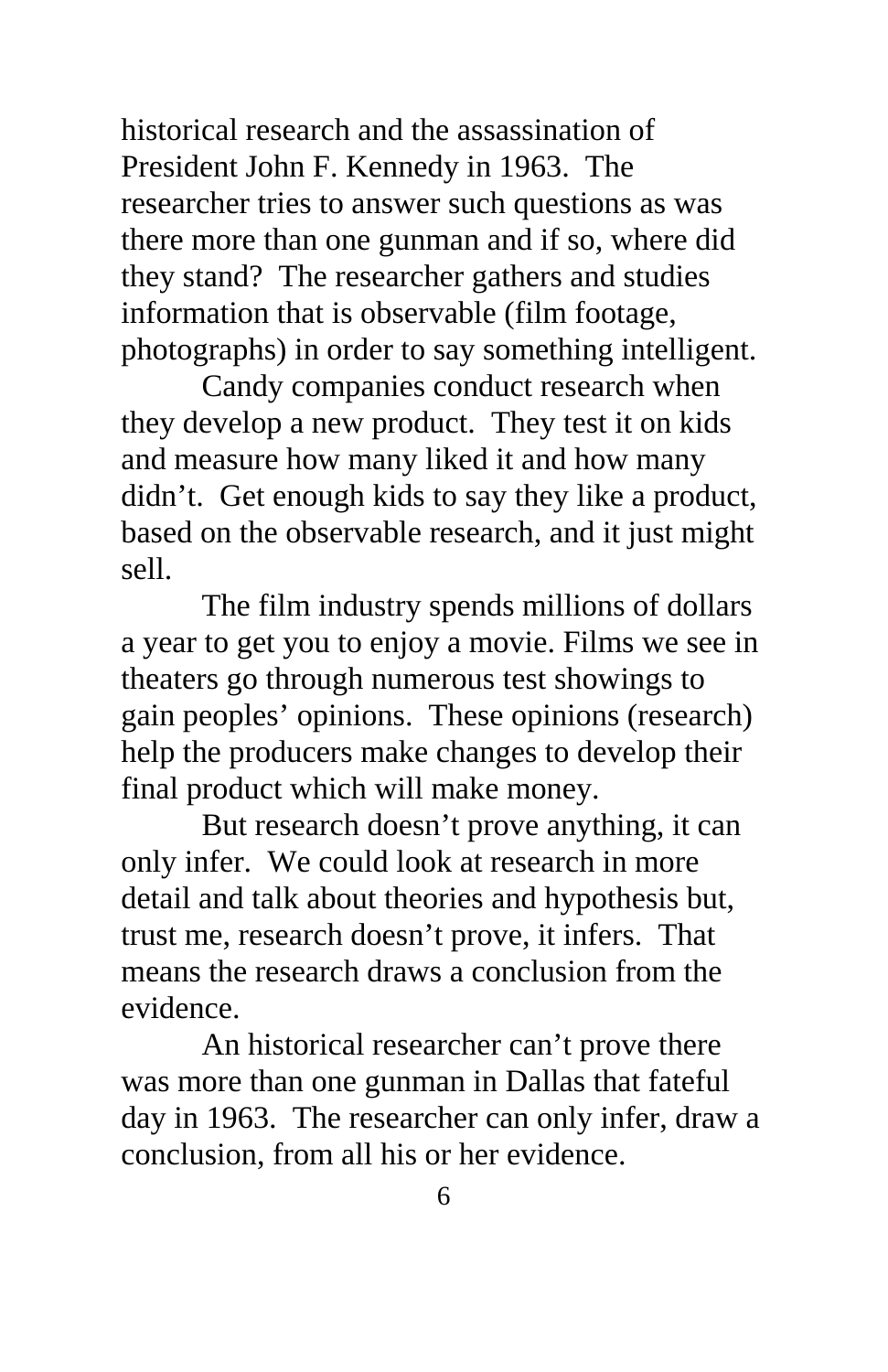That's why this booklet proves nothing. It's some research that infers several reasons why many adult leaders (a.k.a. Scouters) stay in Scouting and why some leave.

 The idea for this booklet actually began in 2006 when I was involved in writing another booklet for the Great Trail Council called *ReTENtion: The Ten Defining Moments in a Scout's Life Where Retention is Critical and What You Can Do About It.* Leaders used the ideas in that booklet to help them keep boys in the program. Statistically we have seen improvement across the Council and in other Councils in our Area and Region.

 But numbers reveal that Councils can do a better job retaining adult leaders. As I looked at the annual adult retention numbers in my own Council I asked myself, "Why do leaders stay in Scouting and why do they leave?" I had some ideas but nothing observable in order to infer some conclusions. So, I decided to conduct my own research that would be informative and able to shed some light on adult retention for this great organization.

 A great deal of research uses sample groups. Candy companies sample boys and girls. Film companies sample teenagers, "soccer moms," as well as senior citizens.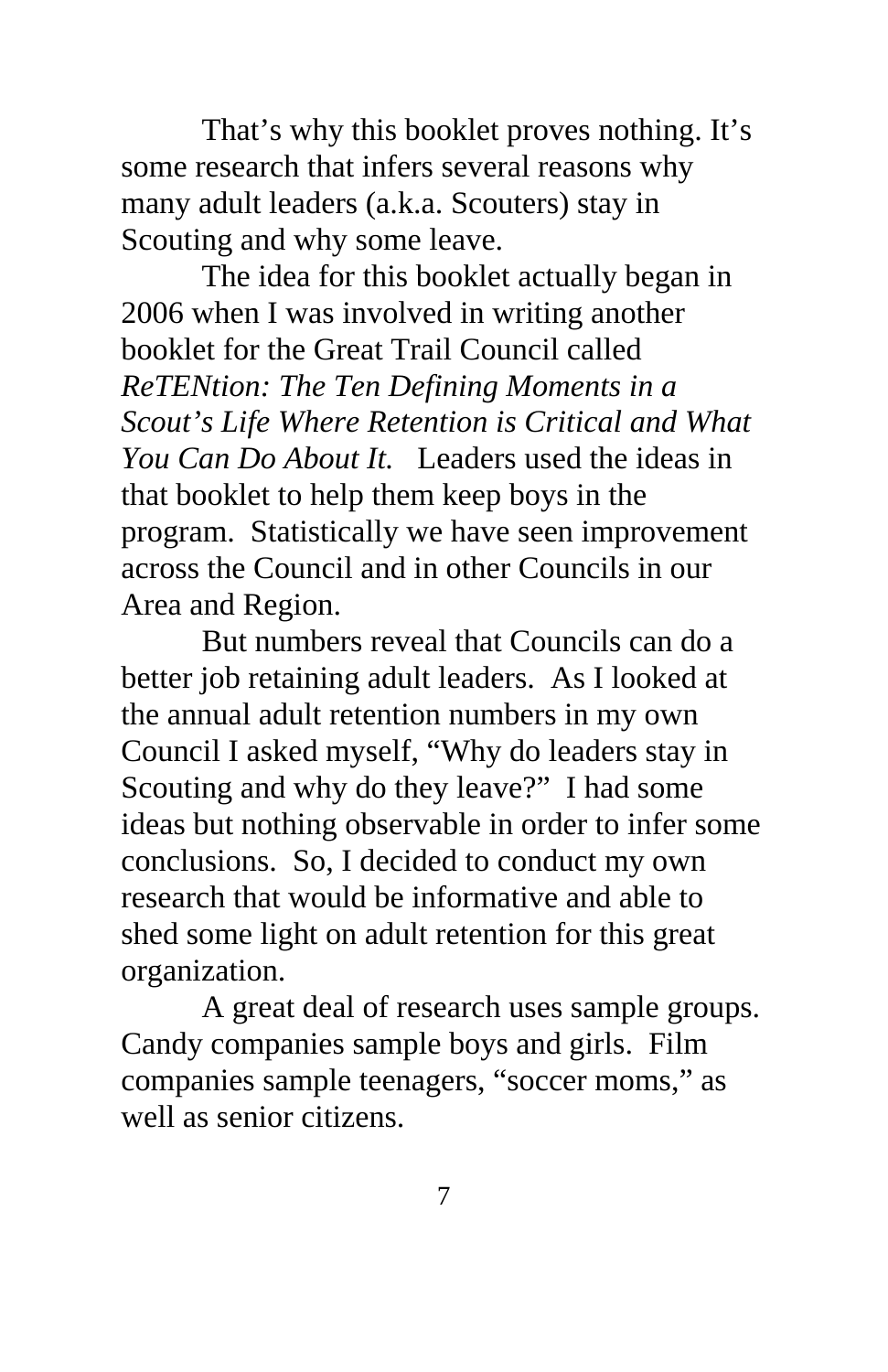My research would need a sample; a group with a common thread, that could provide information. Obviously, the common thread would have to be Scouters. I just couldn't ask people walking down the street, "Could you tell me why Scouters stay in Scouting?" If they had no Scouting experience, they wouldn't have a clue.

 But, where could I get a good sized sample group of Scouters and what would I ask them? I thought about visiting all of the monthly District Roundtables but realized most met on nights I couldn't make because of my church responsibilities. I thought about visiting unit meetings each week but that would involve more time than I could give.

 I finally decided my group would be those Scouters who attended summer camp at our Council's Camp Manatoc. As a member of the Council's Executive Board and as a Council Chaplain, I could easily meet with leaders at the weekly leaders' breakfast during the seven weeks of summer camp.

 But, what would I ask them and how would I gather the information? A one page survey would be easy and if I designed it correctly could be filled out quickly and provide me with enough empirical information to generate some conclusions.

 So, after receiving permission, I circulated the survey which asked: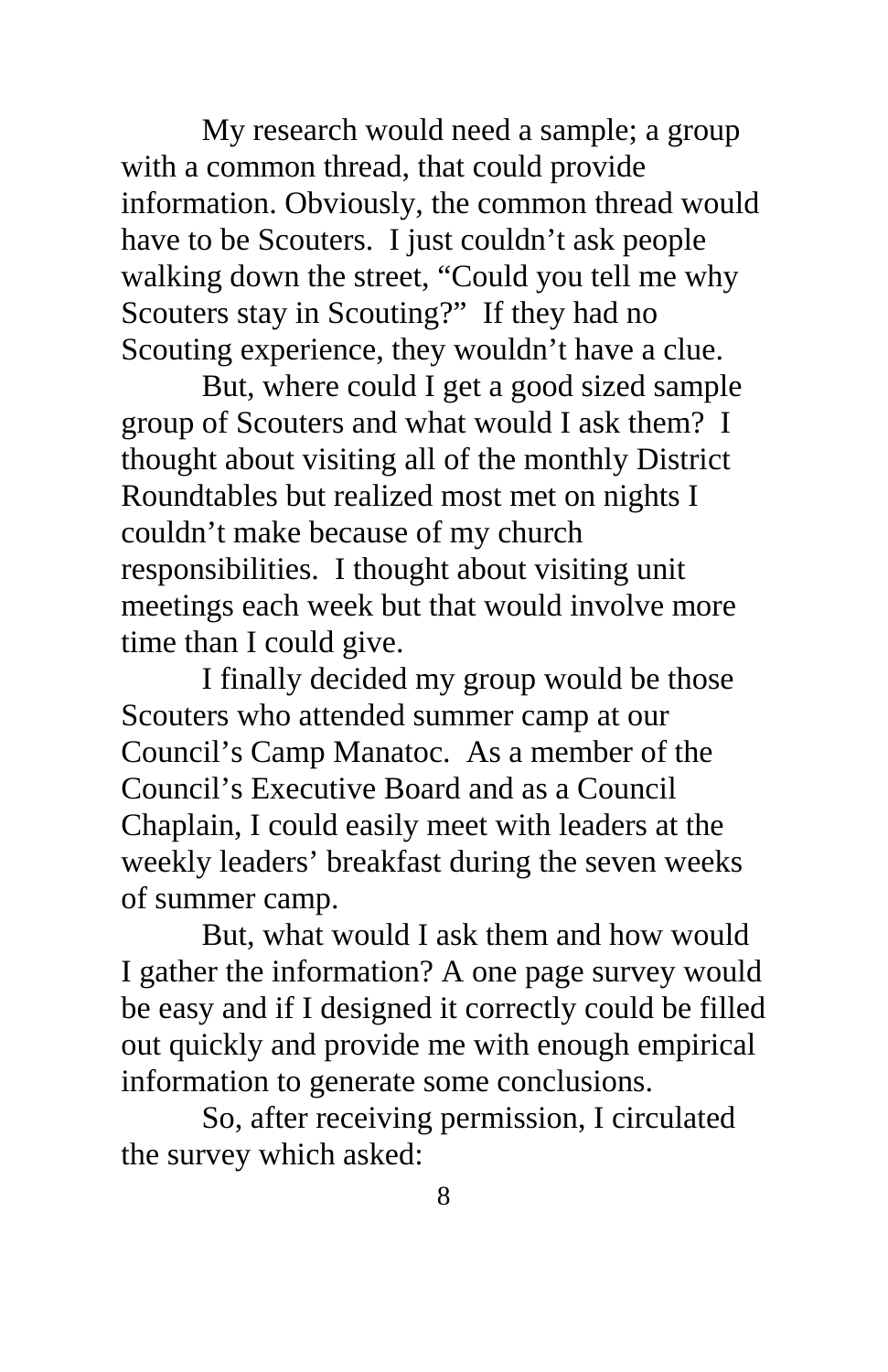#### Number of years as an adult leader **Gender** Year of birth Previous youth involvement in Scouting Eagle Scout

Three reasons why they stay in Scouting Three reason why they believe Scouters leave

 Each Thursday morning during the seven weeks of the 2008 summer camping season at Camp Manatoc, the surveys were passed out and almost every leader returned one. That produced a great deal of data for me to generate my conclusions.

 The booklet is mostly divided into two sections: what keeps leaders in (eight conclusions) and what puts them out (six conclusions). It just so happened that's where the numbers fell. There where almost fifty reasons given in the surveys but most were just mentioned once or twice. I paid attention to the ones that received more "mentionings" (if that makes sense). Each conclusion chapter contains some objective findings from the surveys and then some comments.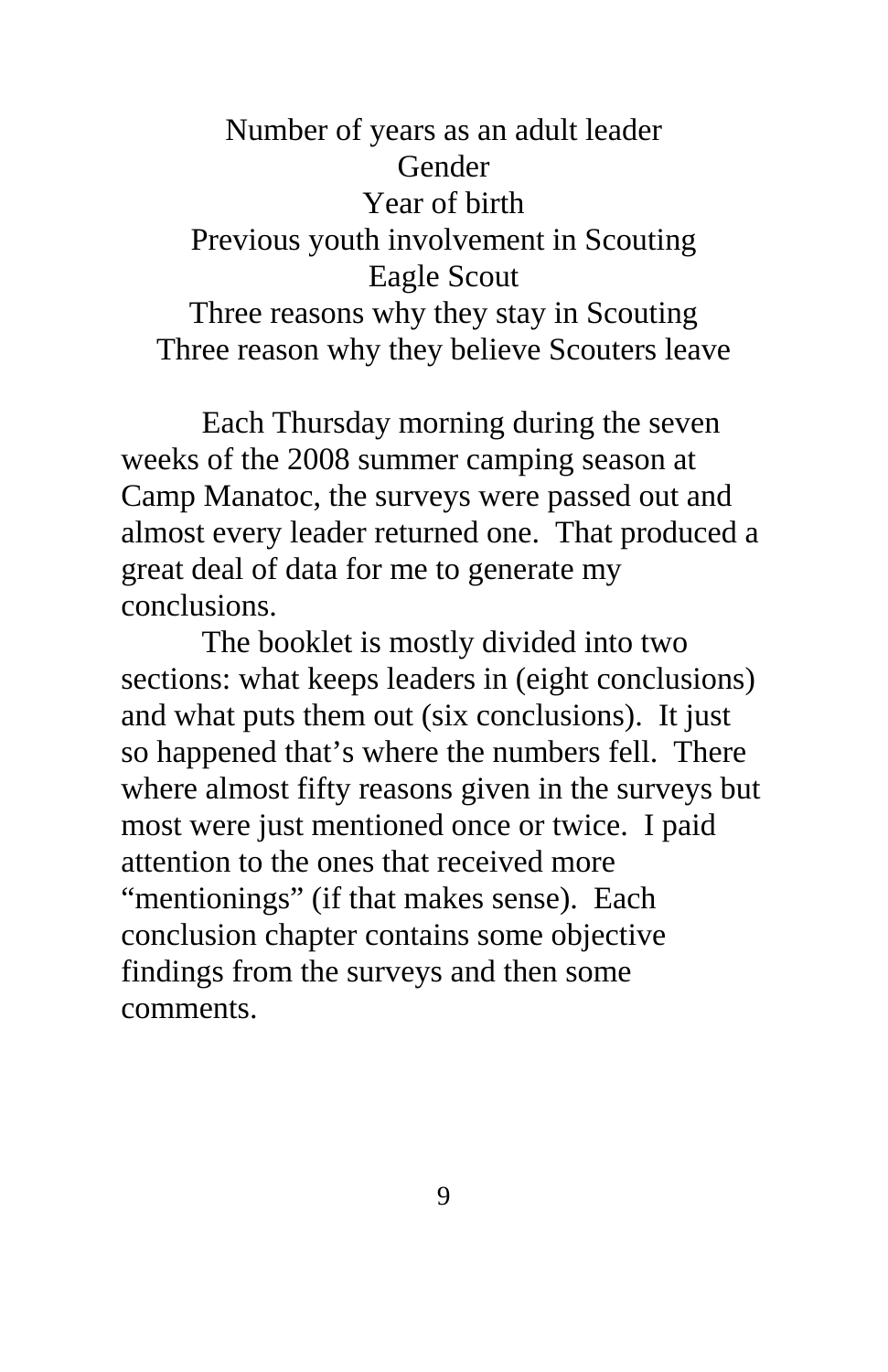#### "There is nothing like looking, if you want to find something. You certainly usually find something, if you look, but it is not always quite the something you were after." J.R.R. Tolkien, author of *The Lord of the Rings*

"Jumping to conclusions is a dangerous exercise." Ancient Proverb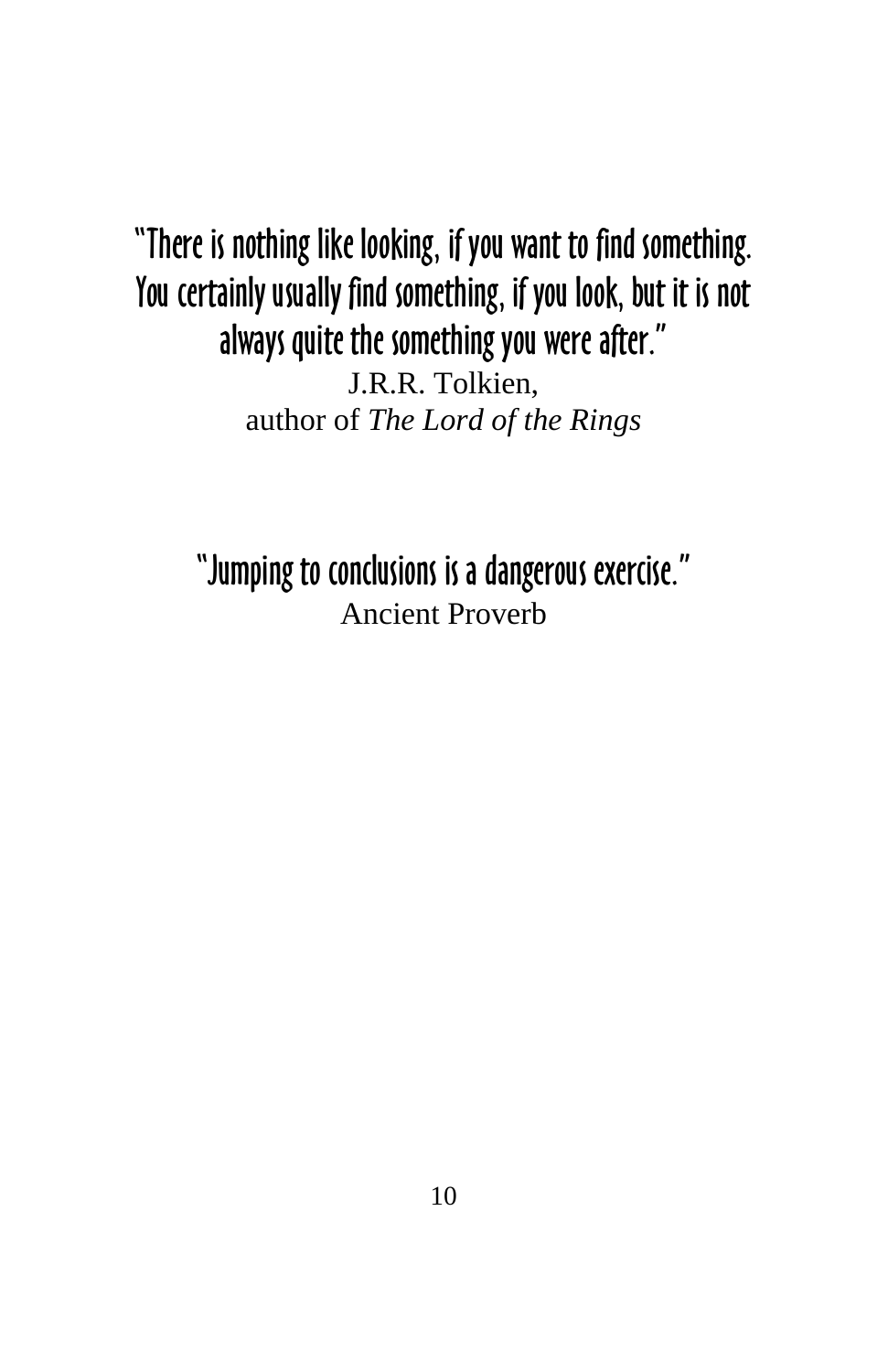# The Sample Group **More Than Three Hundred**

 I had the honor of asking 339 Scouters to help me offer some insight into retention of adults within the Boy Scouts of America. Of those 339, 20 (5.8%) were female and 319 (94.2%) were male.

 About one third of the Scouters (32.4%) had been leaders from one to five years while another third (34.2%) had been leaders for six to ten years. That meant that two-thirds (66.6%) of the Scouters, had been leaders for ten years or less.

 About one quarter of them (24.1%) had eleven to twenty years of leadership, 5.4% had twenty-one to thirty years experience, and 3.8% had more than thirty-one years in leadership.

 They ranged in age from 18 (born in 1990) to 70 (born in 1938). The average age of the Scouters was about 46

 But if we break that down, we find the average birth year of those who had been leaders from one to five years was 1968. And, as you would expect, as the years of leadership experience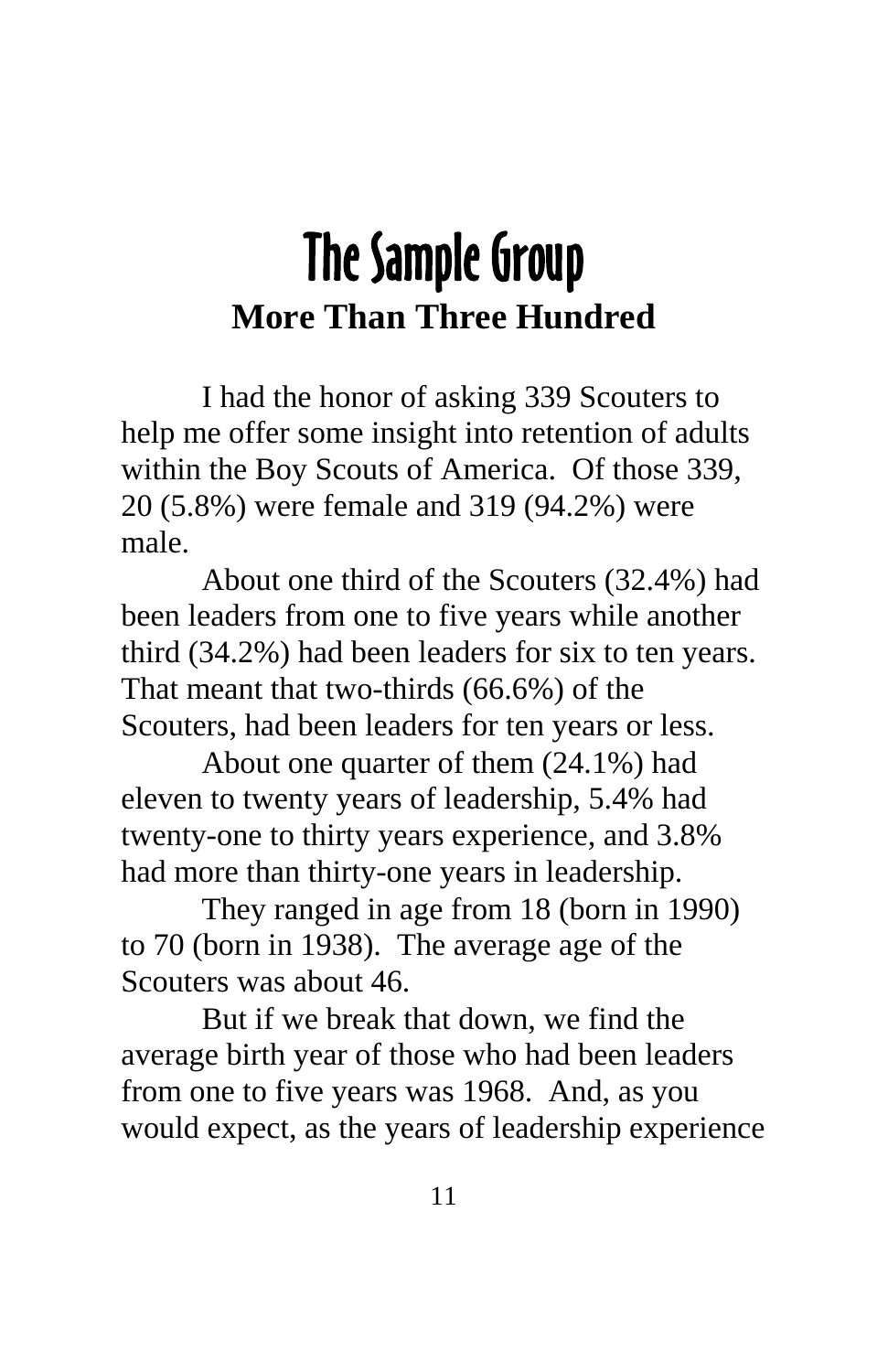increased, so did the average age of the leaders. Average birth year of those with six to ten years experience was 1961; those with eleven to twenty years was 1957; twenty-one to thirty was 1950; and more than thirty-one years was 1947.

 Almost two-thirds of the men (61.1%) were Cub Scouts and about the same (62.6%) were Boy Scouts. Those who were Explorers or Venture Scouts were 12.5%. Interesting that almost onethird of the men are Eagle Scouts.

 Even more interesting and something to note is that 75% of the female leaders were Girl Scouts.

 These conclusions are based on Boy Scout leaders' opinions.

 That's enough for now. Let me present my conclusions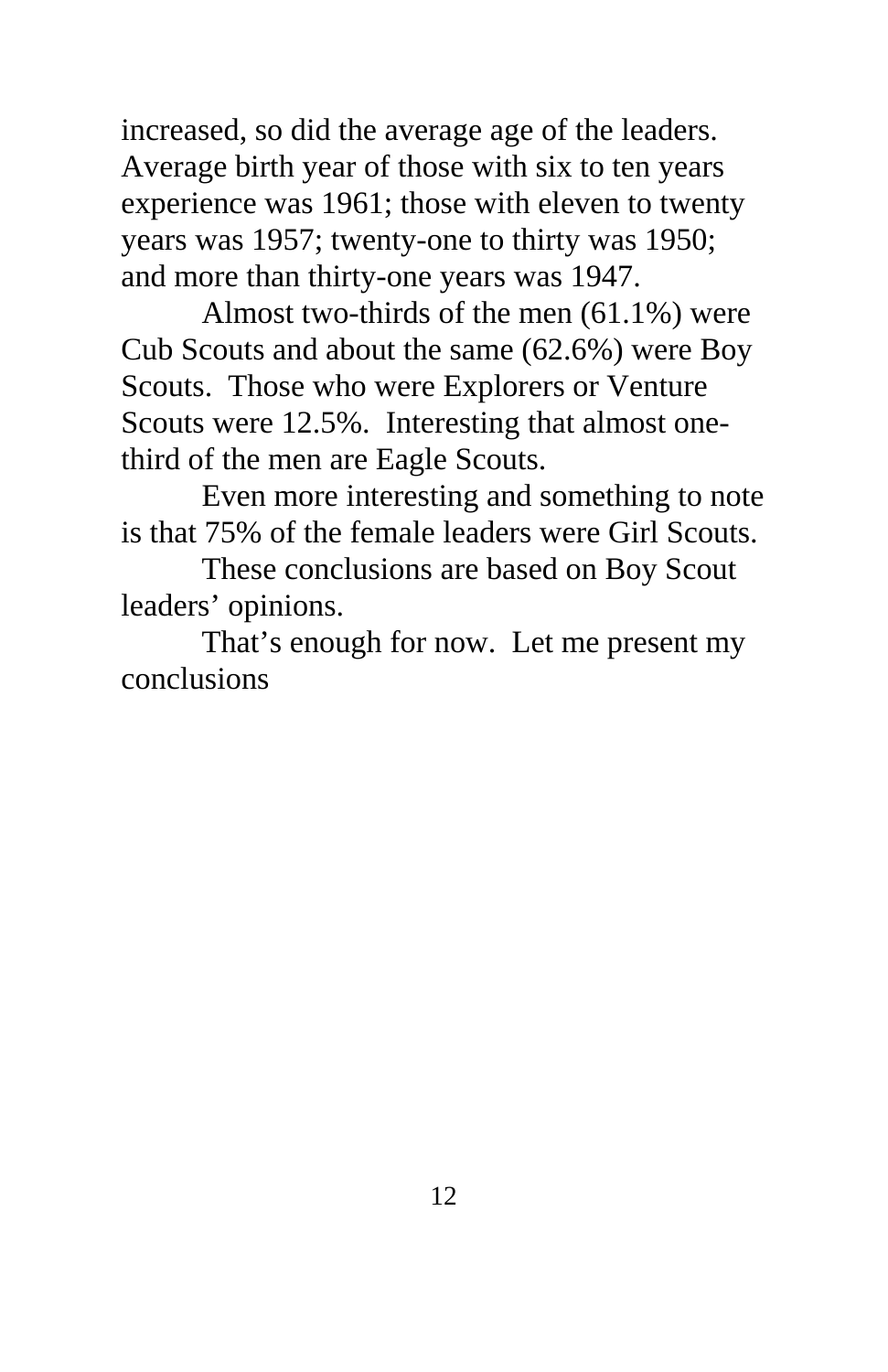# WHAT KEEPS THEM IN They Want to Help Boys **Conclusion #1**

 As I was collecting the data from the surveys, it didn't take long to realize that helping boys was the top reason these leaders stayed in Scouting. Almost two-thirds of them listed this in one way or another.

 Perhaps the largest emphasis within this "helping boys" theme was an opportunity to guide them into manhood. The comments reflected that leaders wanted to assist boys in their patriotic, selfless, spiritual journeys into adulthood. Some called this "guiding," others "mentoring," and others "leading."

Some of the more specific comments were:

 "I enjoy seeing the smile on a boy's face when he finally figures something out."

 "If we don't help our boys into manhood the right way, who will? The culture? His video game?"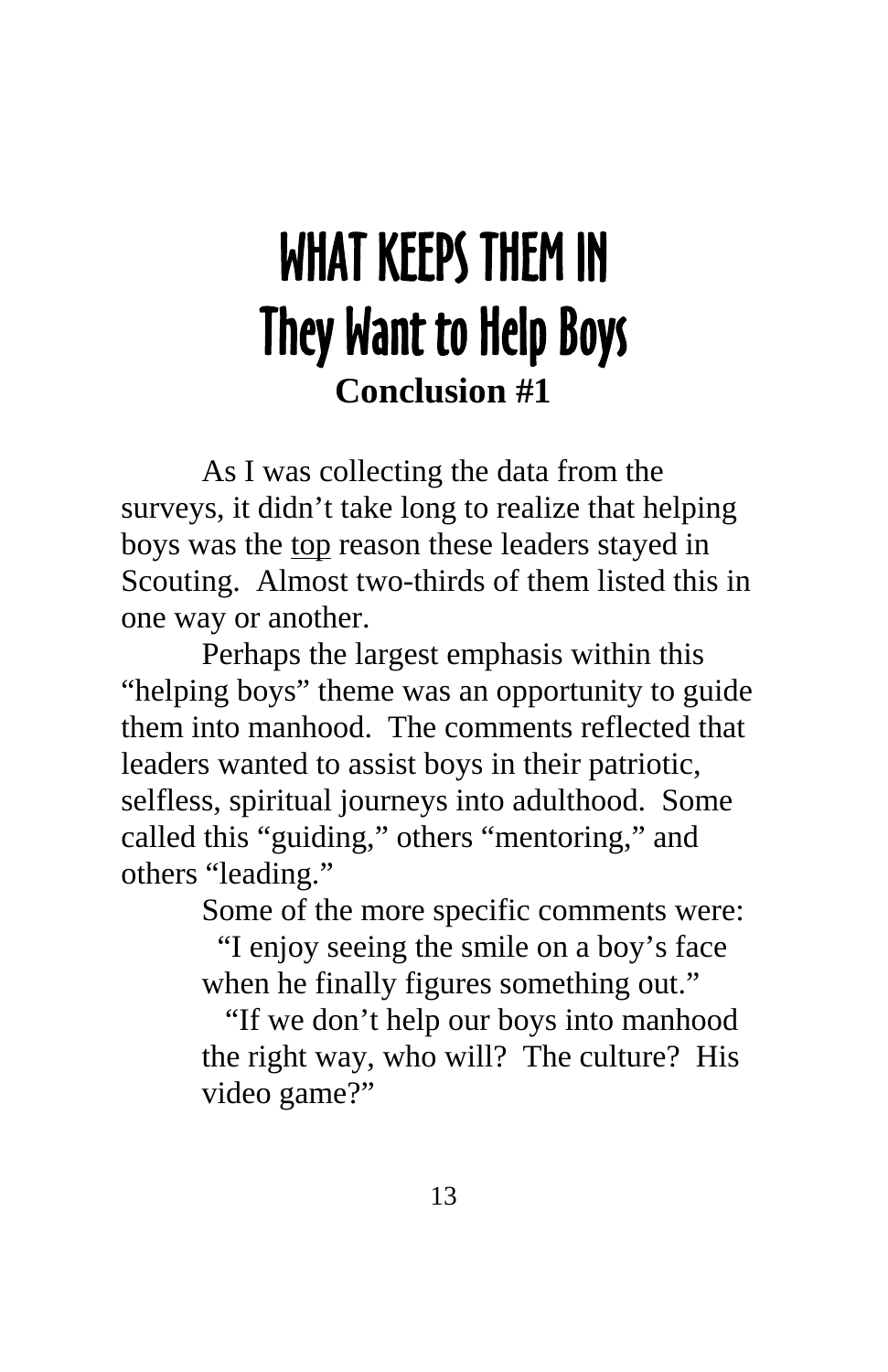"I want to be a part of a young man's life and help him become a responsible God loving adult who cares about this country."

 "To help the boys learn the real, important things that make a difference."

 "I really enjoy helping boys learn new things and then seeing them grow up to become good men."

 If leaders stay in Scouting to help boys, then how do Districts and Councils lift this up as a priority and use this as a way to both attract and retain Scouters?

 Perhaps the best bet is to turn it around. Rather than emphasizing the idea that leaders want to help boys, emphasize the understanding that boys need help; especially on their way to manhood. In today's technological, fast paced culture, our boys desperately need their fathers and other men to guide them up into an authentic manhood.

 Unfortunately, masculinity is sometimes looked down upon and also vilified because of the repression men have historically put on women. At times, it seems to sound politically incorrect to talk about leading a boy into manhood. But, as the one leader wrote, "If we don't help our boys into manhood the right way, who will?"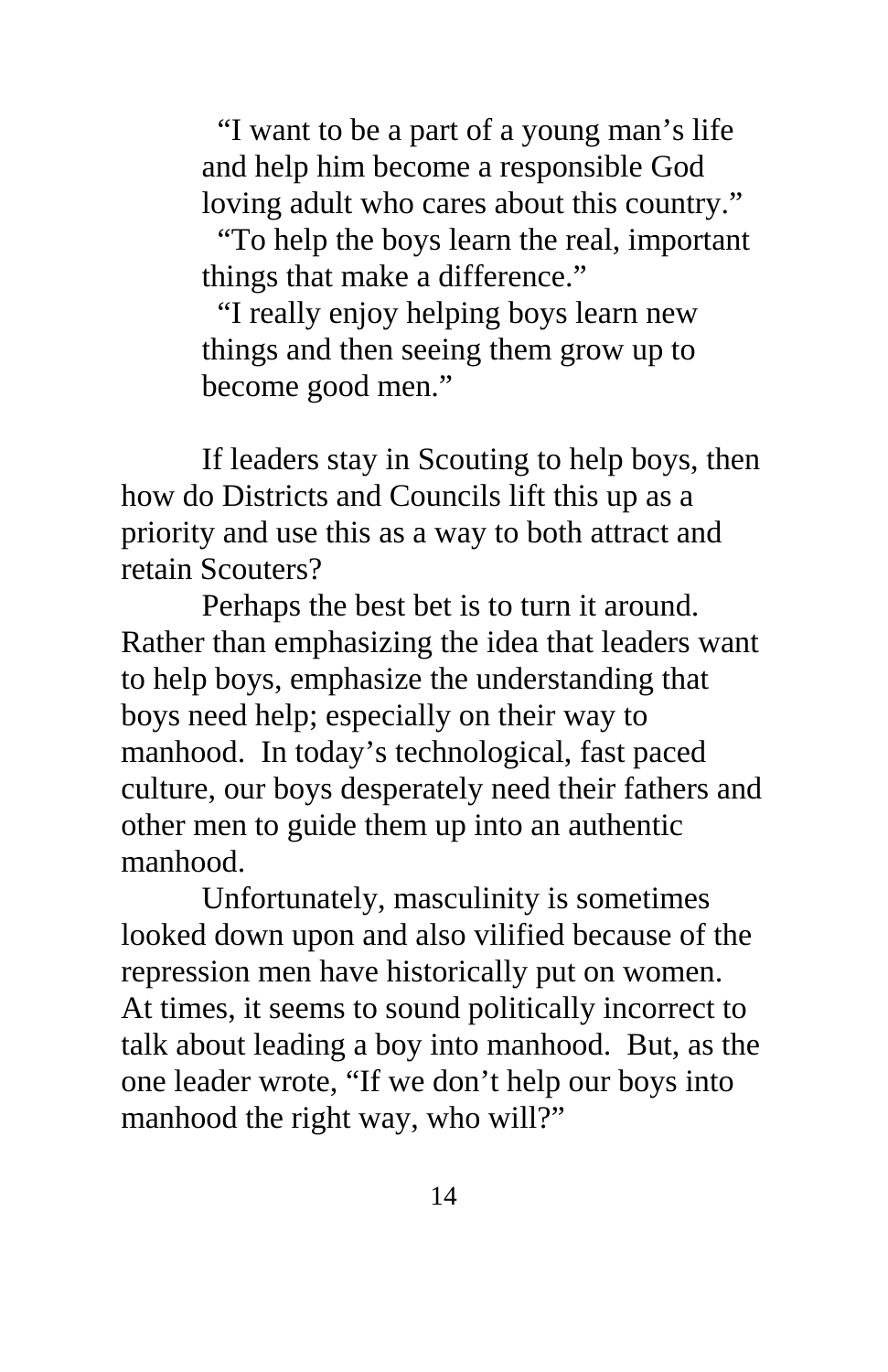Even the female leaders surveyed understood this. Their comments included:

> "I love Scouting. I believe in it. I see the great good it does for the boys."

 "Boys need these experiences to become better men."

 "The values the program imparts helps them on their way to manhood."

"A boy can become a better person."

Perhaps Gerald Ford, 38<sup>th</sup> President of the United States and an Eagle Scout, said it best, "Boy, do we need Scouting!"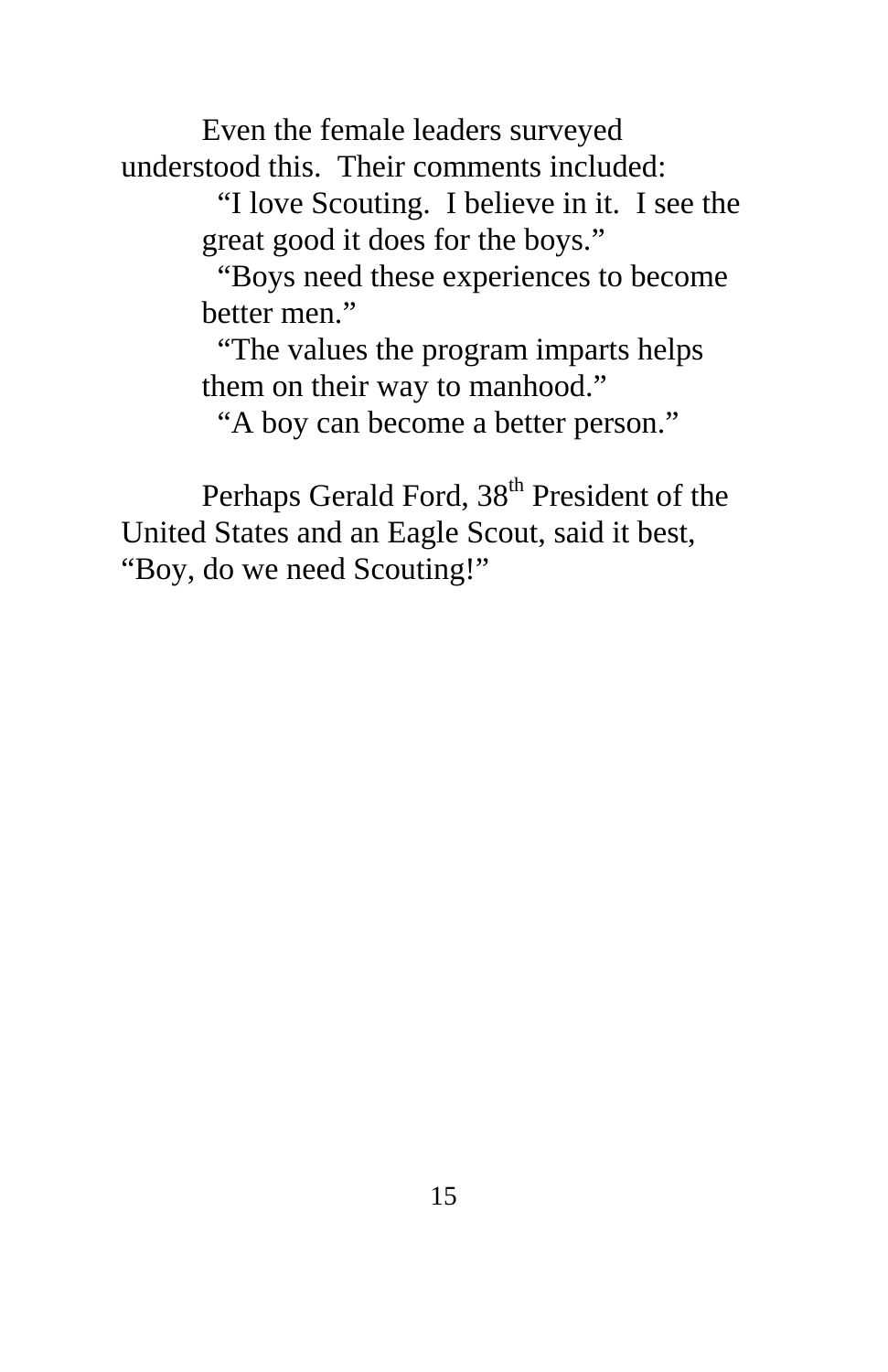#### "One hundred years from now it will not matter what your bank account was, the sort of house you lived in, or the kind of car you drove; but the world may be different because you were important in the life of a boy." Anonymous (On a card I've carried in my wallet since 1981.)

"See things from the boys' point of view."

Sir Robert Baden-Powell Founder of Scouting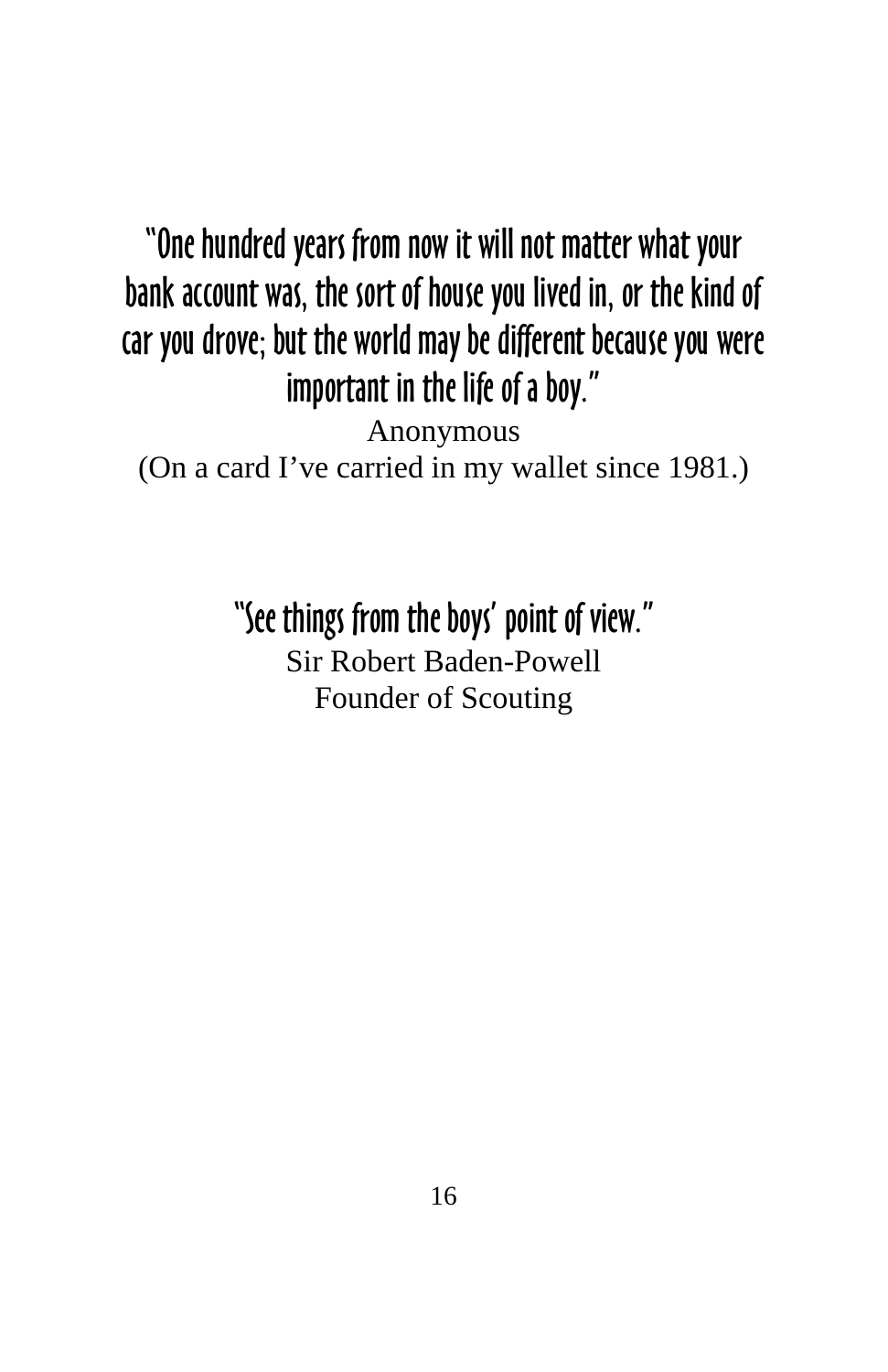# They Want to Be With Their Sons **Conclusion #2**

 Almost one-third of the leaders surveyed said that they remained in Scouting because they wanted to be with their sons. They became leaders because their sons joined a pack or troop.

 If we look at that a bit more we find that 40% of the leaders with one to five years of experience expressed that as did 44% of the leaders with five to ten years. That percentage dropped substantially when compared to the leaders with more experience.

 Looking at it even more, we see very little percentage change from the number one reason (Helping Boys) to this number two reason (Being With Their Sons) among those with less leadership experience. We could infer that for up to twothirds of our leaders, being with their sons was about as important a reason to remain in Scouting as helping all the boys.

 Among the more experienced leaders, being with their sons was not nearly as important as helping boys. As a matter of fact, among the eight conclusion that I am presenting, this one ranked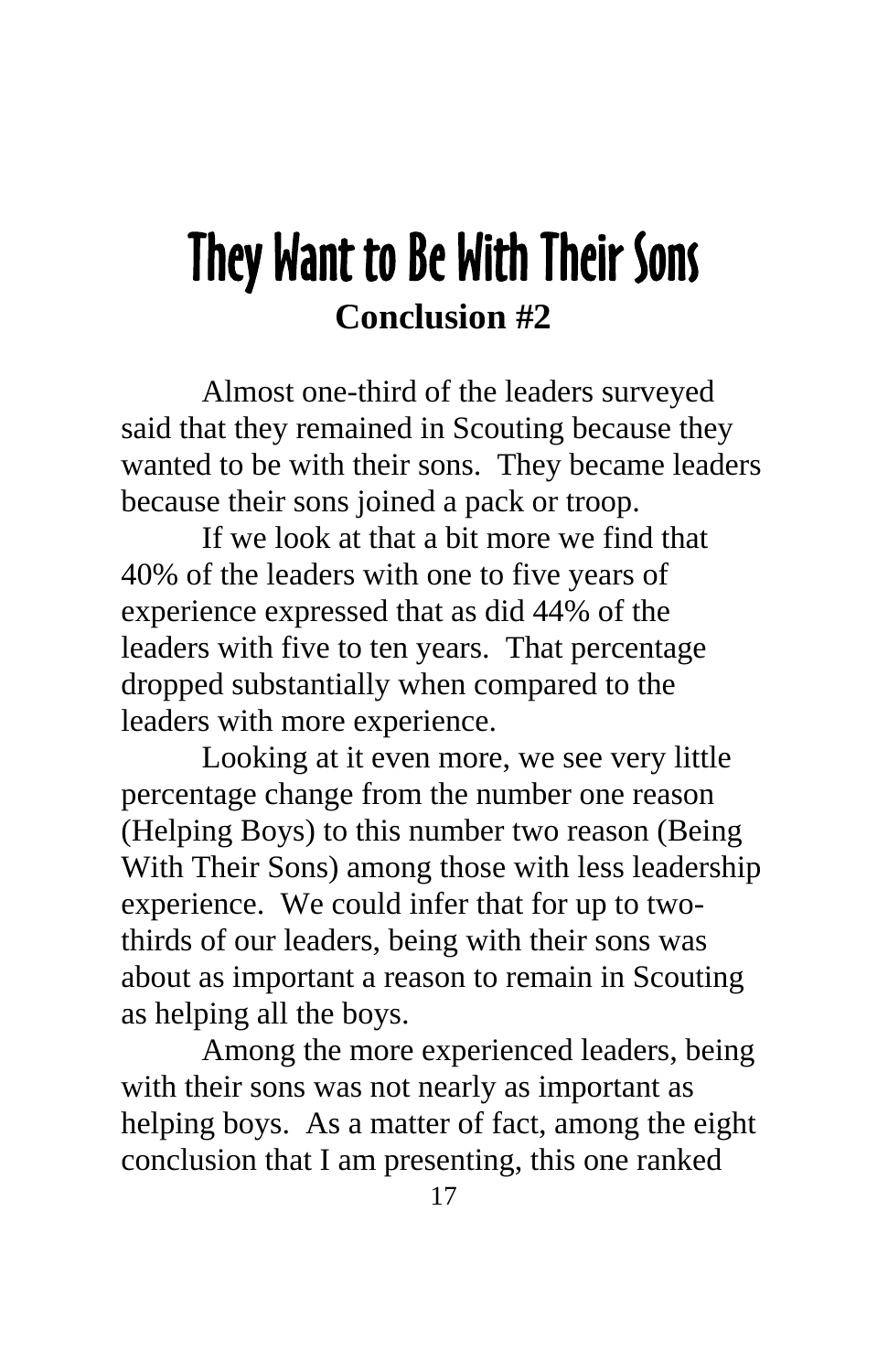the lowest for the leaders with eleven or more years experience. That's understandable because the more experienced leaders' son are grown and no longer in the program or are leaders themselves. It also ranked low among the female Scouters at 15%

 Districts and Councils need to understand the importance of the father-son connection and promote that from the start of a boy's tenure in Scouting.

 For some reason, this idea of father-son seems to be diminishing in our culture. Before I was a Boy Scout, I was in the YMCA Indian Guides. That was a program for fathers and sons which used the slogan, "Pals Forever" and its purpose was to foster the understanding and companionship of dad and son. Each group (troop) was called a "tribe," and my dad and I were in the Otoe Tribe. There was a similar program for fathers and daughters called Indian Princesses.

 Back in 2003, the national office of the YMCA, cowered to politically correctness by ending these programs after almost eighty years. All references to Native-Americans were eliminated and the new program became the "Adventure Guides." Tribes became "circles" and the purpose of the new organization is "to strengthen the relationship between a parent and a child." Gender specific programming (fathers and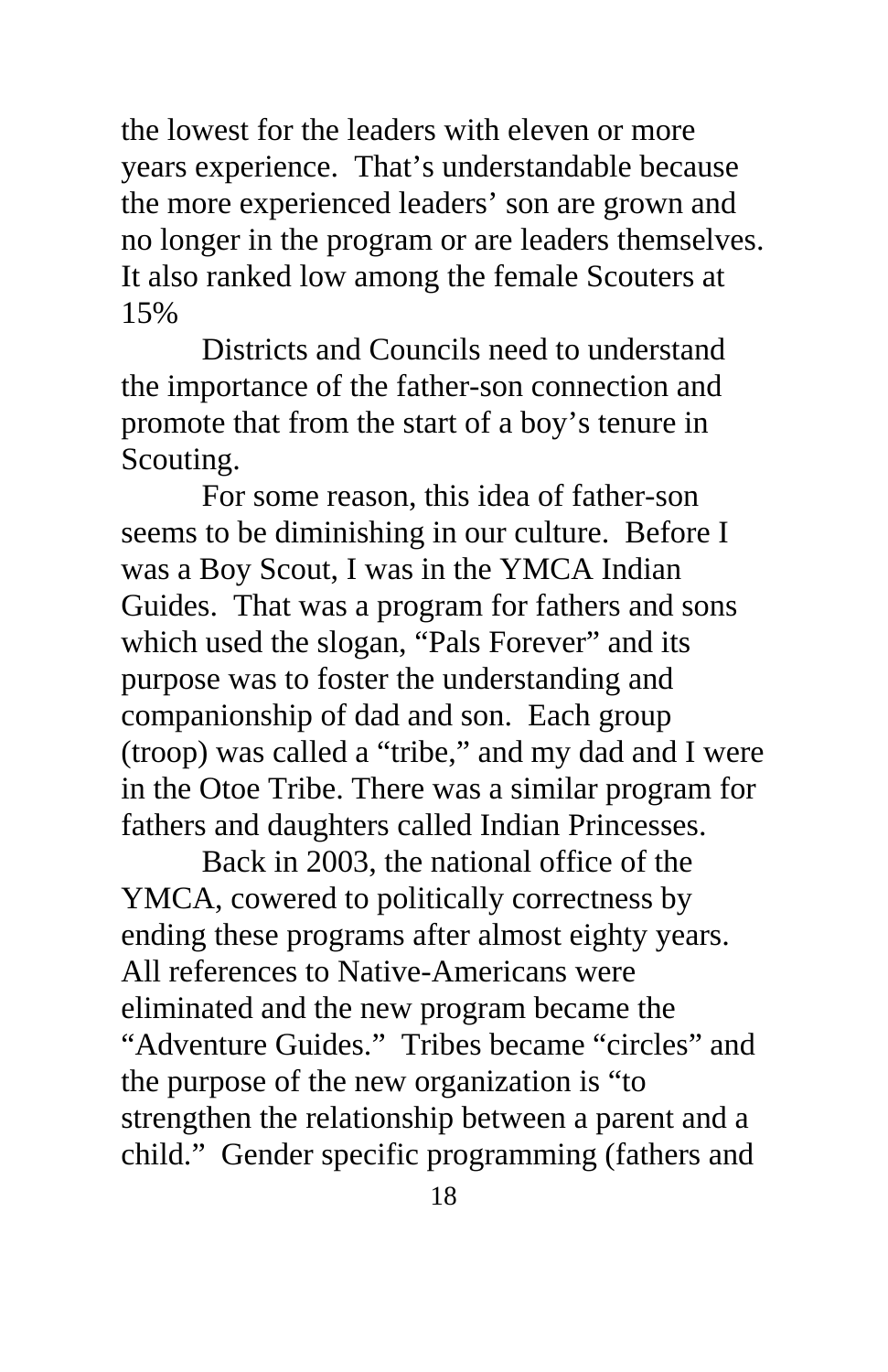sons) is no longer offered and gender grouping (all boys or all girls) is now one of four options for the circles.

 I am sure Adventure Guides are doing some great things and I have no doubt parent/child relationships are strengthened. My point is that if up to two-thirds of the men leaders state that one of the main reasons they remain as a leader is to spend time with their sons, and if we want to retain these leaders, then we need to capitalize on that and promote the father-son bonding that can happen in Scouting.

 My wife and I have this amazing collection of family videos we've taken. There have been some classic moments captured like vacations, graduations, birthdays, and holidays. But there is one moment captured on tape that is very meaningful to me. My wife took video of me and my son Joshua when he was literally just hours old. I was sitting in a hospital room in a chair holding him and my wife asked me, "So, tell us about Joshua's Boy Scout days that lie ahead." I looked into the camera and smiled.

 My son and I have shared some great Scouting memories and I will forever cherish them. And now, as he is preparing for college and adulthood, I realize that these experiences created an everlasting bond. I have had the opportunity to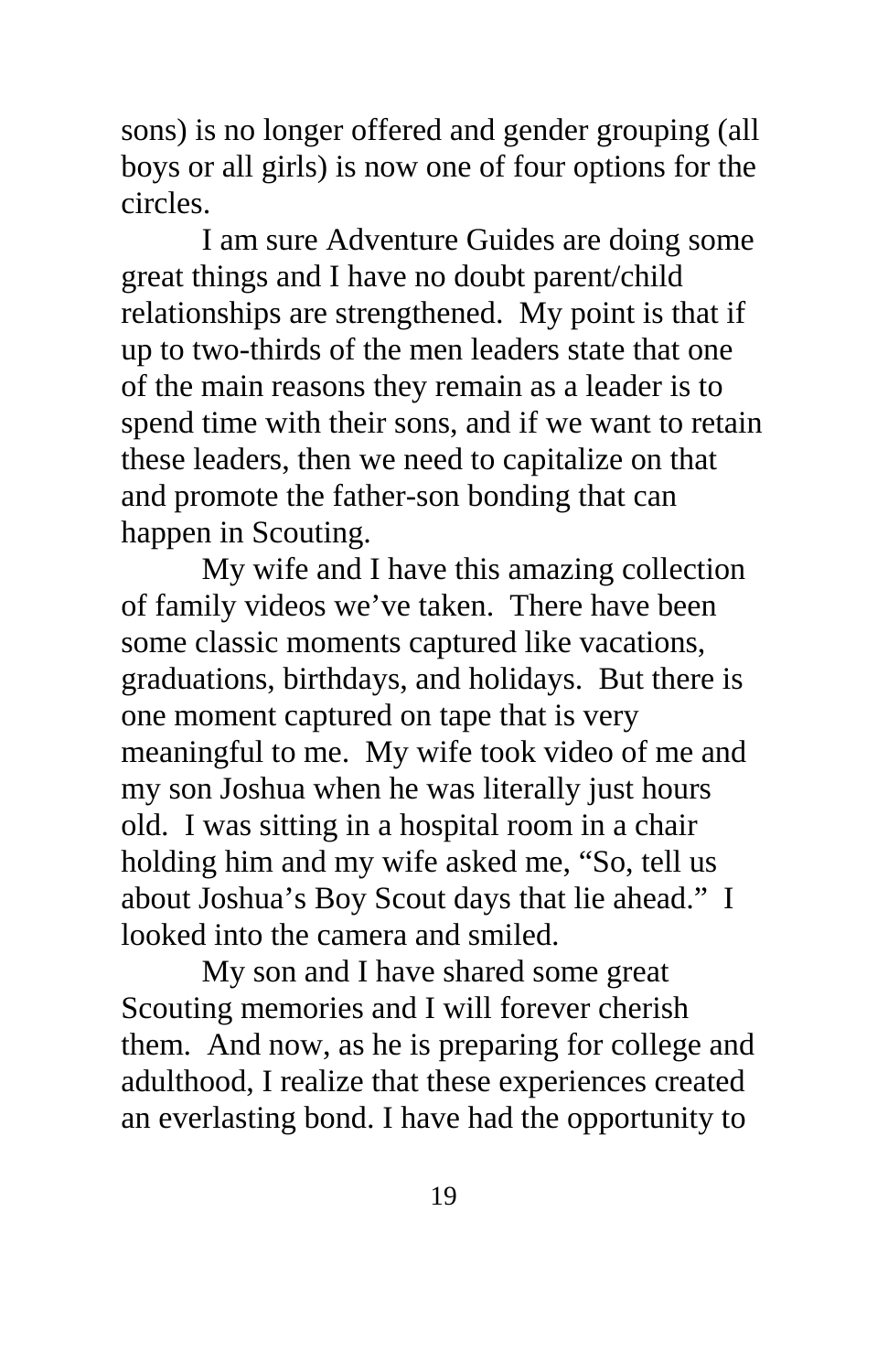work and camp with other men who have had similar experiences with their sons as well.

 But what about the boy who has no father or a transparent father or a father who just doesn't care? Easy - the father of one becomes like a father to the others.

 For years I was the Advancement Chairman for a troop. I will never forget one Life Scout Board of Review for a young man whose father had tragically died when he was young and had a rocky relationship with his step-father. There were five or six adult leaders conducting the review, all of whom had worked with this boy for years.

 When I asked him at the Board of Review, "What has Scouting done for you?" tears came to his eyes. Through his weeping he told us how much he appreciated the men of the troop being like fathers to him. I think all the men were tearing up a bit as well. It was a proud moment for us when he became an Eagle Scout two years later.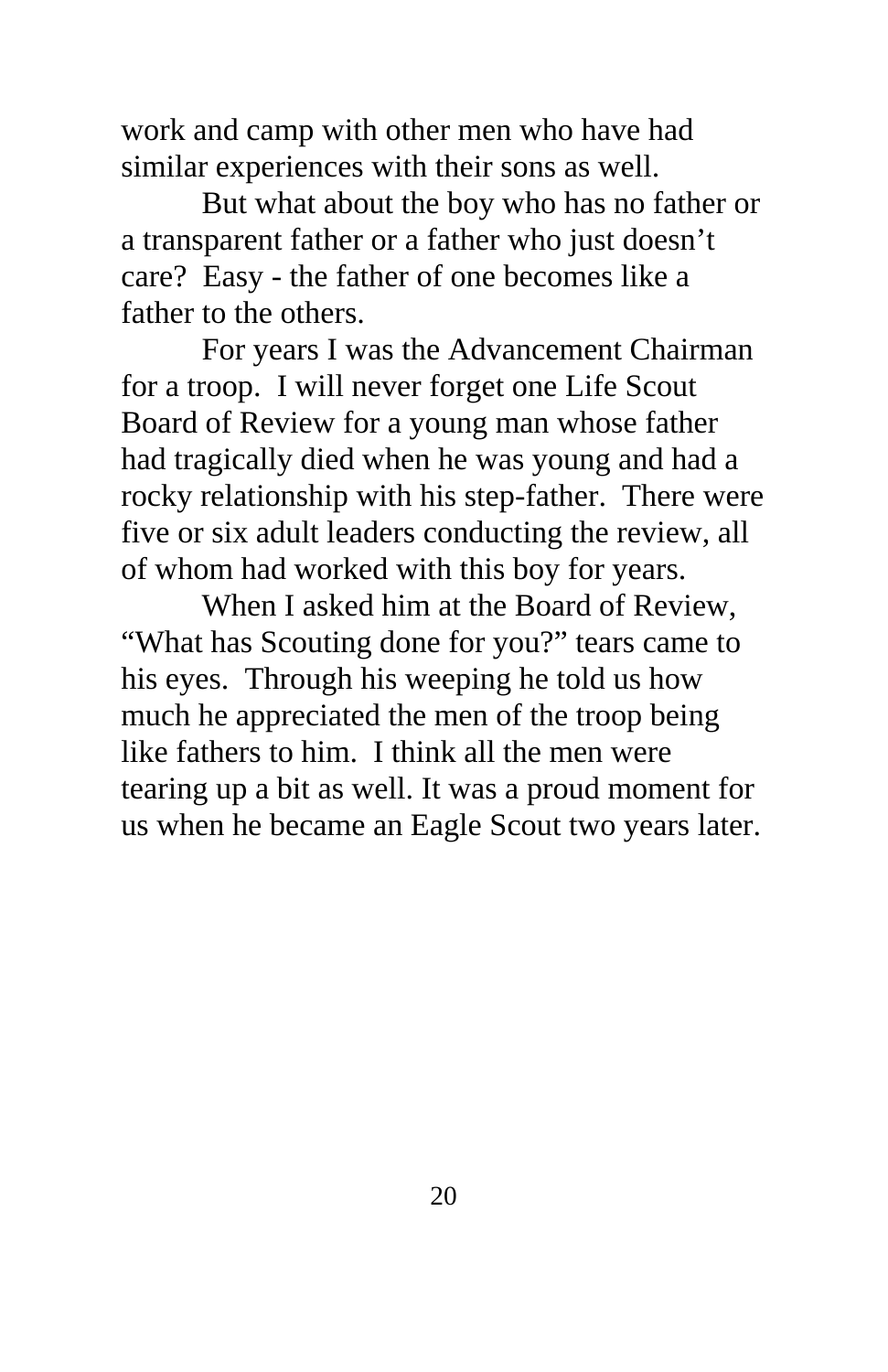### They Want to Have Fun **Conclusion #3**

 It's been said that Scouting is where the man in the boy meets the boy in the man. One-quarter of the leaders said one of the important reasons they stay in is because Scouting is fun.

 Again, we find an interesting breakdown in the numbers. Fun didn't seem to be as important to those with ten years or less experience but it seemed to be more important for those with more experience. Remember, sons in Scouting was a very big reason for most of the younger leaders to remain. But, as the son grows up or moves on, those adults who continue to remain capitalize on the fun they have.

 The data suggests that the older the leader, the more the fun aspect became important. Up to 76% of the leaders with more than twenty-one years experience said fun was one of their main reasons for remaining.

 Yet, only 15% of the female leaders mentioned it and, of the eight conclusions I present, it ranked next to last among those with six to ten years experience.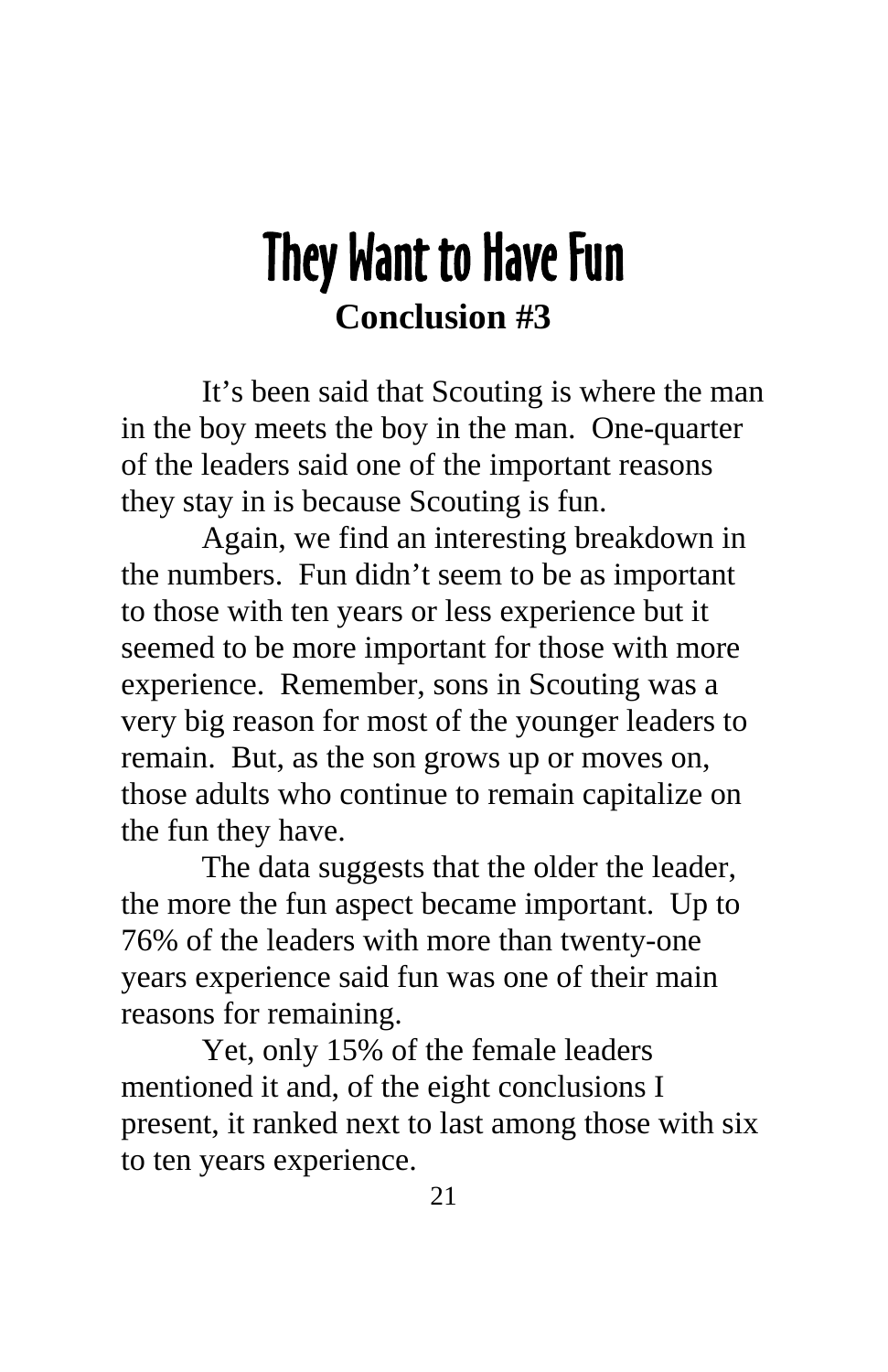Districts and Councils need to shift adult retention thinking "from the son to the fun" as leaders grow "older" in Scouting tenure.

 I come from the opposite, however. I joined Boy Scouts when I was eleven, became an Eagle Scout at seventeen and an adult leader at eighteen. I stayed active as a leader until I was thirty-five. Having no boy in the program at that time, I remained active because it was fun. I worked many summers on the camp staff because it was fun. Sure, it was hard work at times, but it was fun. I took Woodbadge at Philmont and it was fun. I ran District Roundtables, taught training, and served as a District Commissioner because it was fun.

 But I dropped out of Scouting for a few years because it was no longer fun. That's a story of its own and I'll explain more later in this booklet. I gave it another chance and returned when my son joined Cub Scouts and am having fun again.

 Remember, the Founder of Scout, Robert Baden-Powell once said, "Scouting is a game with a purpose." It is the presence or absence of fun that keeps leaders in or puts them out.

 But what is it? Fun for one person may not be fun for another. Swimming is not fun for me. Playing euchre is not fun for me. And, I'll admit it, I'm a wimp because camping in tents in zero degrees has never been fun for me.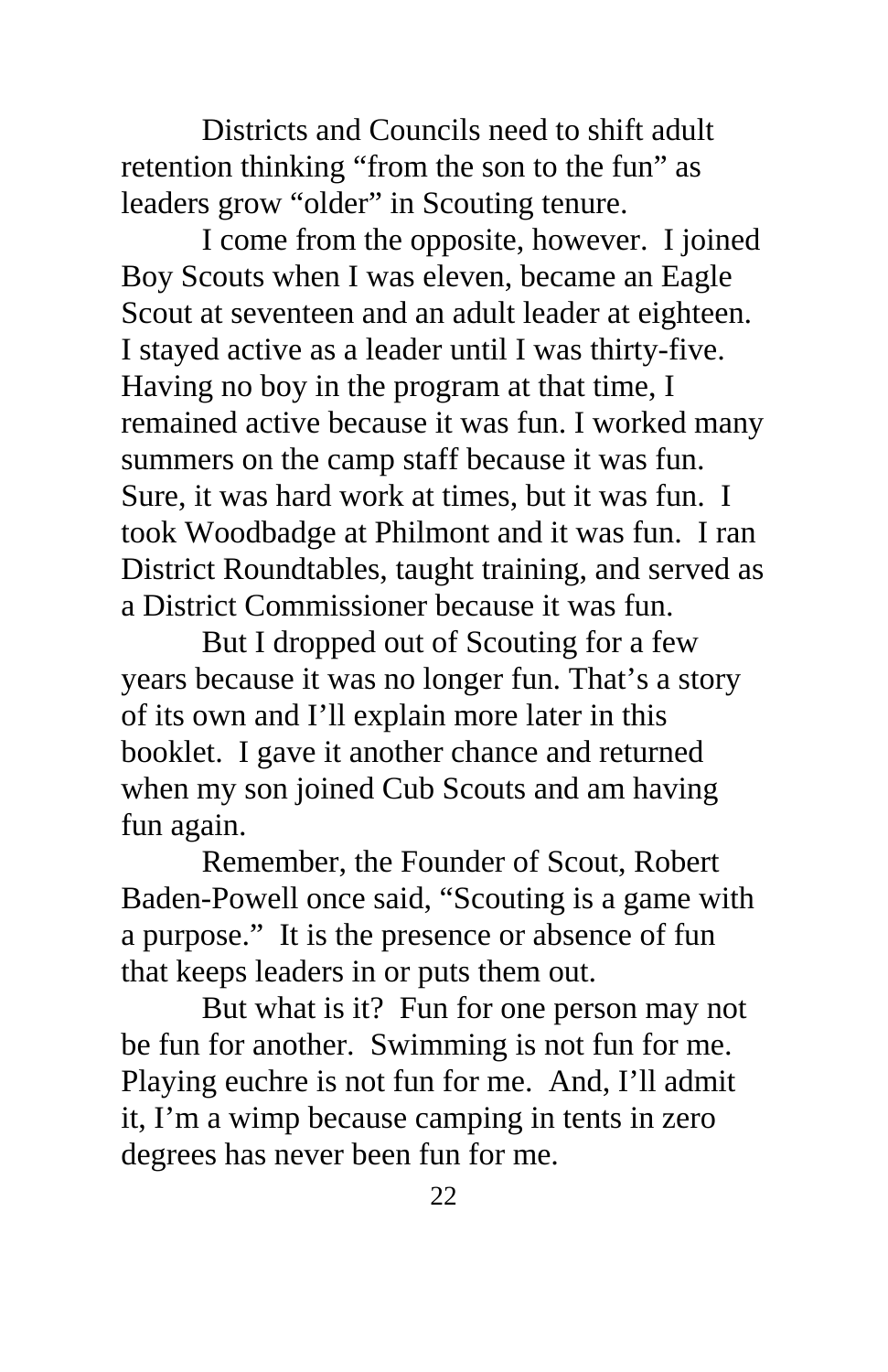But, whittling a neckerchief slide is fun to me. A rousing campfire with lots of stories and songs is fun. So is hiking and leading a Vespers service.

 Fun is relative and we must not only be providing a balance of fun activities for the boys, we must also provide a variety of fun for adults as well. We must provide enough programming and adventure that even the adults can come away saying, "I had a great time."

 Here's a preview into the next section of the book. One reason adults leave Scouting is because of conflict; the "anti-fun" poison.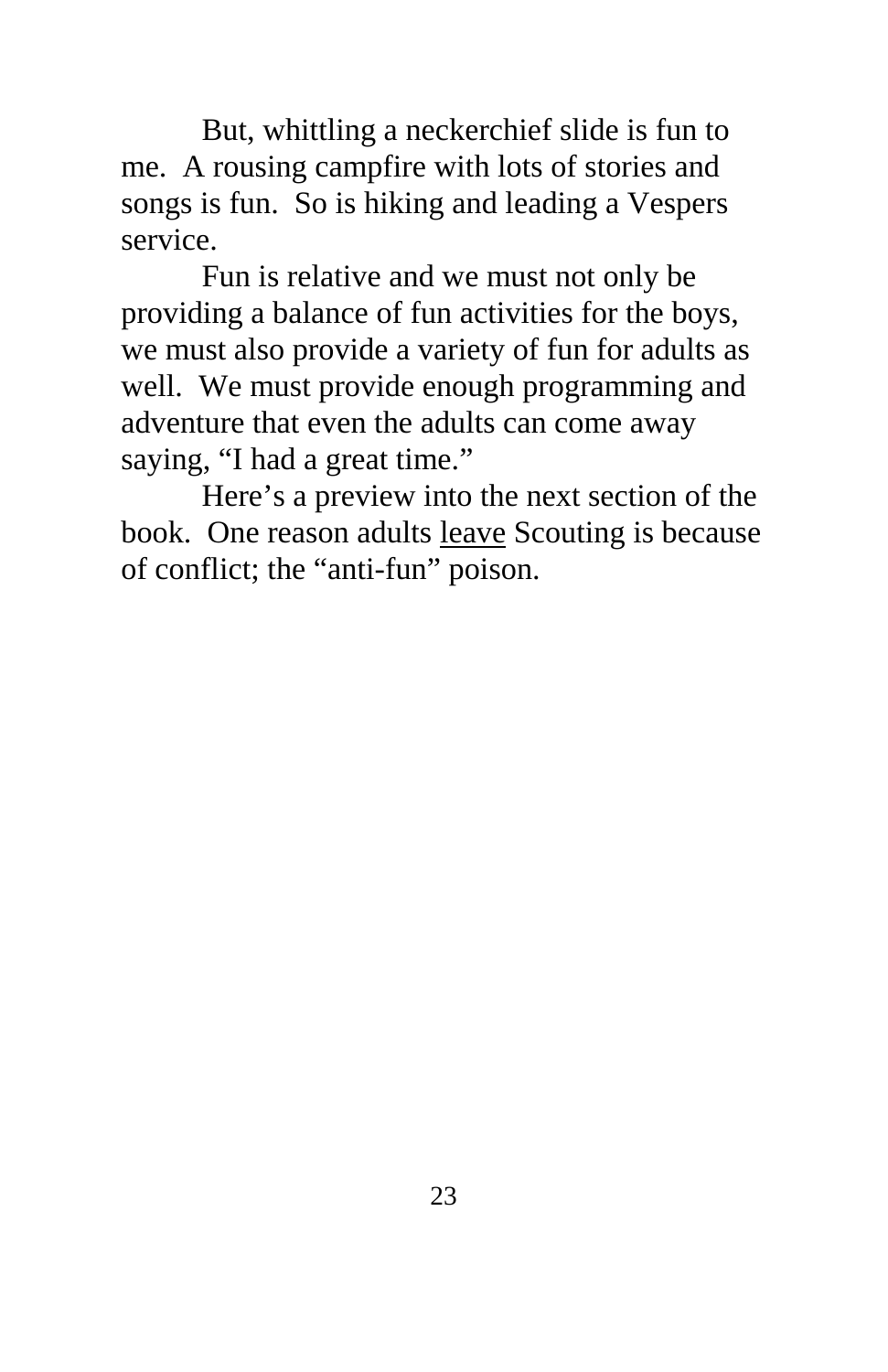"Work like you don't need money, Love like you've never been hurt, And dance like no one's watching." Anonymous

"If it's not fun, you're not doing it right." One of my Woodbadge Leaders Philmont, 1981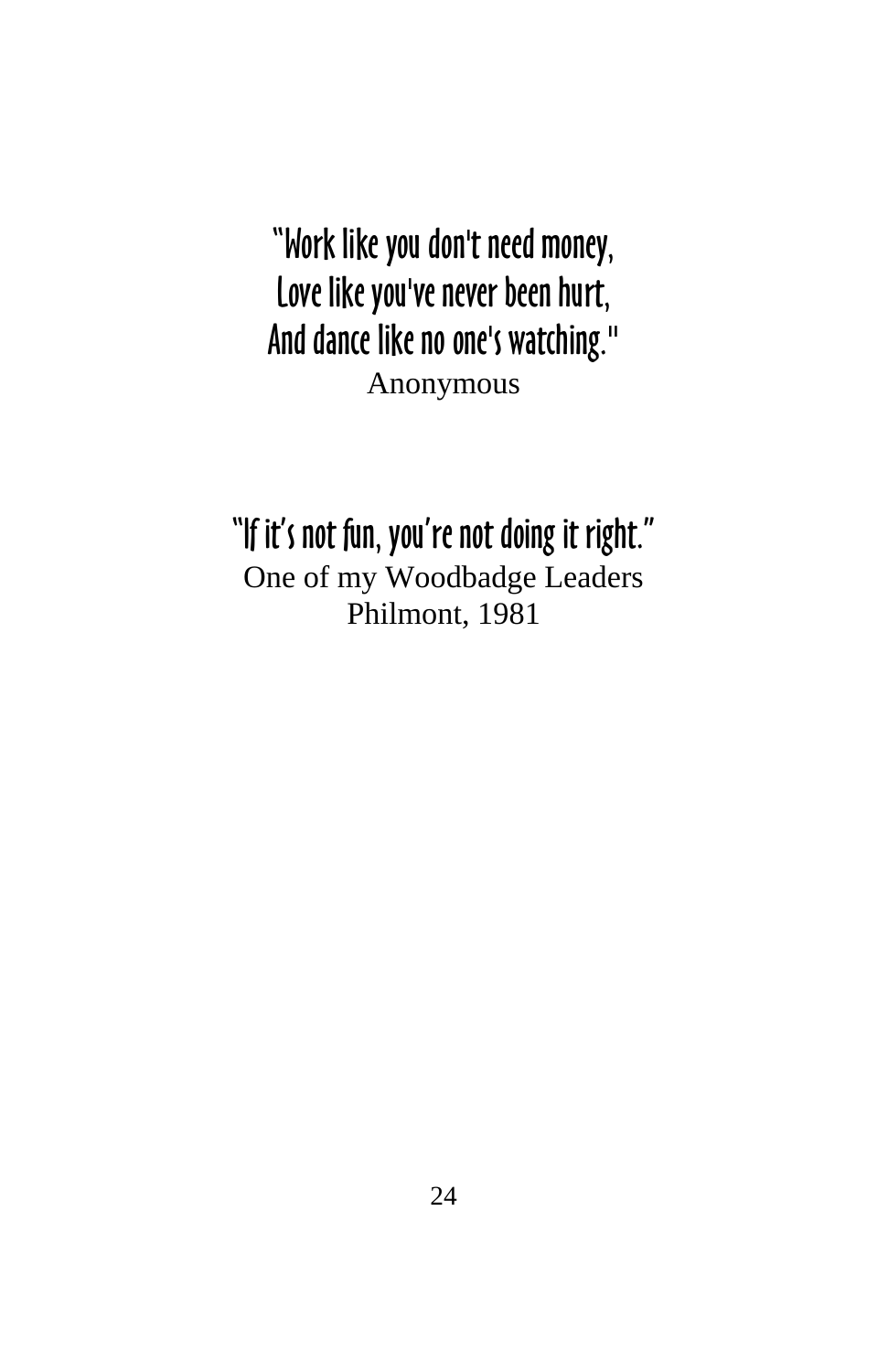# They Want to Camp **Conclusion #4**

 Nature's calling! A quarter of the leaders said that one of the reasons they remain in Scouting is because of the camping. And it's not just that they want to provide opportunities for the Scouts to camp, it's that the leaders want to camp, too.

 If we look at the break-down of years of experience and the importance of camping we find that it ran highest, almost one-third, of those with eleven to twenty years of experience. Only two females leaders noted it and we see camping drop to 11% of those with twenty or more years experience. I can see why. Figuring that these leaders were born in 1950 and earlier, the ground gets harder and harder the older you get!

 When I refer to camping, I'm also talking about the total aspect of camping and high adventure. That includes backpacking, canoeing, repelling, white water, and other outdoor programs. The leaders enjoy these activities as much as the boys.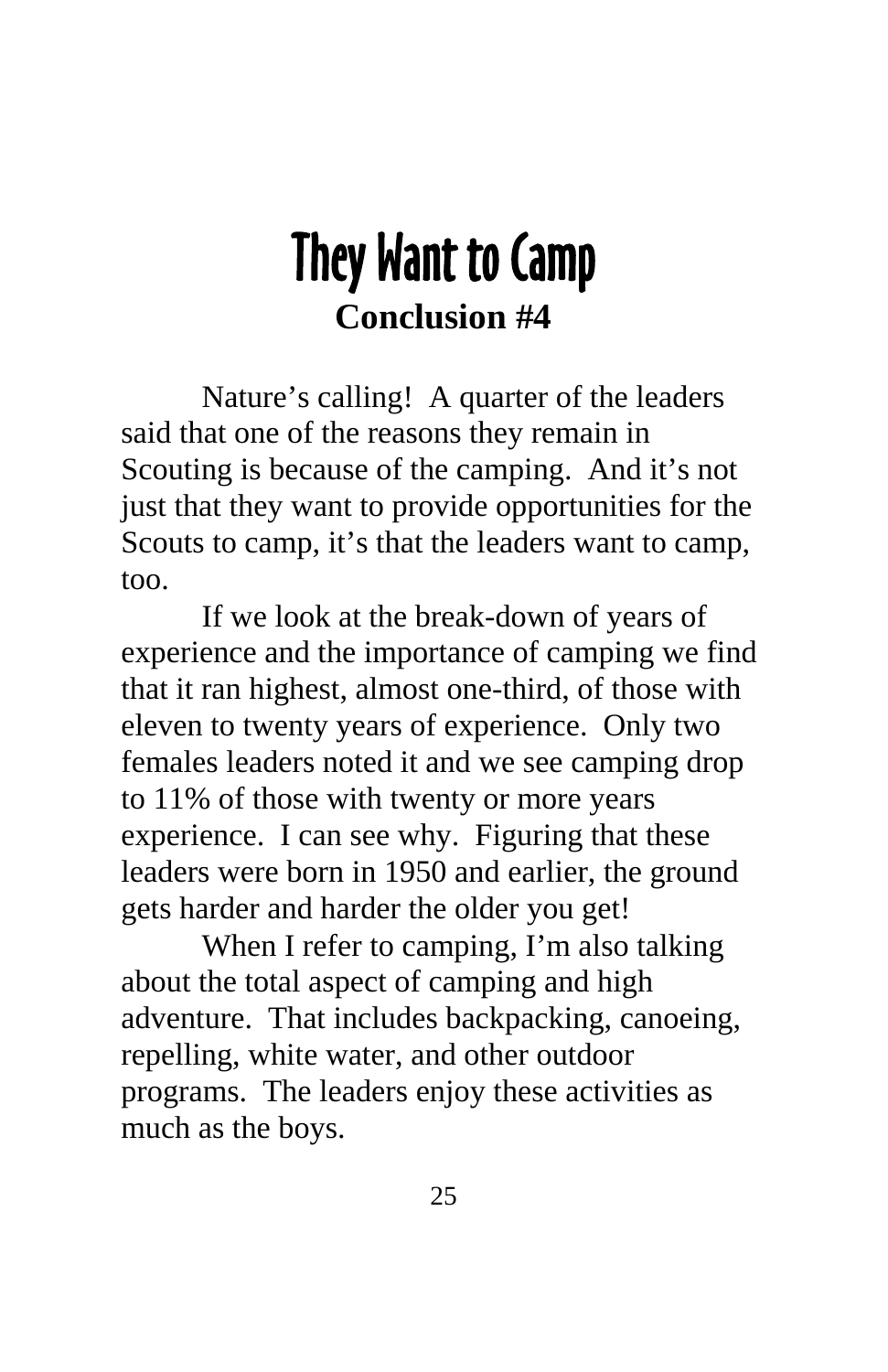Here were some of the leaders' comments:

"I just enjoy being in the outdoors."

 "It's about camping, camping, and more camping."

 "There's something about camping that keeps calling me back."

 There's an old saying among leaders, "Three-fourths of Scouting is outing." Sad thing is, you don't hear it much any more because the word "outing" has some cultural overtones. But it's true. The majority of our programming should be outdoor oriented in all four seasons.

 There is a book that I think every Scouter should read called *Last Child in the Woods* by Richard Louv. The author's premise is that today's kids are disconnected from the natural world. He sighted a 2002 study (research) that reported eightyear-olds could identify Pokemon characters more easily than they could name an otter, beetle, or oak tree.

 Louv demands a return to an awareness of and appreciation for the natural world. He explains that as children's connections to nature diminish and the social, psychological, and spiritual implications become apparent, nature (camping) can offer therapy for such conditions as depression, obesity, and attention deficit disorder.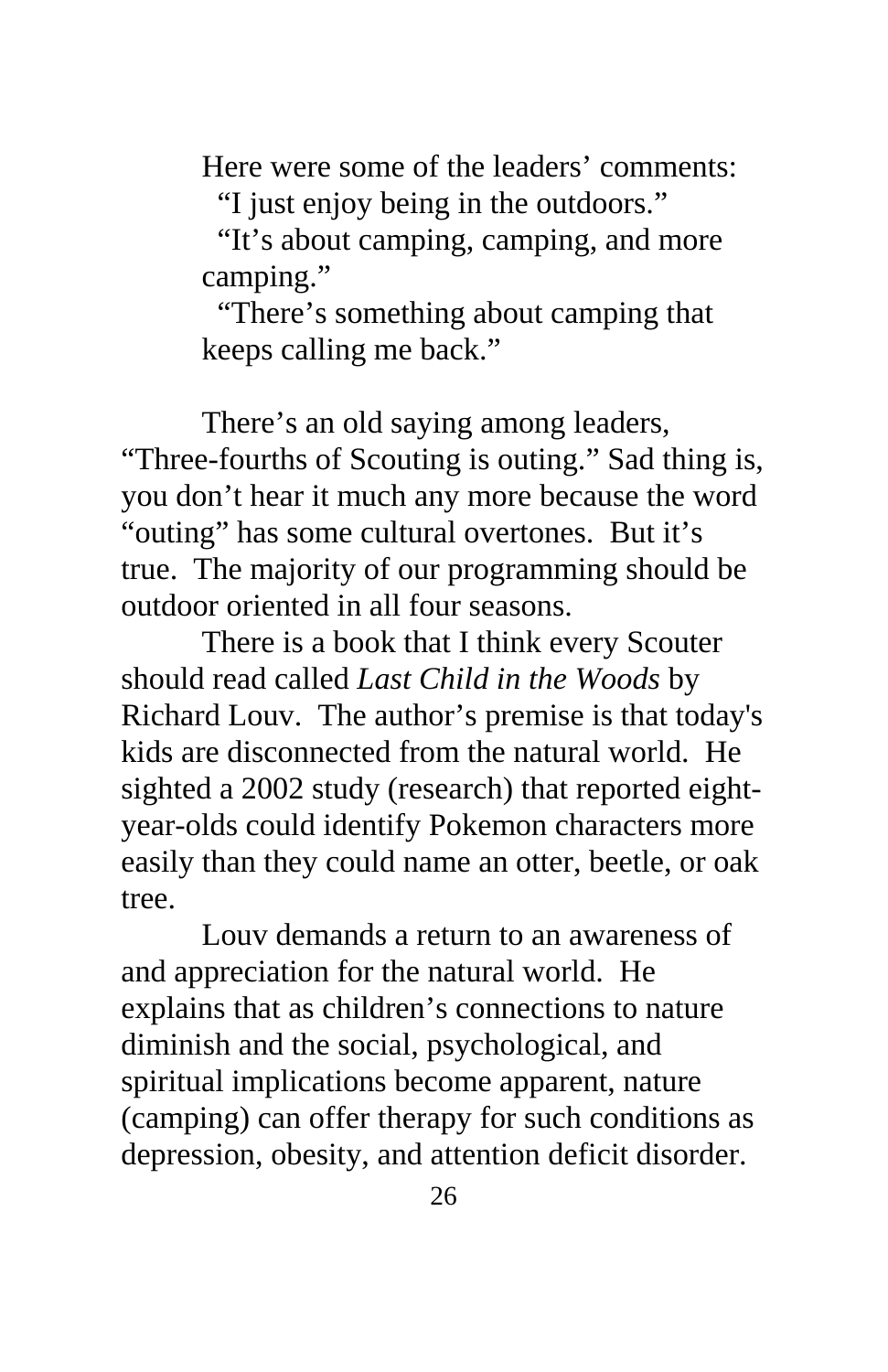He also lifts up the vital importance of parents and others (like Scouters) helping kids (like our Scouts) experience the natural world more deeply and find the joy of being connected to it in the process.

 Districts and Councils should be jumping on this information and sharing it with leaders by saying, "Not only as a Scout leader do you get to go camping and enjoy all kinds of outdoor adventures, but you also influence the next generation in the great classroom nature provides."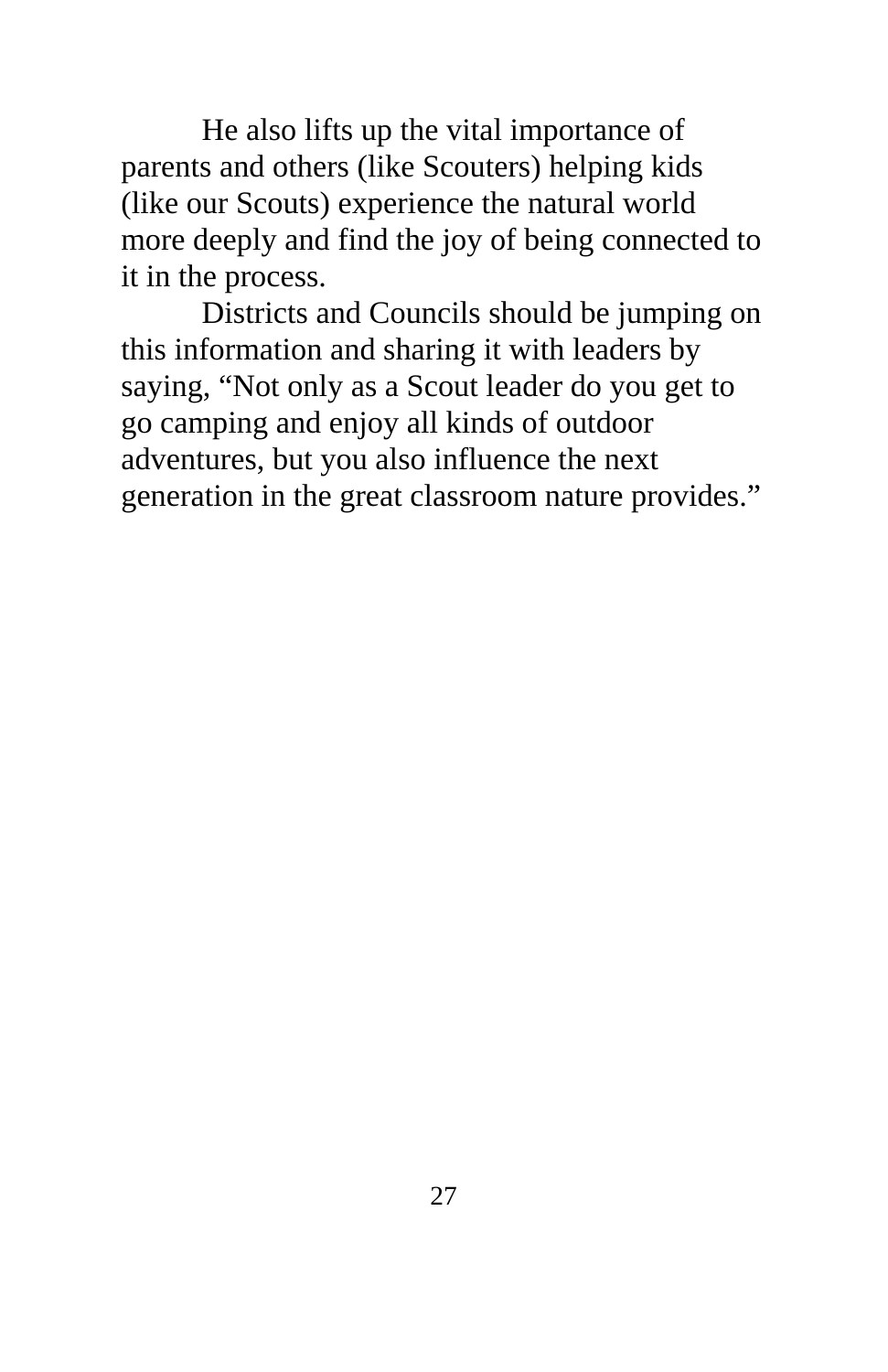#### "To These Things You Must Return"

Gate at Camp Manatoc Quote from *The Spell of Marnoc* by Rev. David Atwater

"Why so sad, son?" "Summer camp is over and we have to go home." "Want to know something?" "Sure." "I'm sad, too." Conversation with my son driving home from a week at summer camp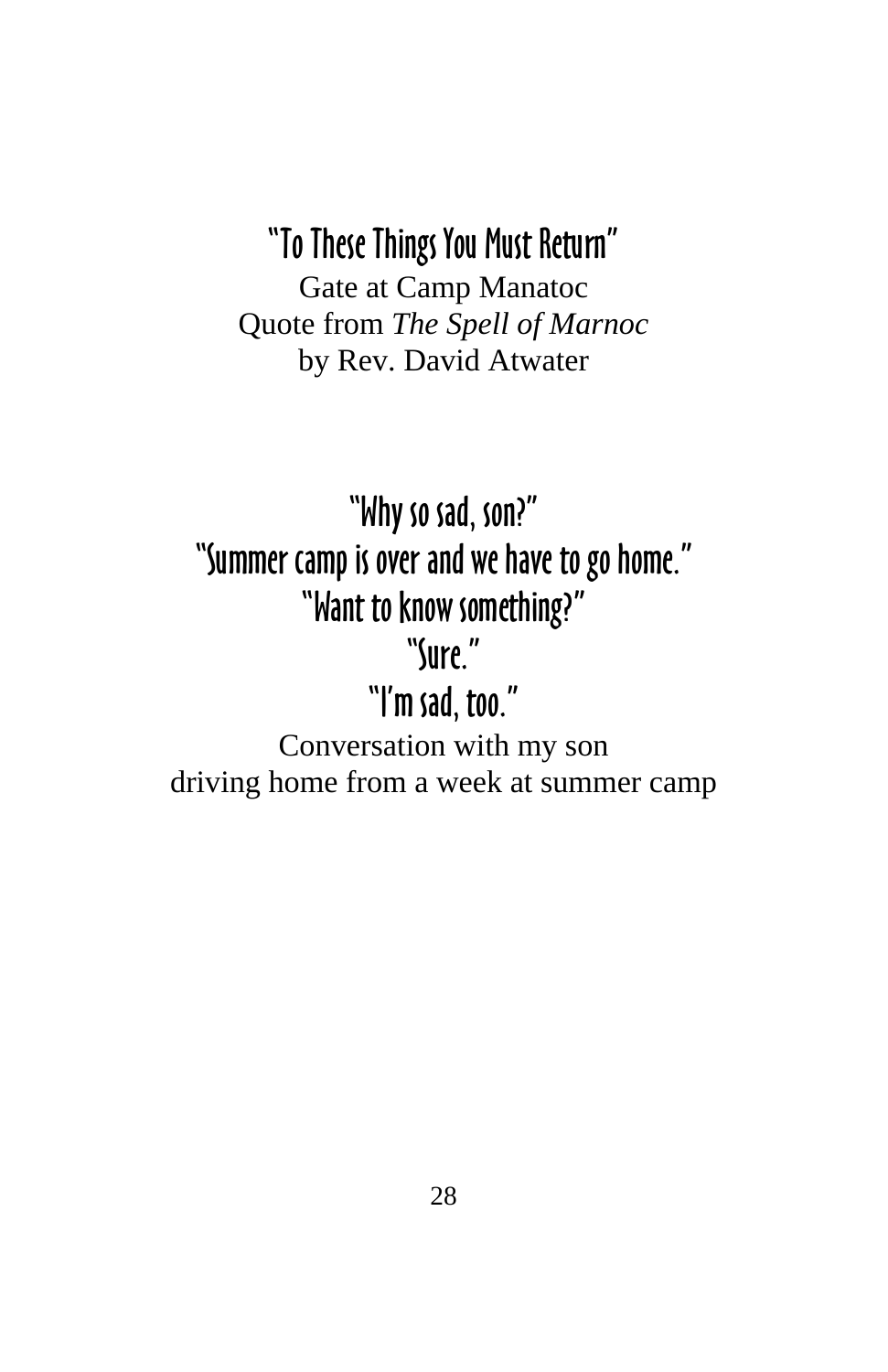## They Value the Values **Conclusion #5**

 More than 16% of the leaders mentioned this as a reason they remain in Scouting. As one leader said, "The values of Scouting are what America needs right now."

 Interestingly, as the years of experience increased so did the percentage of those who recognized the values of Scouting. But, the number to pay attention to, in my opinion, is among the female leaders where 75% of them mentioned values as a reason they remain. It was their number one reason!

 The National Council of the Boy Scouts of America states that "Scouting is a values-based program with its own code of conduct. The Scout Oath and Law help instill the values of good conduct, respect for others, and honesty. Scouts learn skills that will last a lifetime, including basic outdoor skills, first aid, citizenship skills, leadership skills, and how to get along with others."

 If we were to sum up the values that Scouting teaches in one word, I think the best word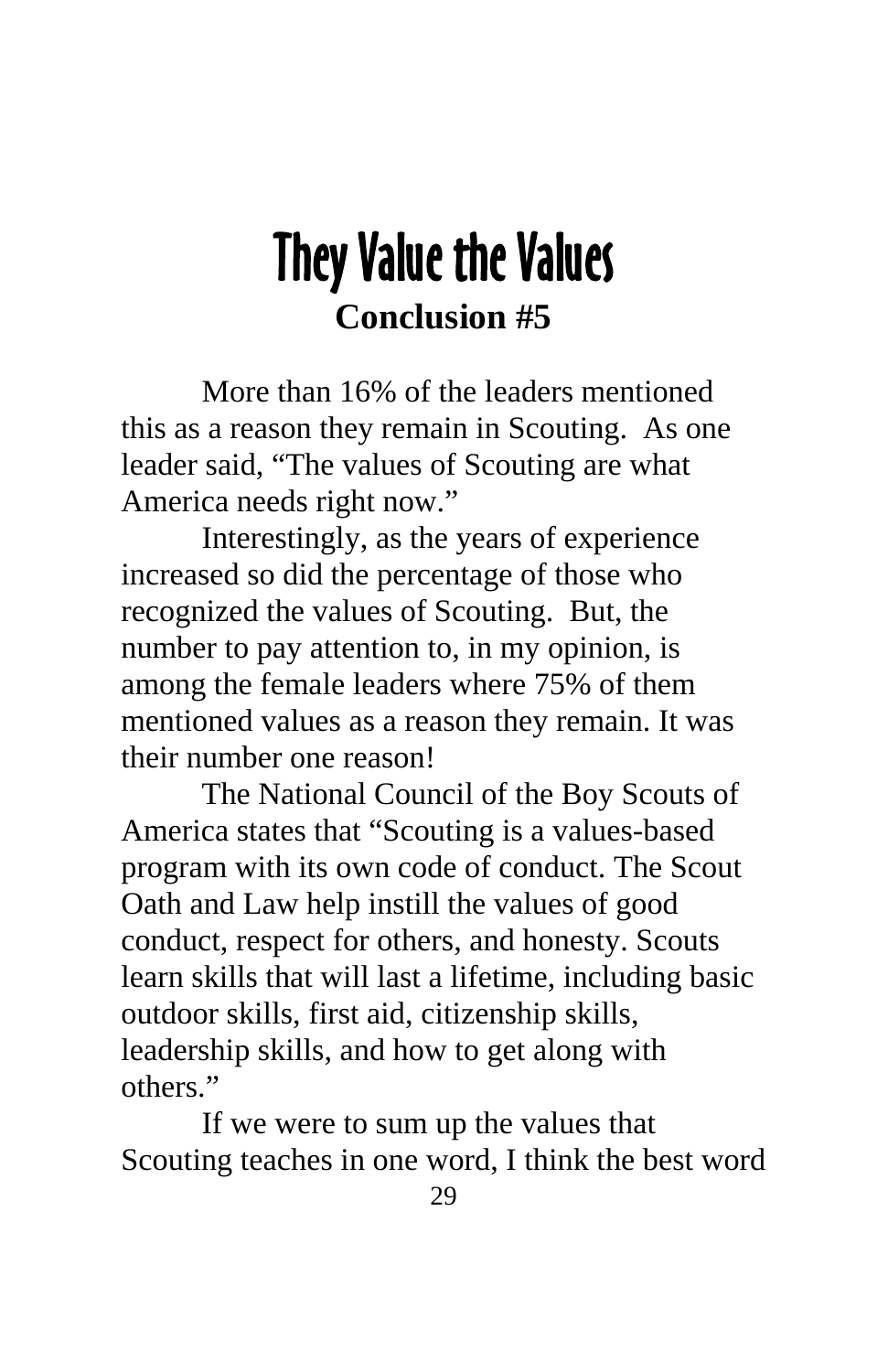would be integrity. Or, if you're looking for two words it's character-building. This is vital to our development and I'm in good company when saying that.

 Norman Cousins, journalist, author, professor, and world peace advocate, once explained that the words "hard" and "soft" are generally used by medical students to describe the contrasting nature of courses. Courses like biochemistry, physics, pharmacology, anatomy, and pathology are labeled "hard" but subjects like medical ethics, philosophy, history, and patientphysician relationships tend to be labeled "soft" or "easy."

 But, Cousins explained, a decade or two after graduation there tends to be an inversion. That which was supposed to be hard turns out to be soft, and vice versa. His point was that the knowledge base of medicine is constantly changing, as is our technology, but the soft subjects, especially those that have to do with intangibles, turn out in the end to be of enduring value.

 As I was conducting this research, *USA Today* published an interview with the Chief Scout Executive Robert Mazzuca (July 28, 2008). Mazzuca was asked, "When people of business discuss leadership, they use words such as vision, passion, charisma. Why do the Scouts use these 12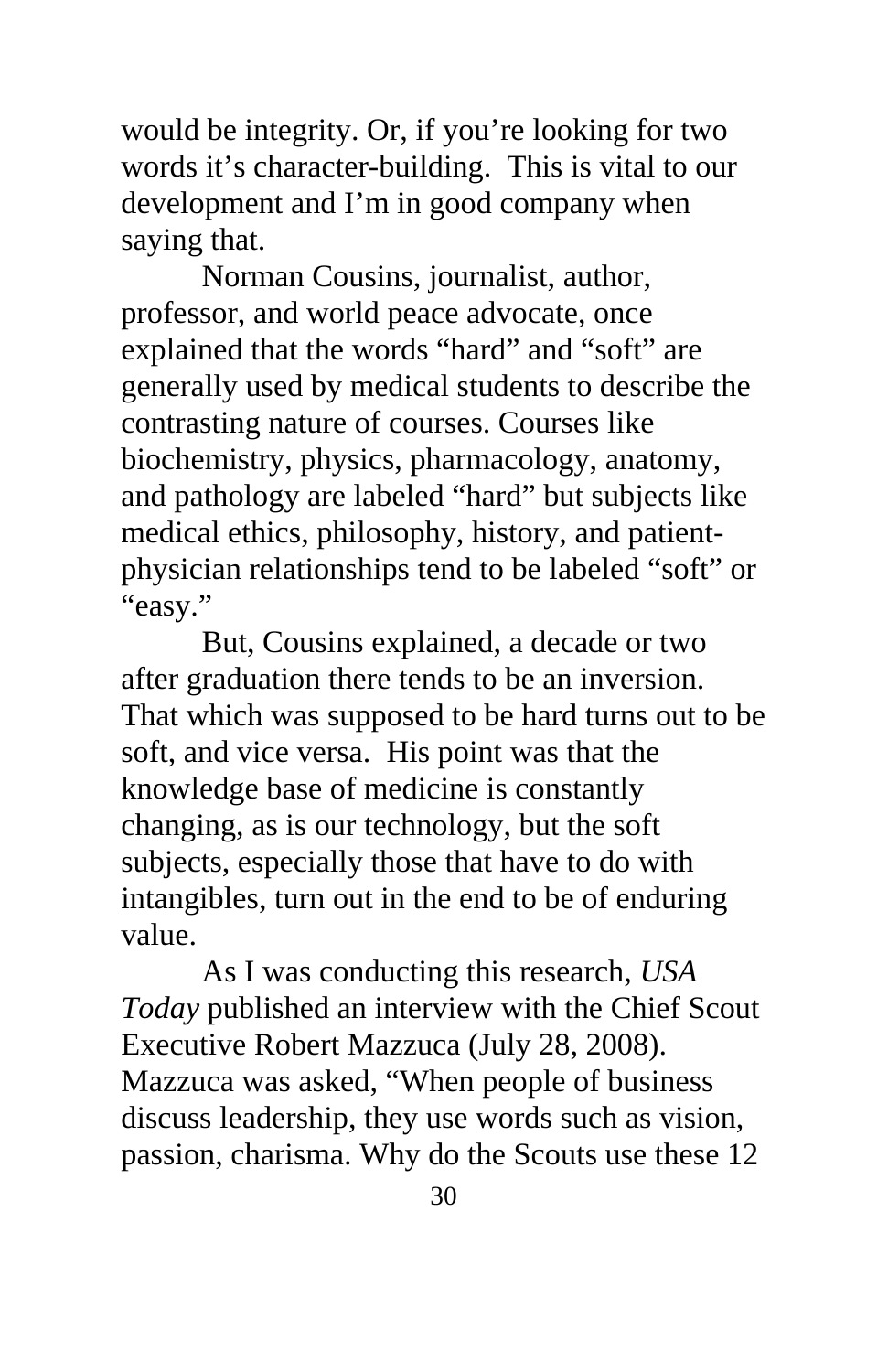words: trustworthy, loyal, helpful, friendly, courteous, kind, obedient, cheerful, thrifty, brave, clean and reverent?"

 He said, "Charisma and other personality traits may determine how far up the ladder you go, but the 12 points of the Scout Law define your character. If you don't have integrity, you're not a good leader no matter how charismatic. We run the risk of becoming irrelevant if we don't adapt to things that attract kids today, but we run the risk of losing our way if we abandon the principles, which is the Scout Law."

 Education in our nation is now grasping the importance of what is known as value-based education. Values education places the search for meaning and purpose at the heart of the educational process. It acknowledges that the recognition, worth, and integrity of all involved in one's life and those foster positive relationships and quality in education.

What goes around comes around. It's true. America is returning to the values that Scouting never left.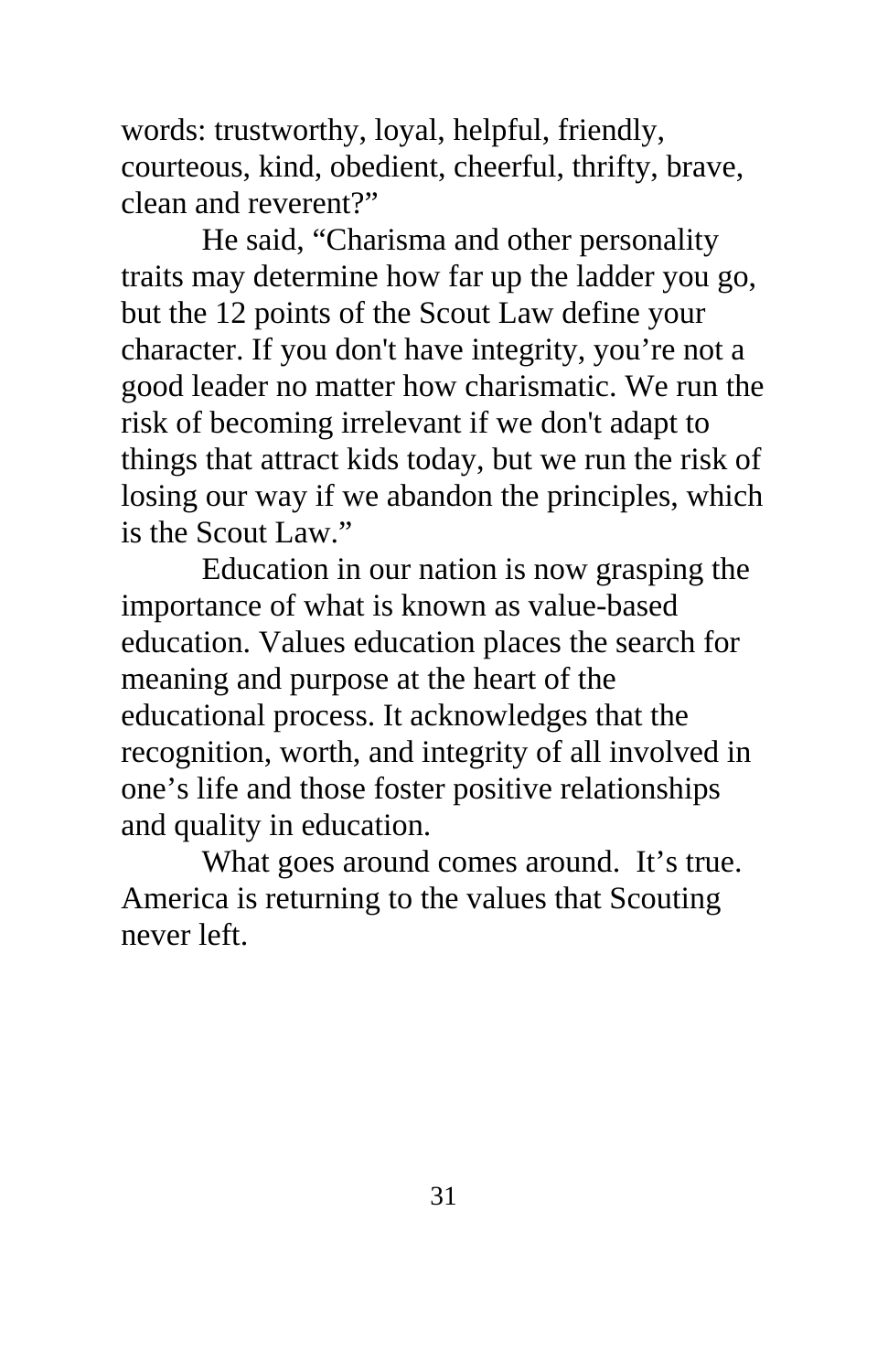"Scouting is about building self-esteem through setting goals and meeting them, working individually and with others. Scouting's 'Big Idea', from the beginning, can be described in one compound word: character-building." Rick Perry, Governor of Texas author of *On My Honor Why the American Values of the Boy Scouts of America Are Worth Fighting For*

"It's not about you."

Pastor Rick Warren author of *The Purpose Driven Life*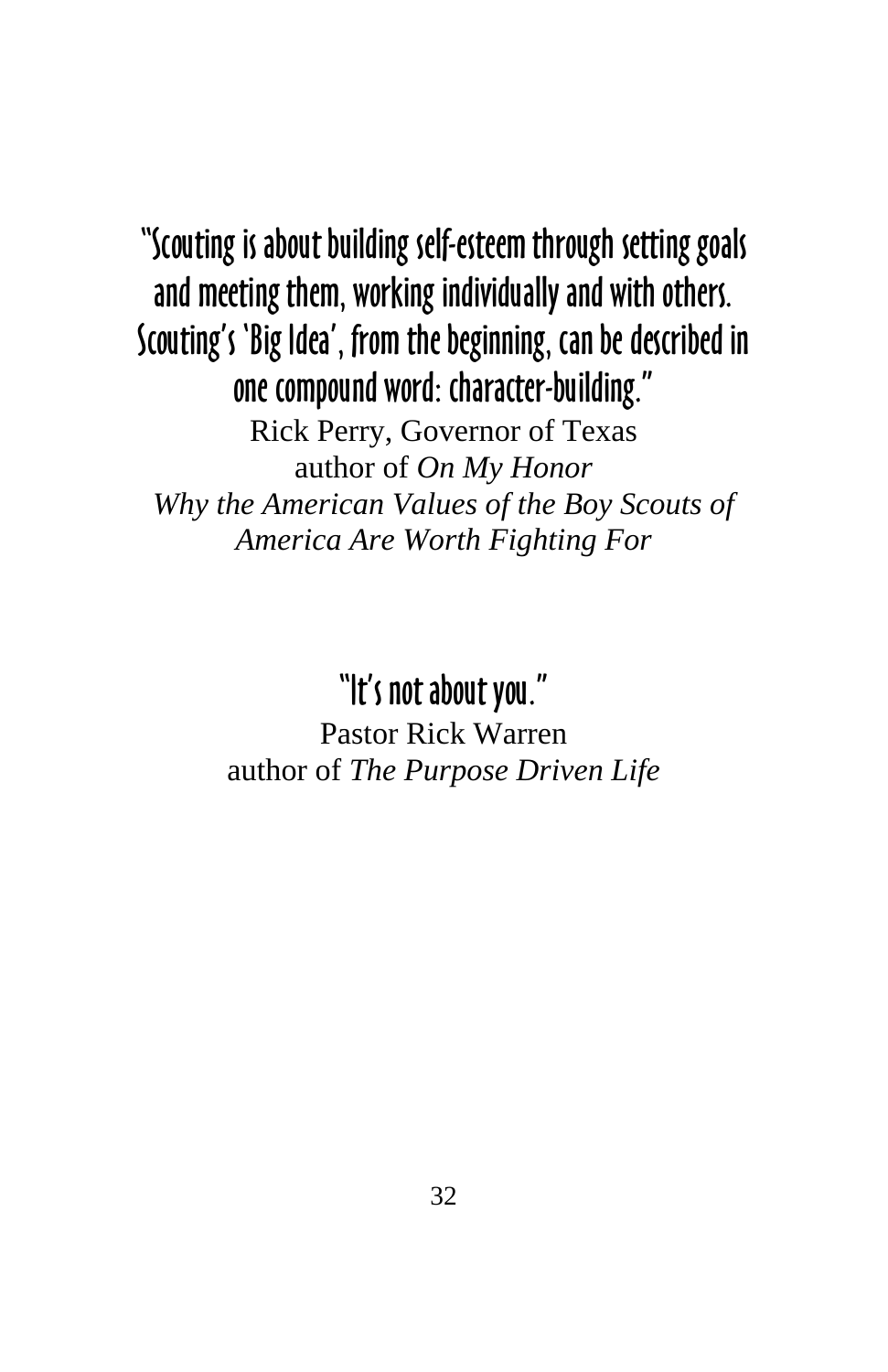### It's About the Program **Conclusion #6**

 Scouting has been in this country for one hundred years. Although the uniform may have changed and requirements have evolved to meet the needs of boys over the decades, the program remains the same.

 Boy Scouting provides a program that offers effective character, citizenship, and personal fitness training for youth. It develops American citizens who are physically, mentally, and emotionally fit; have a high degree of self-reliance as evidenced in such qualities as initiative, courage, and resourcefulness and have personal values based on a belief in God. We have the desire and skills to help others and understand the principles of the American social, economic, and governmental systems. We take pride in our American heritage and understand our nation's role in the world as well as have a respect for the basic rights of all people. Ultimately, our program concentrates on preparing boys to participate in and give leadership to American society.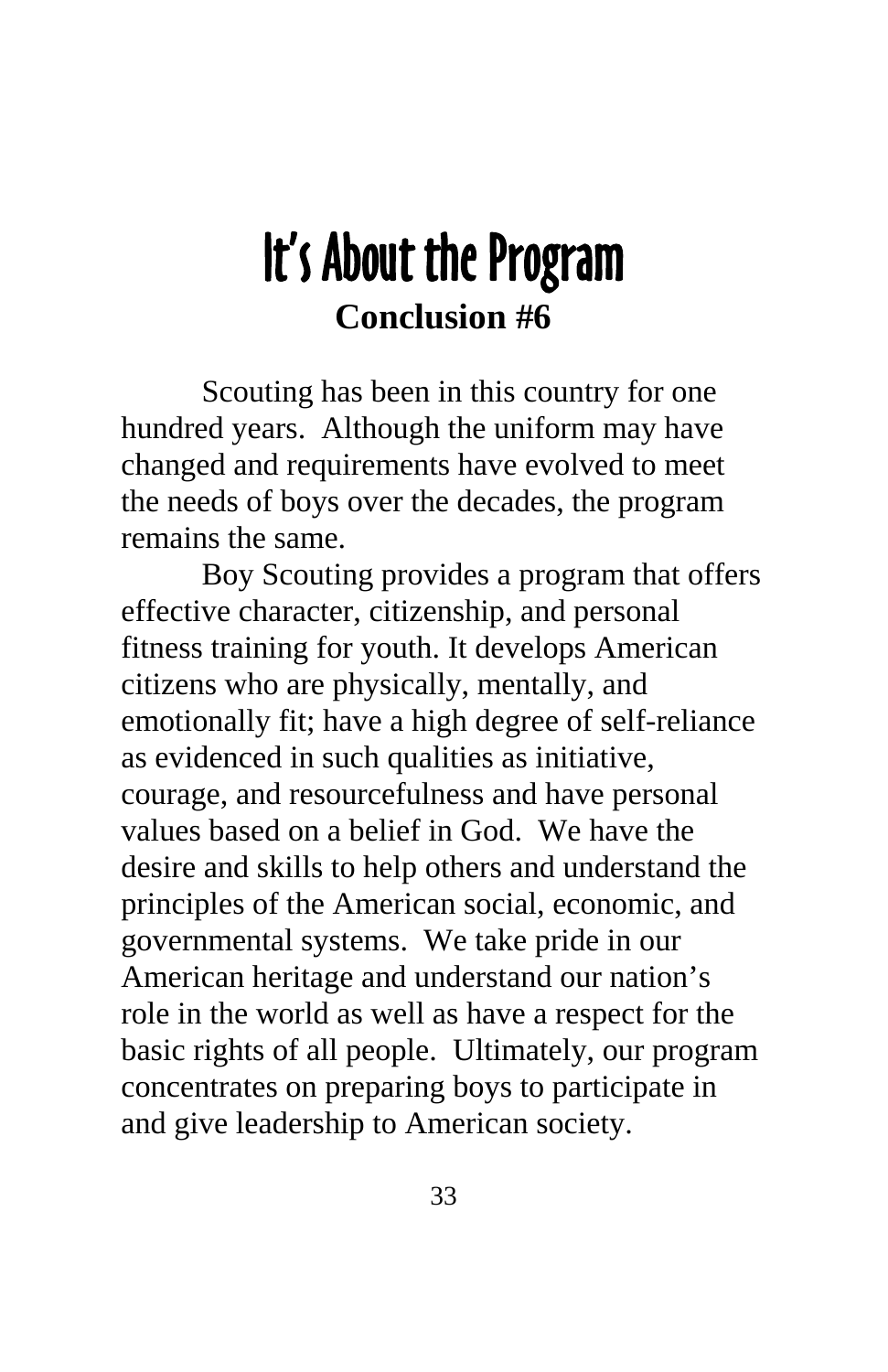No wonder the leaders with over thirty years experience mentioned the program as the number two reason they remained in Scouting.

 I'm one of those with more than thirty years experience as a leader and, for me, its about the program. It's the main thing and the main thing is to do the main thing.

 As I am working on this booklet the 2008 Summer Olympics are being held in China. Since 1912, the Americans have dominated the 4 x 100 Meters Relay in track and field. But in 2008, our runners (both the men and women) didn't even make it past the preliminaries for one simple reason; both teams dropped the baton. They forgot the basic mission. The runners were more interested in their own individual times rather than getting the baton to the finish line.

 It's easy to get sidetracked and drop the baton. It's easy to forget about the importance of the program. Drop the baton and the entire team is disqualified. Drop the baton of good program in your unit and everyone suffers, especially the boys.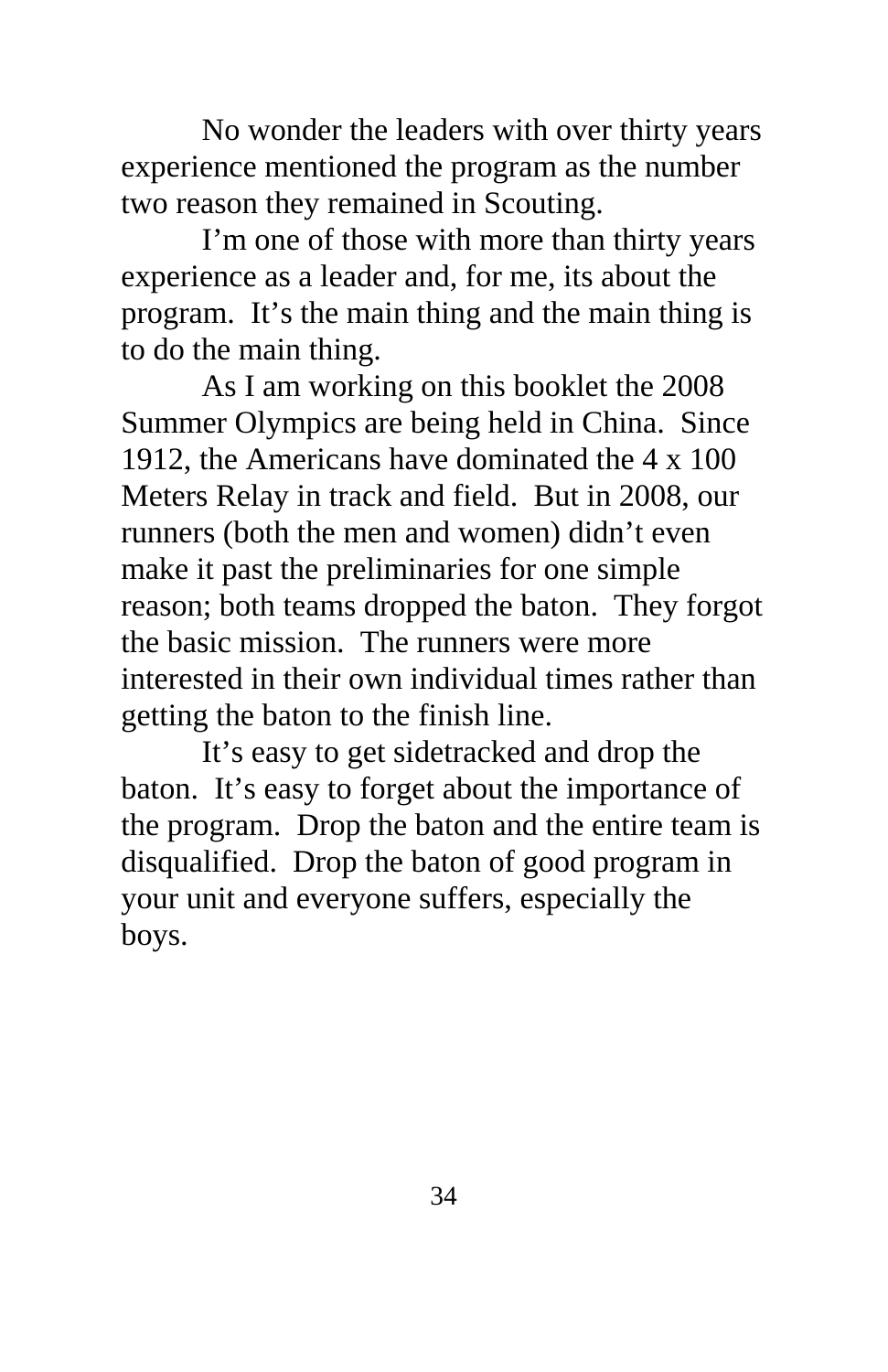# They Want the Fellowship **Conclusion #7**

 The leaders with ten or less years experience ranked this as seventh. But, the leaders with eleven to twenty years ranked it second. Again, it's that shift of importance once the son is no longer a Scout. Remember I mentioned a shift from "the son to the fun" as a way to retain leaders after their sons leave. It's also a shift from "the kid to the kith."

 Kith is an older word that refers to familiar friends. Leaders whose sons are no longer Scouts enjoy having fun and enjoy being with the other leaders who have become their close friends. They have created memories and a real bond of fellowship which make it worth staying in the program for. Leaders commented:

> "I can't imagine where I would be without the support of the other leaders who are my closest friends."

 "We have more fun together than the boys!"

 "Not only are these guys my fellow leaders but they are my good friends."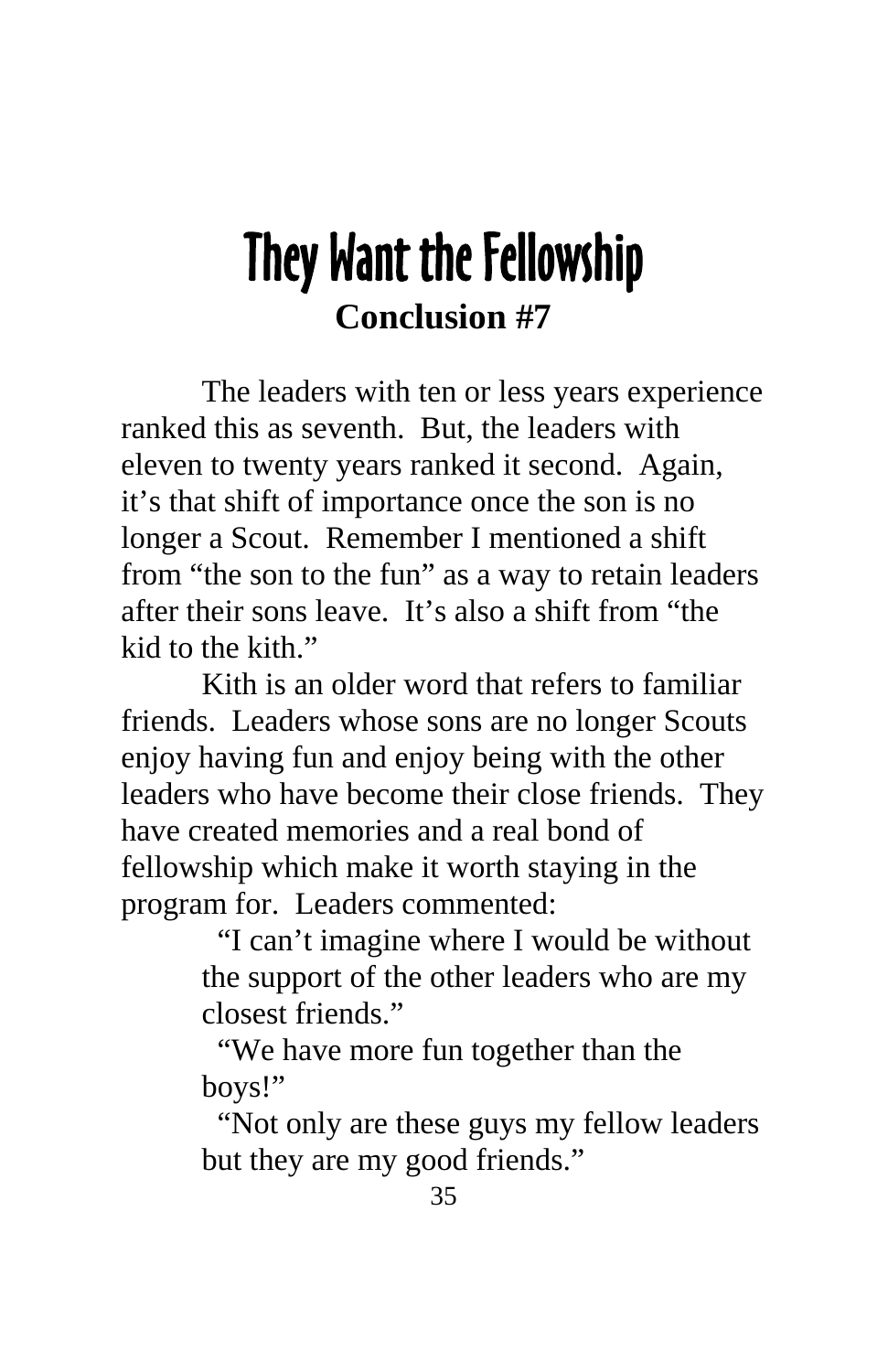I was on vacation with my family last summer in the Adirondacks in upper New York State. We drove close to the top of one of the highest peaks known as Whiteface and decided to walk a one mile path to the summit. The view was breath taking and an amazing 360 degree panorama of the beauty of that area.

 While on the summit, I noticed a man with a jacket with the name of his Order of the Arrow Lodge. I went over, introduced myself, and we talked Scouting while my wife and daughter just rolled their eyes. They've experienced this before, many times; dad talks Scouting even with total strangers.

 The bond of Scouting is strong. This bond leads to some fantastic fellowship that so many leaders enjoy.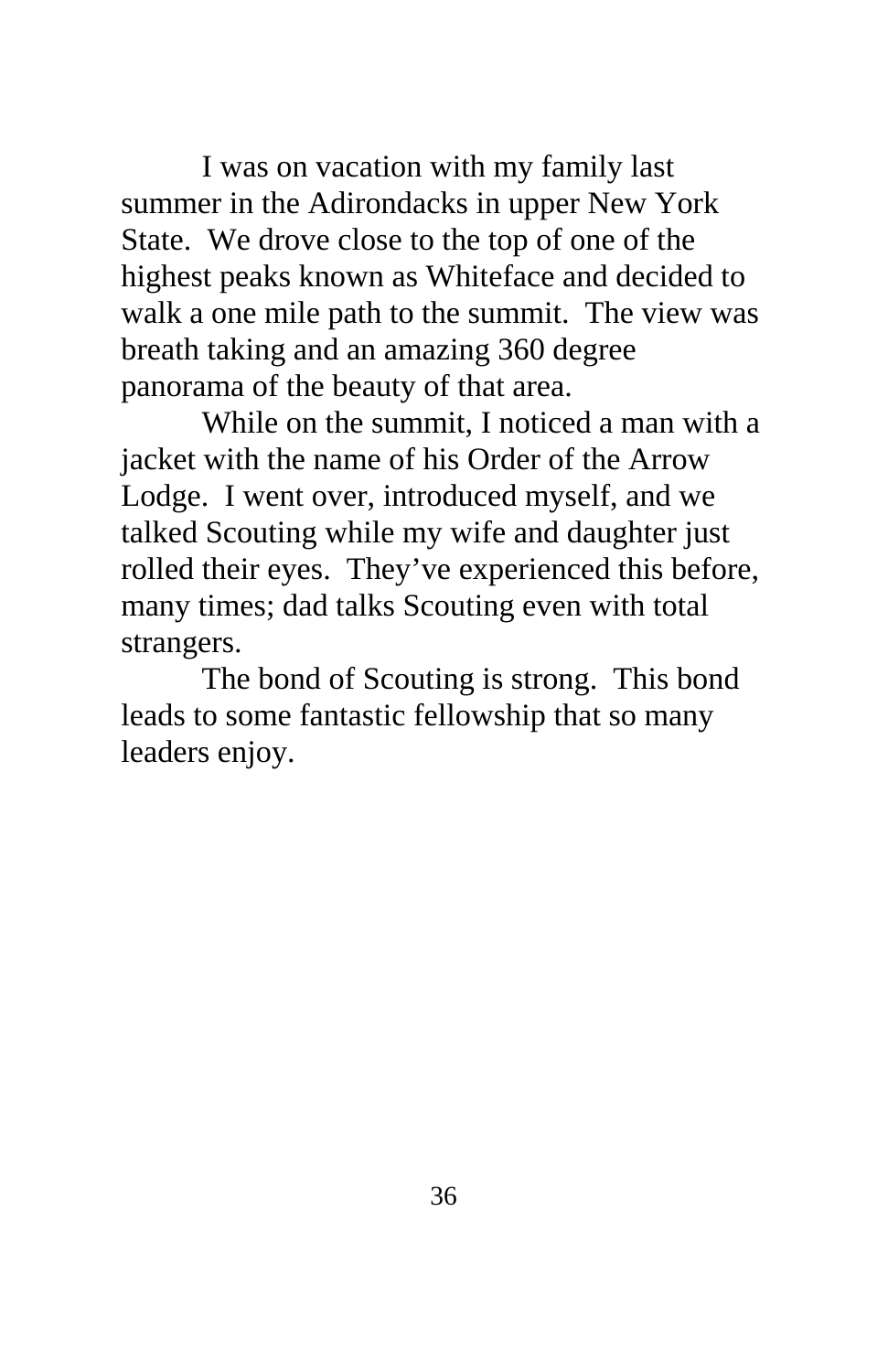### The Eagles Want to Give Back **Conclusion #8**

 Although this one came in eighth, never underestimate its importance. If we were to look at the total number of surveys and then take out all the Eagle Scouts, (about a third of them) "giving back" wasn't hardly a blip on the radar. But, it ranked number one among the Eagle Scouts with 75% of them saying that they stay in because they want to give back. Two Eagle Scout leaders summed it up well:

> "My Scoutmaster gave so much of his time and taught me to give as well."

 "I have to give back to what Scouting has given me."

 Bottom line - most Eagle Scouts understand the importance of service. I can vouch for that. Scouting taught me the importance of service to God, country, and others. I stay in because many people gave of their time and energy to help me. They saw the "diamond in the rough" and didn't give up on me even when I wanted to give up on myself. Thus, I became an Eagle Scout at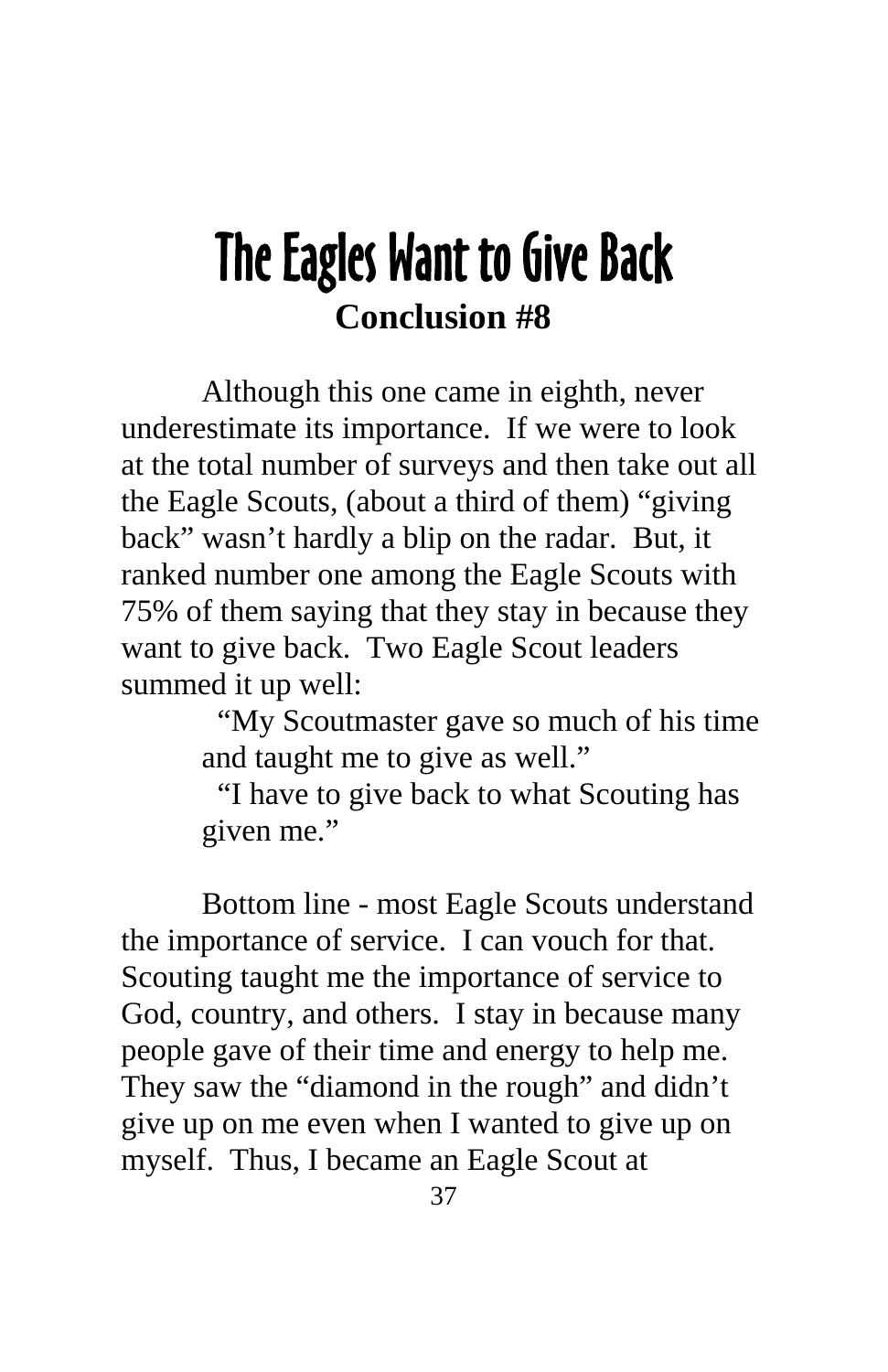seventeen years and eleven months. But I made it because others valued me and gave of themselves to help me.

 Even this booklet is another way I can give back.

"He who serves his fellows is, of all his fellows, greatest" Motto of the Order of the Arrow

"Earning the Eagle Scout rank is the only thing you can list on your resume at 50 that you did when you where 14." Dr. Randy Pausch, *The Last Lecture*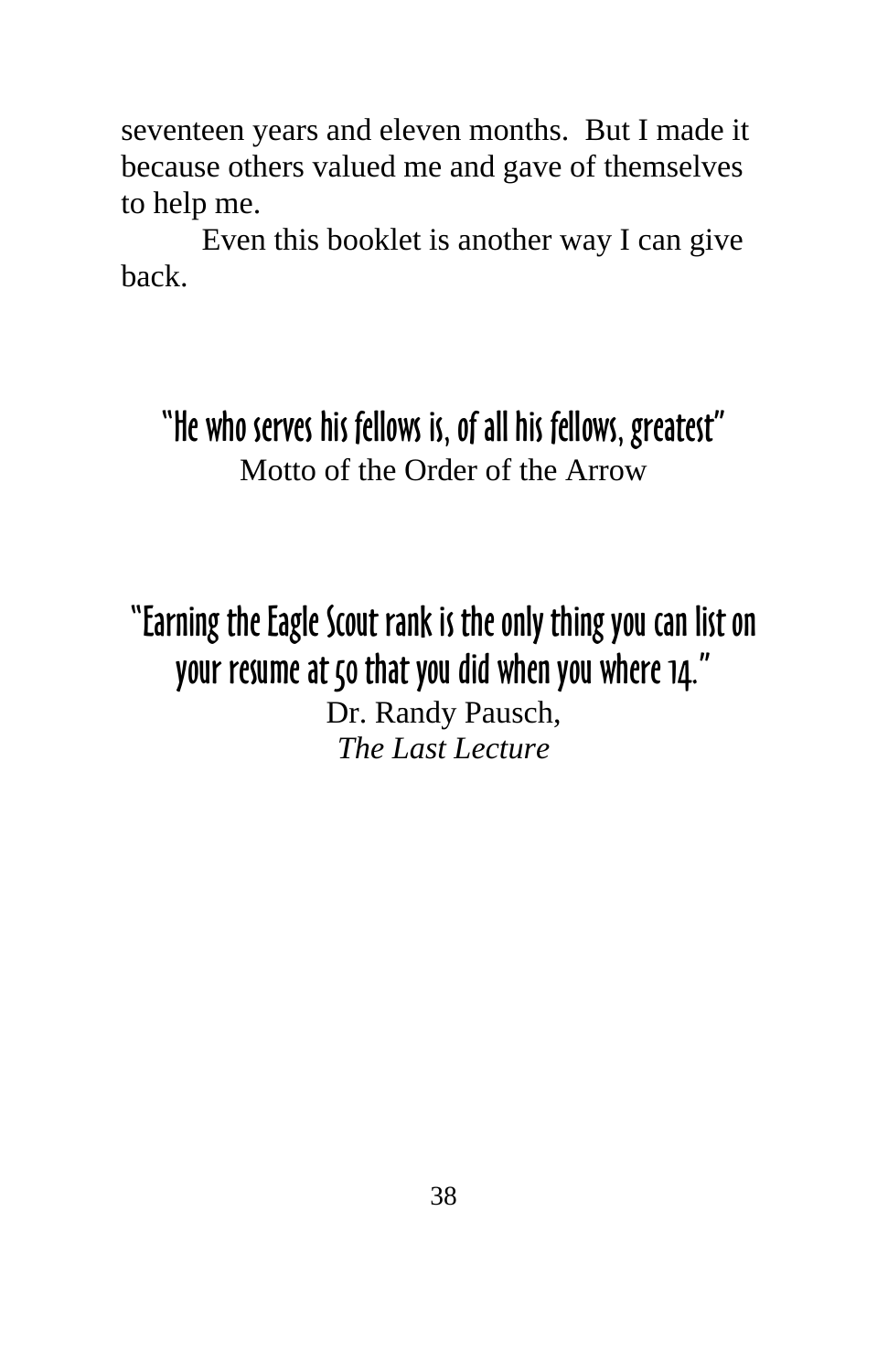# WHAT PUTS THEM OUT Their Sons Quit **Conclusion #1**

 The next six conclusions deal with why Scout leaders leave the program. The conclusions are based on the opinions of those who are still in and not those who are out. Also, these data were across the board in regard to years of experience.

 Almost 60% of the leaders recognized that when a son leaves a unit where his parent is a leader, for whatever reason, there is a good chance the adult will leave as well. As one leader stated, "If you've been taking your kid to Scouts for the last seven or eight years, who wants to drive to a meeting alone?" Good point.

 So that puts the emphasis on doing what we can to keep the boy in the program. I think it's safe to say that if you keep the boy and you keep the adult as well.

 I mentioned the 2006 booklet from my Council (Great Trail in Akron, Ohio): *ReTENtion: The Ten Defining Moments in a Scout's Life Where*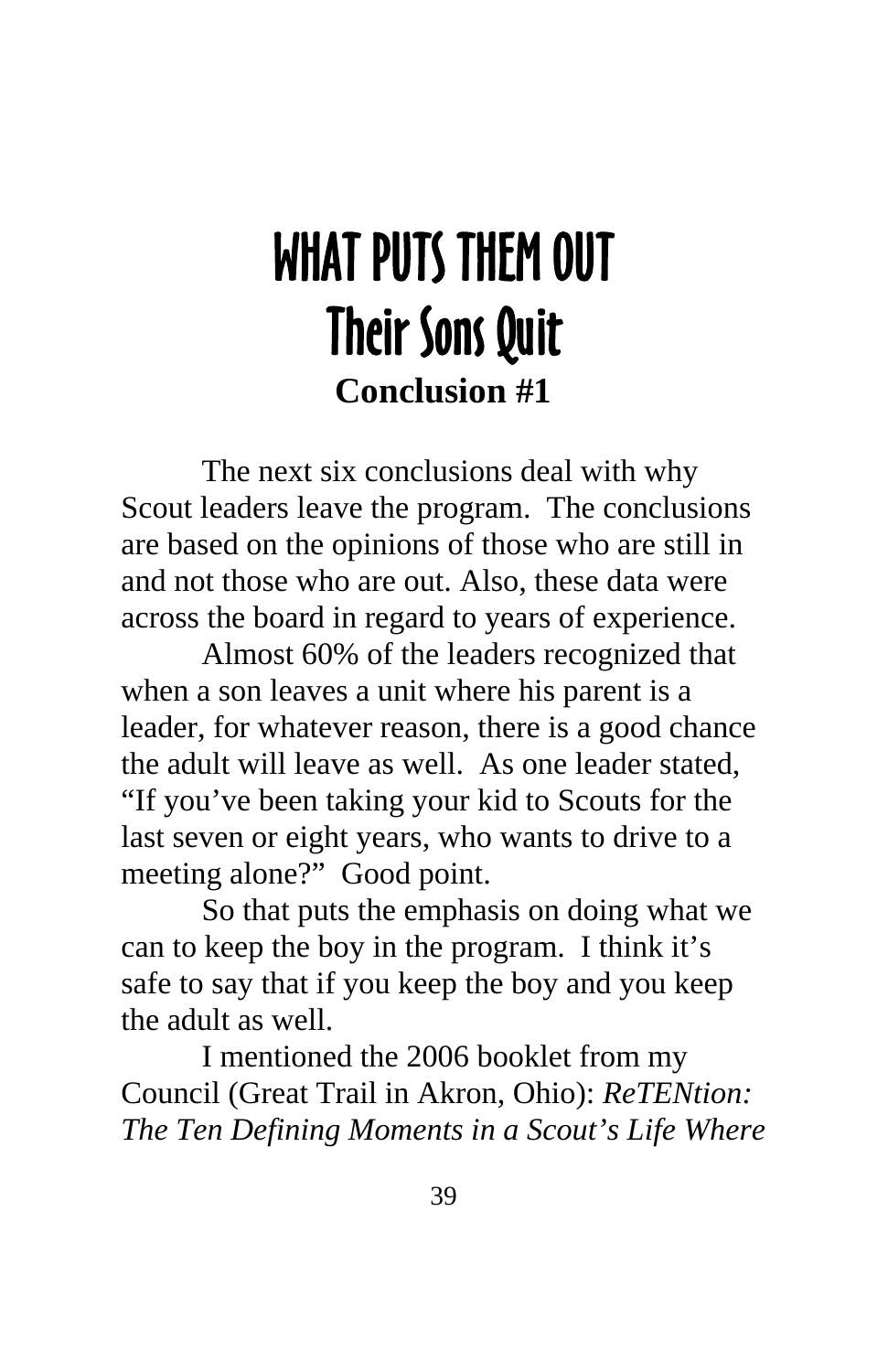*Retention is Critical and What You Can Do About It.* In it, we presented ten areas or moments in a boy's progress from Cubs through Boy Scouts where retention is critical. If you've not read the booklet, let me present them here in a nutshell sort of way.

#### **1. THE FIRST THREE MONTHS IN TIGER CUBS**

 Here's a National Scouting statistic: within the first three months of joining Tiger Cubs, we will lose 50% of the boys.

 Here are two reasons. For starters, there is no second chance at a first impression. If a Cub Pack is disorganized and poorly run, both the boys and their parents will run far away from the Pack!

 Second, the program can be boring and irrelevant. We have contacted departing parents and boys to ask why they left. "Simple," they say, "It was boring, irrelevant, and disorganized."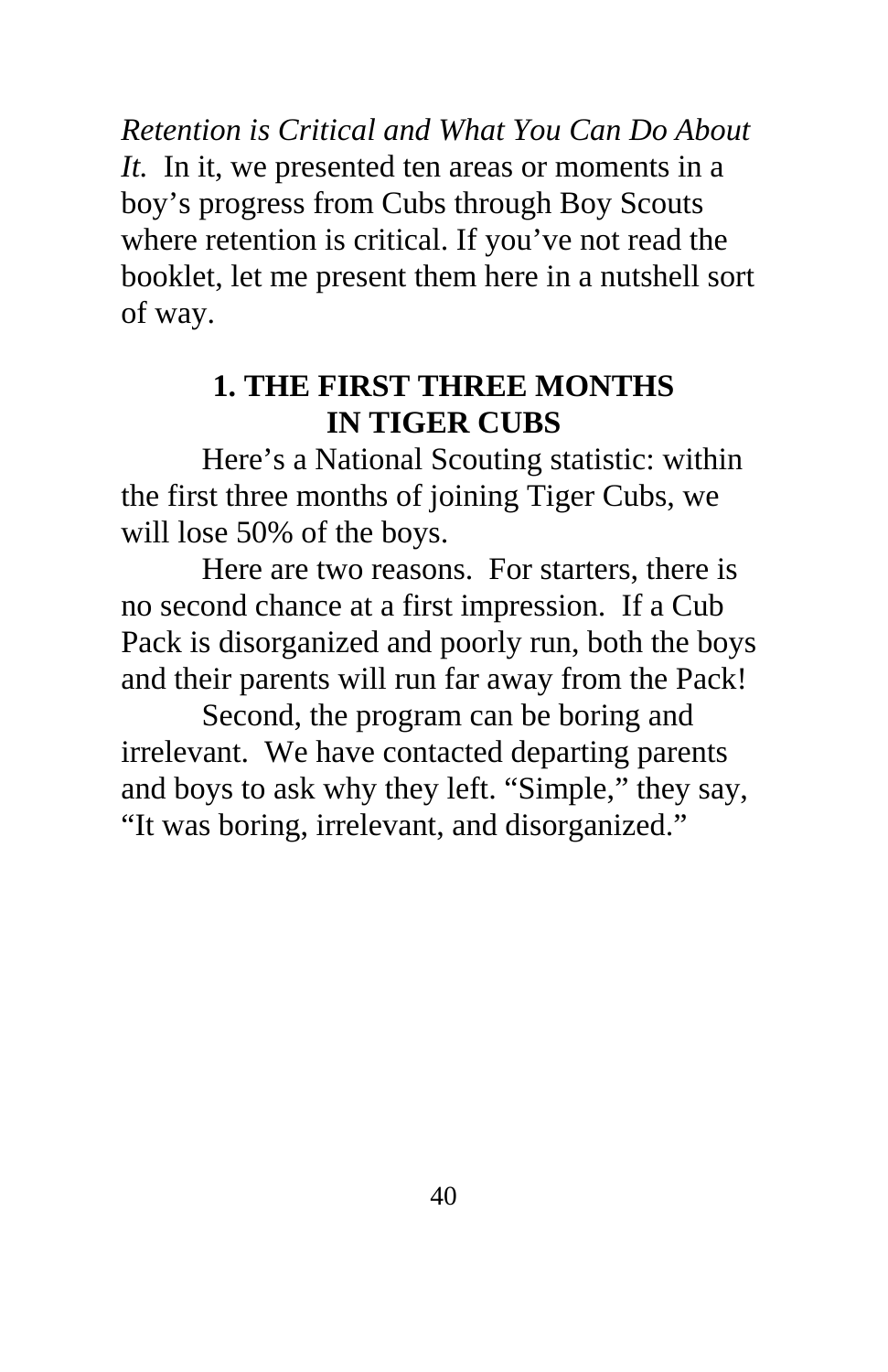#### **2. THE FIRST TWO MONTHS AS A WOLF CUB**

 If we can lose 50% of the boys within the first three months of joining Tiger Cubs, we can lose half again once they get into Wolves if the program is boring, irrelevant, and disorganized. That means there is great potential to lose 75% of the boys in less than 15 months.

#### **3. THE FIRST CAMPING EXPERIENCE**

 Boys who have enjoyable camping experiences will stay in. For many boys, the first camp out will be their first time away from home. Even if mom or dad is there, it will still be a new experience filled with some wonder and some fear.

 It must be fun and it must make so much of an impression on a boy that he will want to go on many more camping experiences.

#### **4. THE MOVE TO WEBELOS**

 More than two-thirds of the Webelos Scouts who begin the Webelos program in the 4th grade will not be a part of the program by the beginning of the 5th grade.

 That means that if one hundred boys join Tigers, perhaps ten will actually move on into Boy Scouts. So, getting a boy into Webelos is one thing, keeping him in the program is another.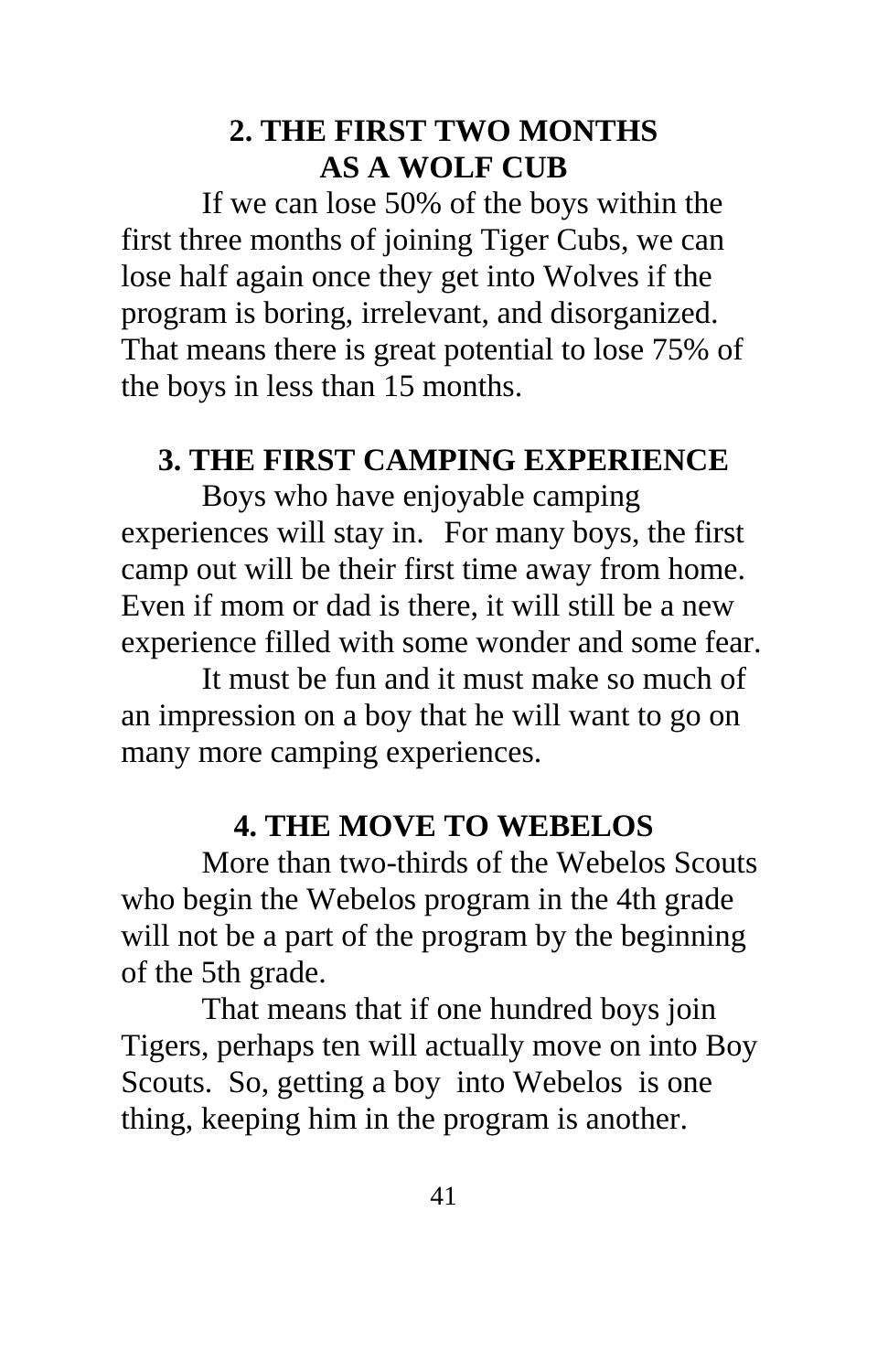#### **5. WEBELOS TROOP VISITATION**

 To receive the Arrow of Light, a Webelo must (with his Den) visit at least one Boy Scout Troop meeting, and one Boy Scout outdoor activity. This visit is one of his gateways to Boy Scouting.

#### **6. WEBELO TO SCOUT CROSSOVER AND OTHER RITES OF PASSAGE**

 Rites of passage are critical for an adolescent boy. They have a need for transition from one life stage to another. This has been ritualized and acknowledged by civilizations for thousands of years.

 When a boy is not provided with rites of passage to make each of his transitions through adolescence, he will create rites of passage on his own. He might start smoking and figures he is now grown up. He may seek out a gang and do things to be part of the group.

 There are several rites of passage within Scouting that are vital to a boy: Webelos Crossovers, camp ceremonies, Order of the Arrow, Blue and Golds, and Court of Honors. These must be well done and lift up the accomplishments of the boy.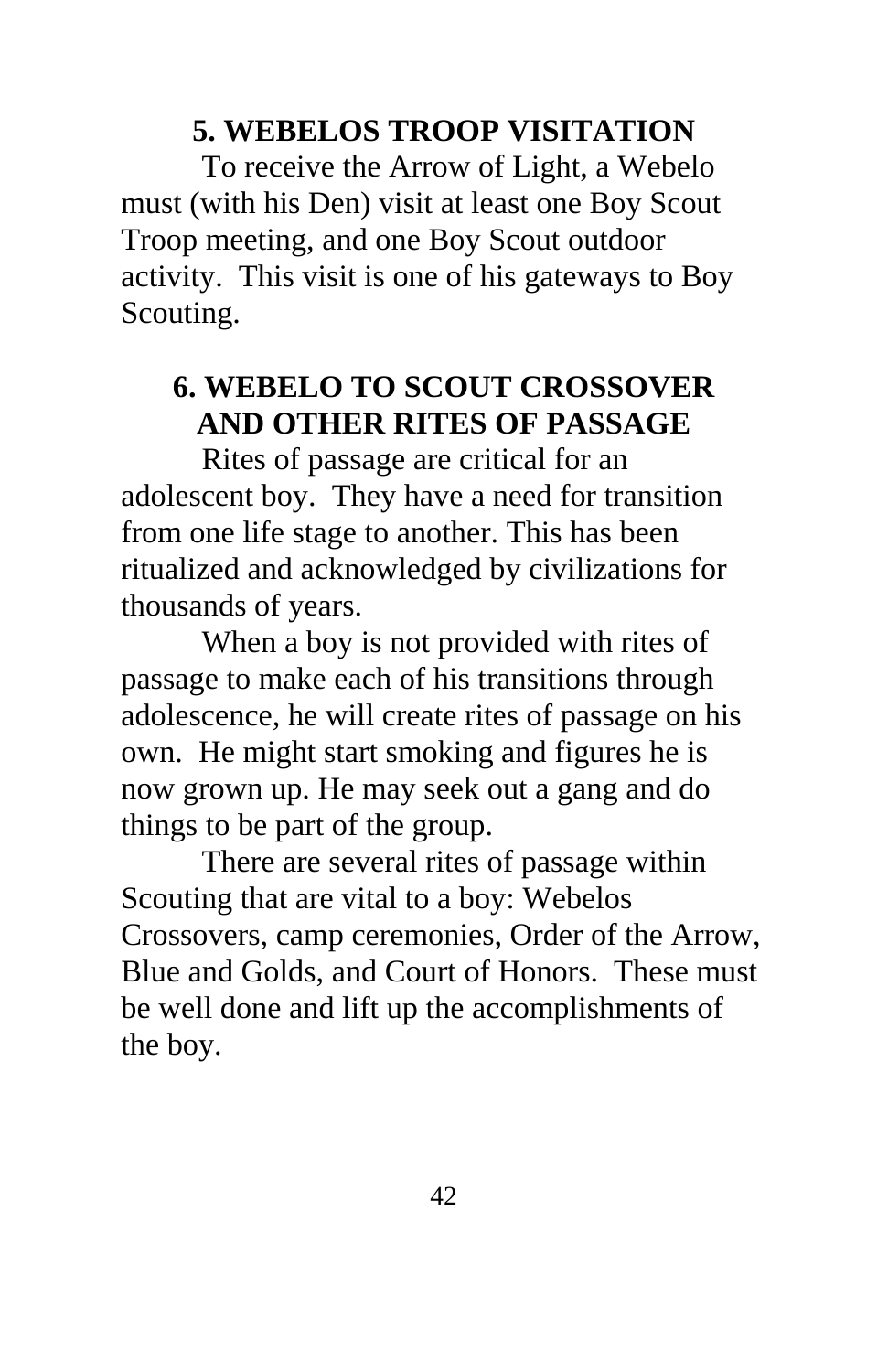#### **7. THE FIRST TROOP MEETINGS**

 Boys are, by nature "pack animals." Older boys do not naturally gravitate to younger boys. They socialize with their peers. That's just the way it is.

 Troop meetings can become very cliquish where the various "packs" hang out together and tend to ignore the others. Brand new Boy Scouts can feel alienated and remain shy. They can quickly "slip through the cracks" and become frustrated from being the "low man on the totem pole." These feelings can cause a boy to lose interest and never come back.

#### **8. FIRST TROOP CAMPOUT AND FIRST SUMMER CAMP**

 Camping is vital to Scouting. We know that 51% of Boy Scouts drop out from Troops with five or fewer campouts a year. But, only 15% drop from Troops that camp every month.

 Boy Scout camping is different from Cub Scout camping. It takes a while for the newer Boy Scouts and their parents to figure this out. A boy run, Boy Scout camping experience may not be the prettiest sight to see, but it is fulfilling the goal of developing leaders and helping boys become men of integrity.

 If the first camping experiences are negative, boys will quickly leave.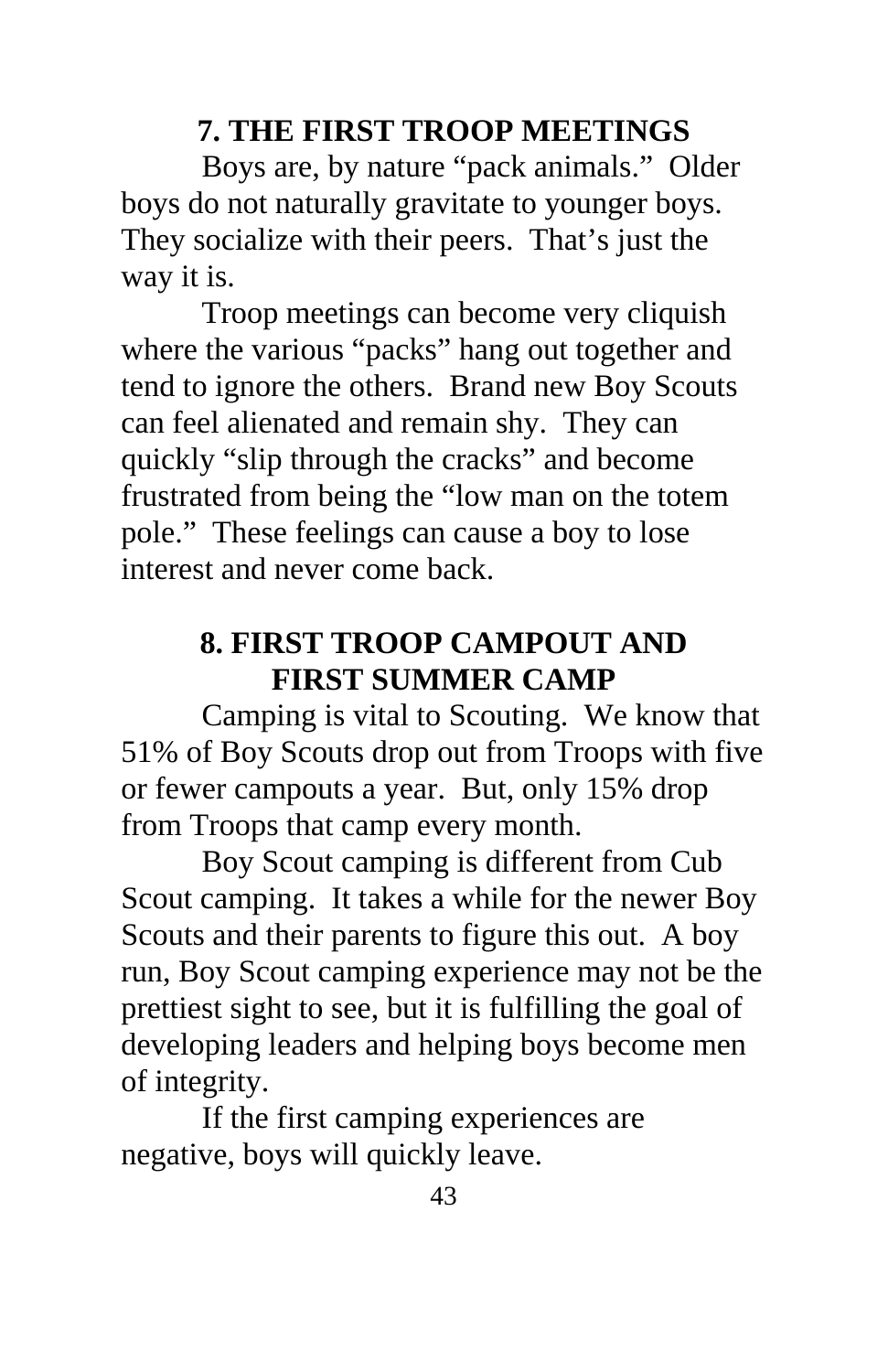#### **9. THE MIDDLE SCHOOL YEARS**

 Now it becomes tougher to keep a boy in the program. His social world is changing and so is he. He is being heavily influenced by his peers and almost overnight he is becoming interested in girls.

#### **10. THE HIGH SCHOOL YEARS**

 With high school comes activities like band, sports, theater, clubs, student council, dances, you name it. A boy (now a young man) needs to be involved in those extra-circular activities.

 Leaders cannot fault their older Scouts for being involved in those activities. They need to be thankful that their young men are engaged in these because they are, hopefully, demonstrating leadership. That's our goal!

 If our Scouts are not leaders and young men of integrity, then we have missed the mark. This is a time where a boy is testing what he has learned and hopefully using his skills to better his team or band or club.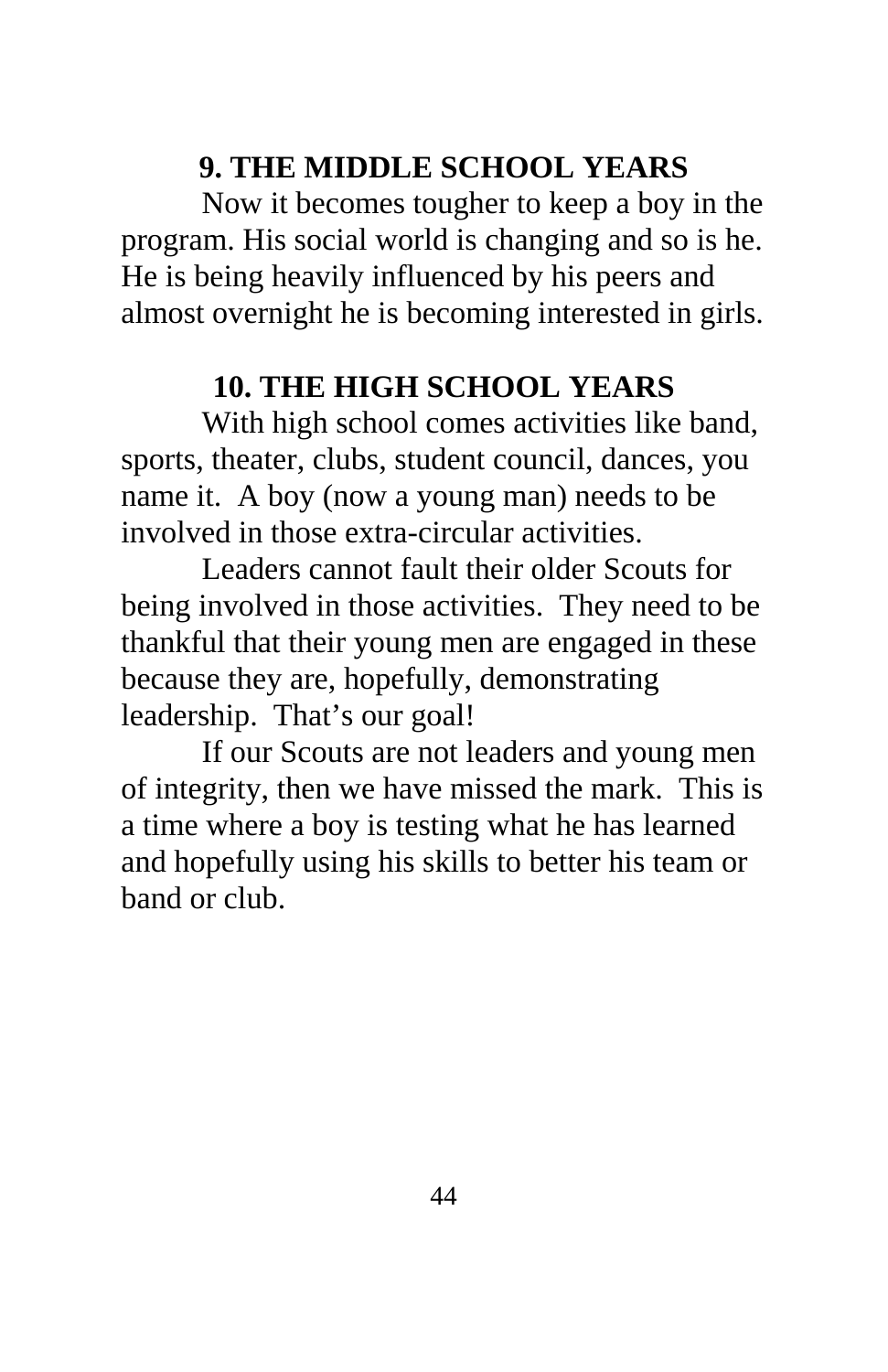# They Don't Have Time **Conclusion #2**

 One third of the leaders recognized this as a big factor why leaders leave. And in today's culture that's a fact of life.

 I can remember a science class when I was in college in the middle 70's. The professor was talking about technology and was excited about the fact that with all the new technology that was coming we would have a twenty-five hour work week. That meant we would have all sorts of time to enjoy leisure activities.

 The exact opposite has happened. All that technology has made our work week longer and given us less time than we had before. But yet, a minute is still a sixty seconds and an hour is still sixty minutes.

 Technology isn't the problem, the management of our time and priorities is. I think Scout Districts and Councils need to offer time management sessions in training courses. They need to make meetings as effective as possible. They need to not waste leaders' time.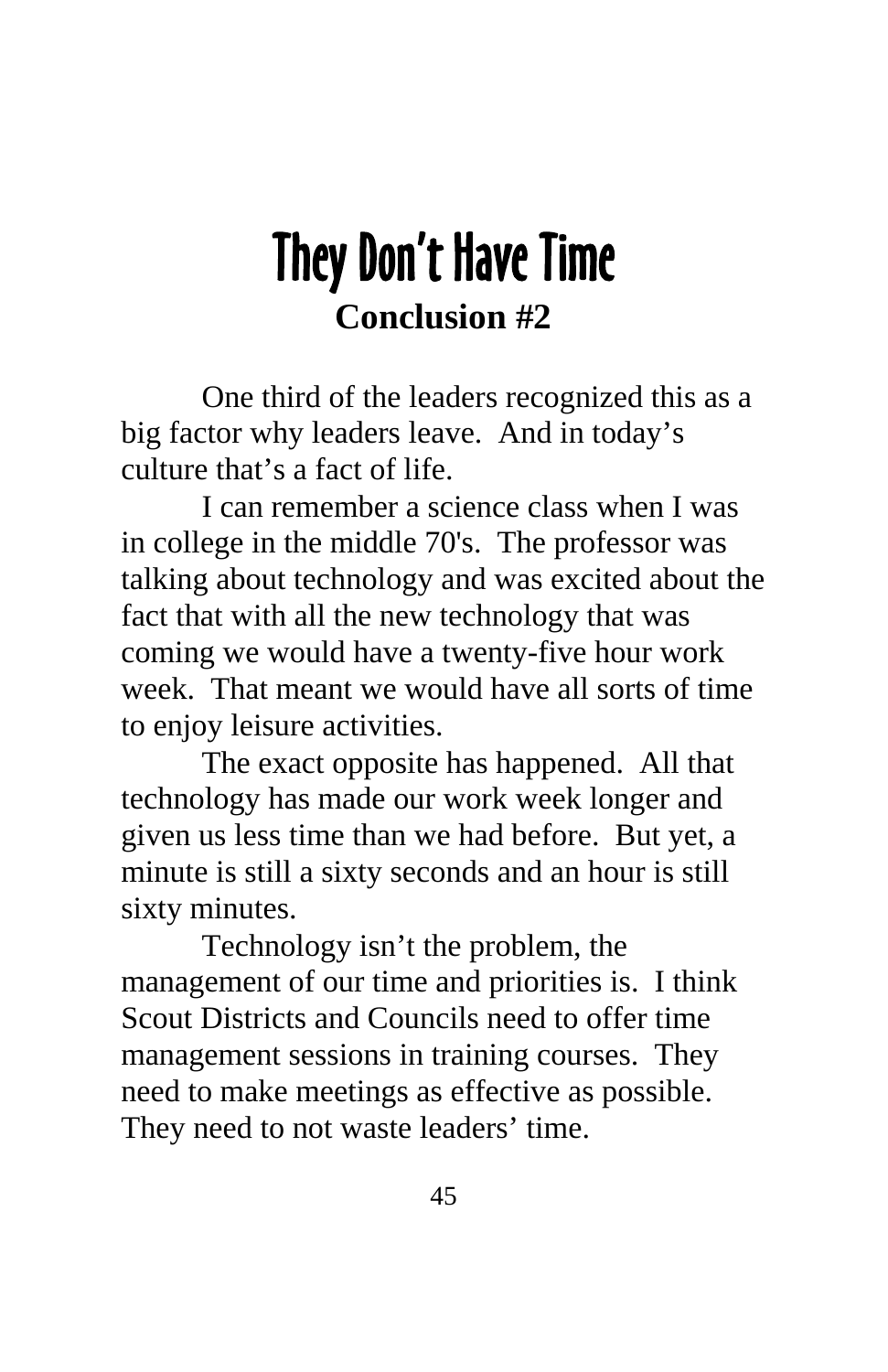What's done is done. Those that have left are no doubt gone. But those leaders who are still in Scouting and are perhaps on the verge of quitting because of time need to be encouraged to do what they can to manage the time they have.

 One of my heroes is Randy Pausch who passed away as I was working on this booklet. I never met him but was intrigued by his *The Last Lecture*, given after he found out he was dying of pancreatic cancer.

 Since time was critical to him and his family, he gave a lecture on time management. A Life Scout as a boy, he offered several ideas on how we can save time. Here are ten of his ideas:

> 1. Time must be managed like money. Bad time management will give you stress.

 2. People can waste up to two hours a day because they have messy desks, can't find things, miss appointments, are unprepared for meetings, and are not able to concentrate.

 3. Managing your time well will make you successful in all areas of your life.

 4. Create "To Do" lists and break things down into small steps. Do the ugliest or toughest thing first.

5. Keep your work space clear.

6. Focus on one thing at a time

7. Touch each piece of paper once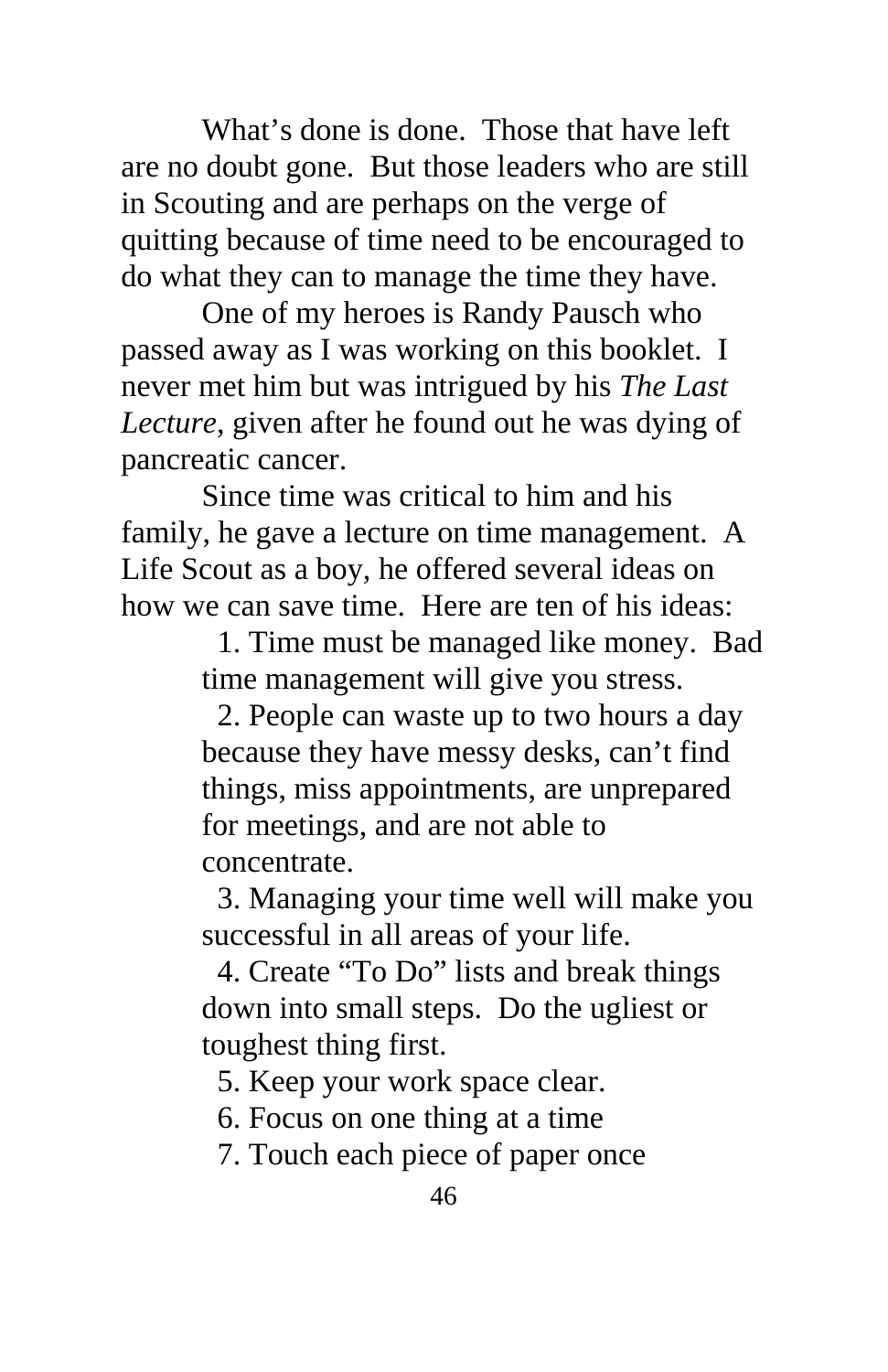8. Touch each piece of email once and empty you inbox everyday.

9. Learn to say "No."

10. Keep phone calls short and to the point.

You don't find time for important things like family and Scouting, you make it.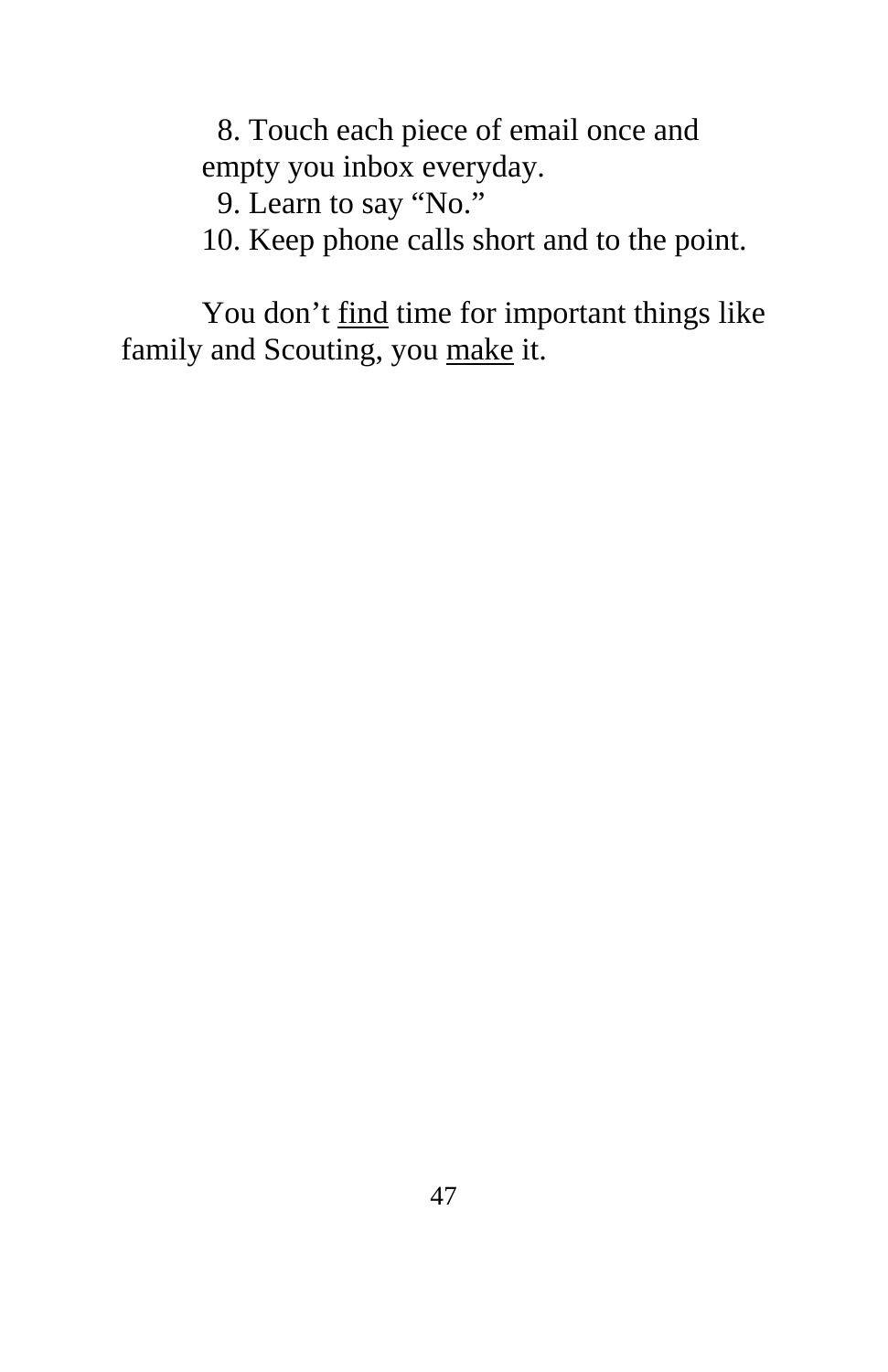#### "Don't count every hour in the day, make every hour in the day count." Anonymous

#### "The only reason for time is so that everything doesn't happen at once." Albert Einstein quotes (18979-1955) Physicist, Nobel Prize winner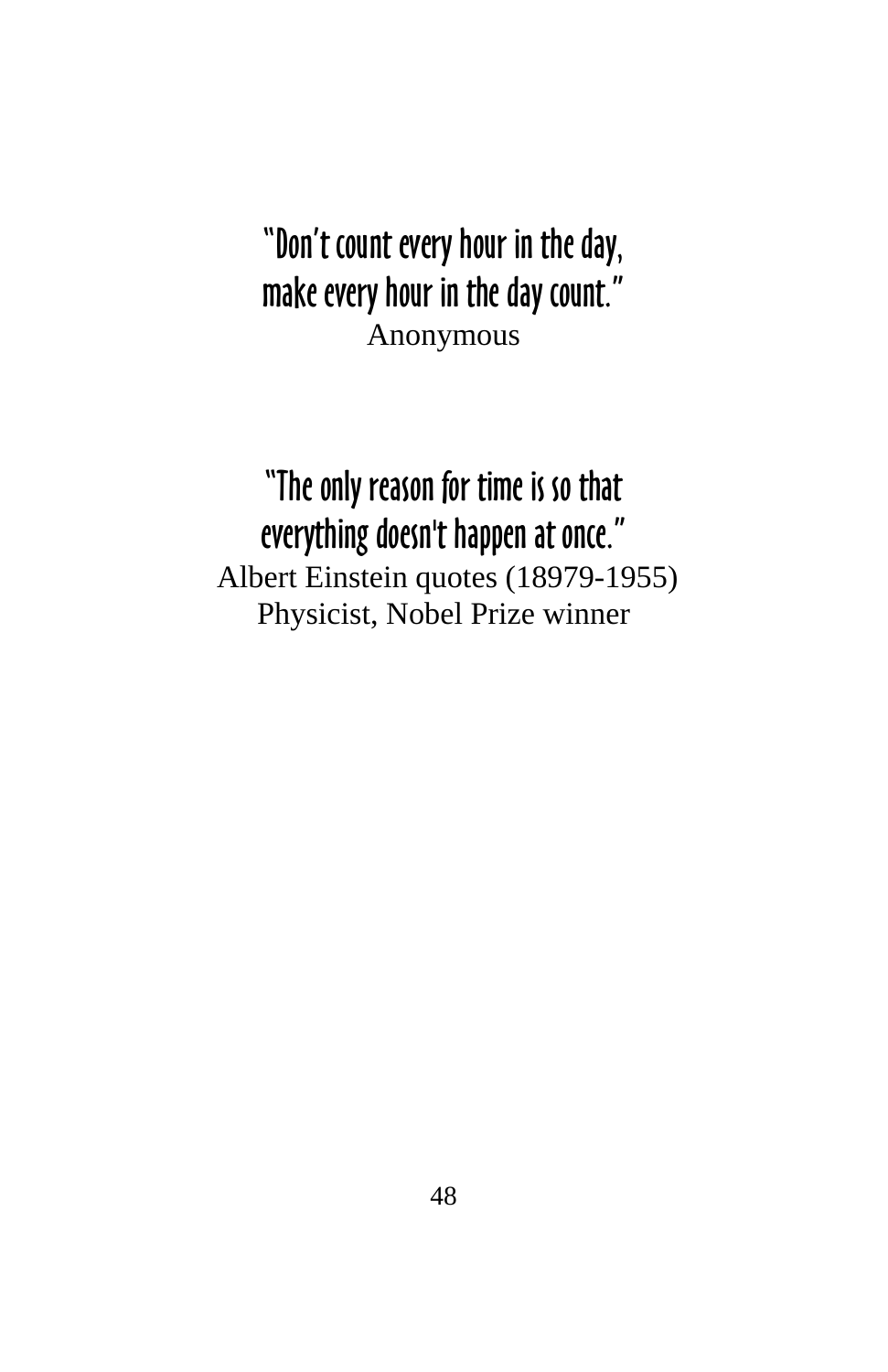# They Experienced Conflict **Conclusion #3**

 At least 25% of the leaders recognized conflict as a reason their fellow Scouters left the movement. This one breaks my heart because I have written and spoken on this extensively and don't know if its made any difference. I do know that conflict is the anti-fun poison!

 In my book about leadership, *As Iron Sharpens Iron*, I wrote that people enjoy conflict about as much as they enjoy hemorrhoids. Conflict is real and a pain! Every leader has to deal with it from time to time. You can't be a leader without running into conflict.

What is it? Webster says it's a "struggle, battle, an open clash between two opposing groups or individuals; opposition between two simultaneous but incompatible feelings; battle, fight, engagement; a hostile meeting of opposing military forces in the course of a war; a state of opposition between persons or ideas or interests; an incompatibility of dates or events; dispute,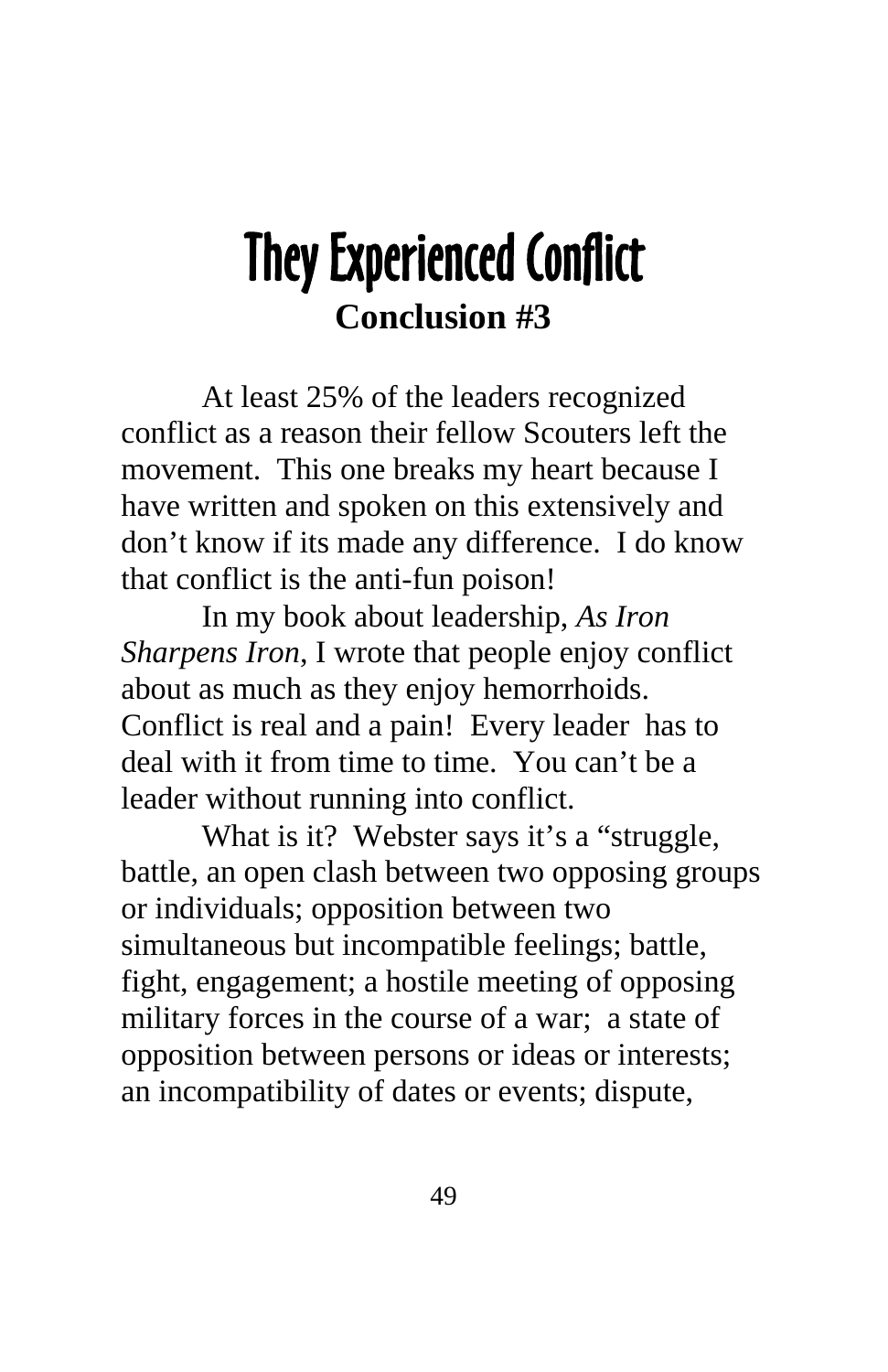difference of opinion; a disagreement or argument about something important."

 Which of these could apply to scouting? How about all of them! Many units can't deal with conflict and we lose good leaders who either cause it or have given up on trying to deal with it.

 Can units change and improve their attitudes? Can they learn to grapple with controversy more skillfully and productively? Yes! But will they?

Here are some items that can help:

1. Don't be afraid of conflict. Deal with it.

 2. State your concerns with honesty. In my Christian circles we call that "speaking the truth in love"

 3. Don't assume you know all the facts and you are totally right.

 4. Take steps to initiate face to face conversation.

5. Don't use angry language.

 6. Work on possible solutions by placing many options on the table.

7. Don't pass the buck. Own what you say.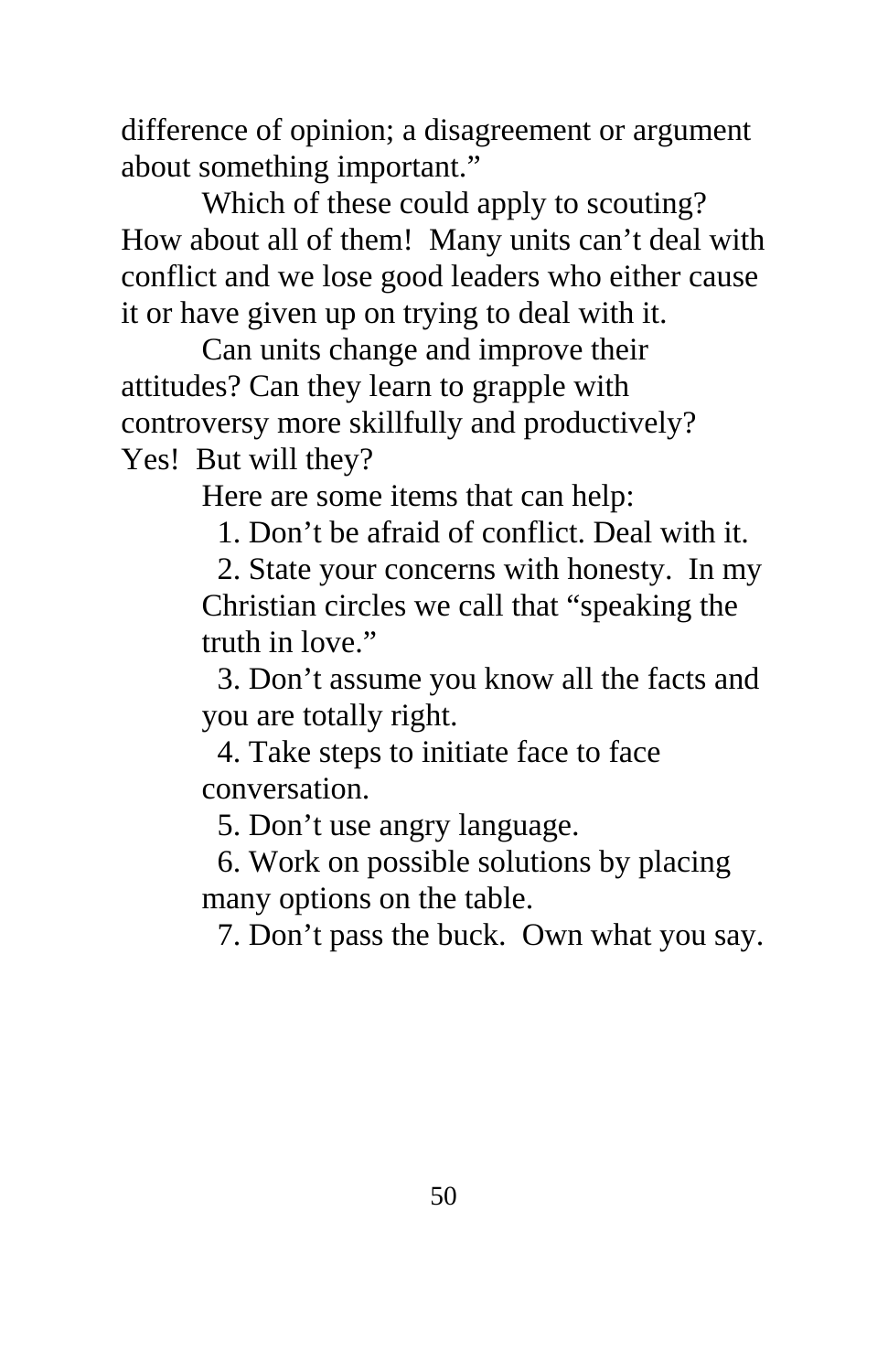# They Burned Out **Conclusion #4**

 Scouting, churches, and other non-profit volunteer organizations can have something in common; they can shoot their wounded. As wonderful and helpful as an organization can be, hard working volunteers get stretched way too thin and end up leaving because they are tired.

 We ask them to do just one more thing or we tell them they are the only one who can do this or that job. And as soon as they do something well, we pile more on and stretch them like a rubber band. But eventually, the rubber band breaks.

 By definition, burnout is a the term for long-term exhaustion and diminished interest, usually in the work or volunteer context. Burnout can be the result of too much stress, but it isn't the same as too much stress. Stress is what happens when there is too much; too many pressures or too much conflict that demands much of you physically and emotionally. But, you handle it and get through it. If you're stressed out you can still see a light at the end of the tunnel.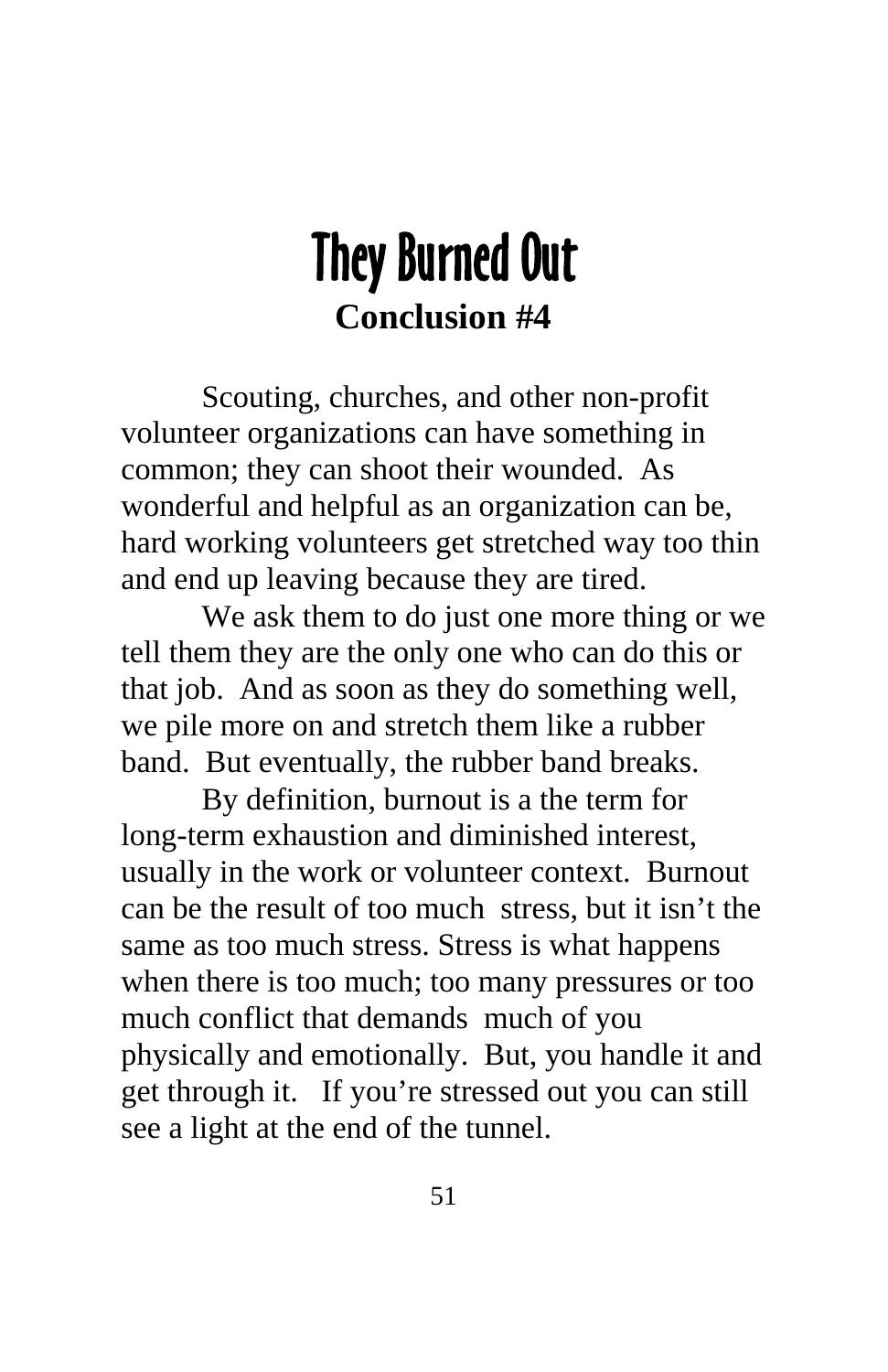In contrast burnout is ultimately about not enough. Being burned out means feeling empty, not enough motivation, and not enough caring about yourself or those around you. Too much stress can tip the scale into burnout. And good people usually stop doing what they love doing when they are burned out.

 If unit leaders would recognize when their comrades are on their way to burning out, we can save some of our walking wounded. Burnout doesn't happen overnight and it's difficult to stop once someone is in the middle of it. So it's vital to recognize the signs of burnout among Scouters.

Here are some things to watch for:

Detachment Isolation Irritability Snide remarks **Frustration** Failure Despair Cynicism Apathy Forgetfulness Non-communication Avoidance Lack of commitment Lack of participation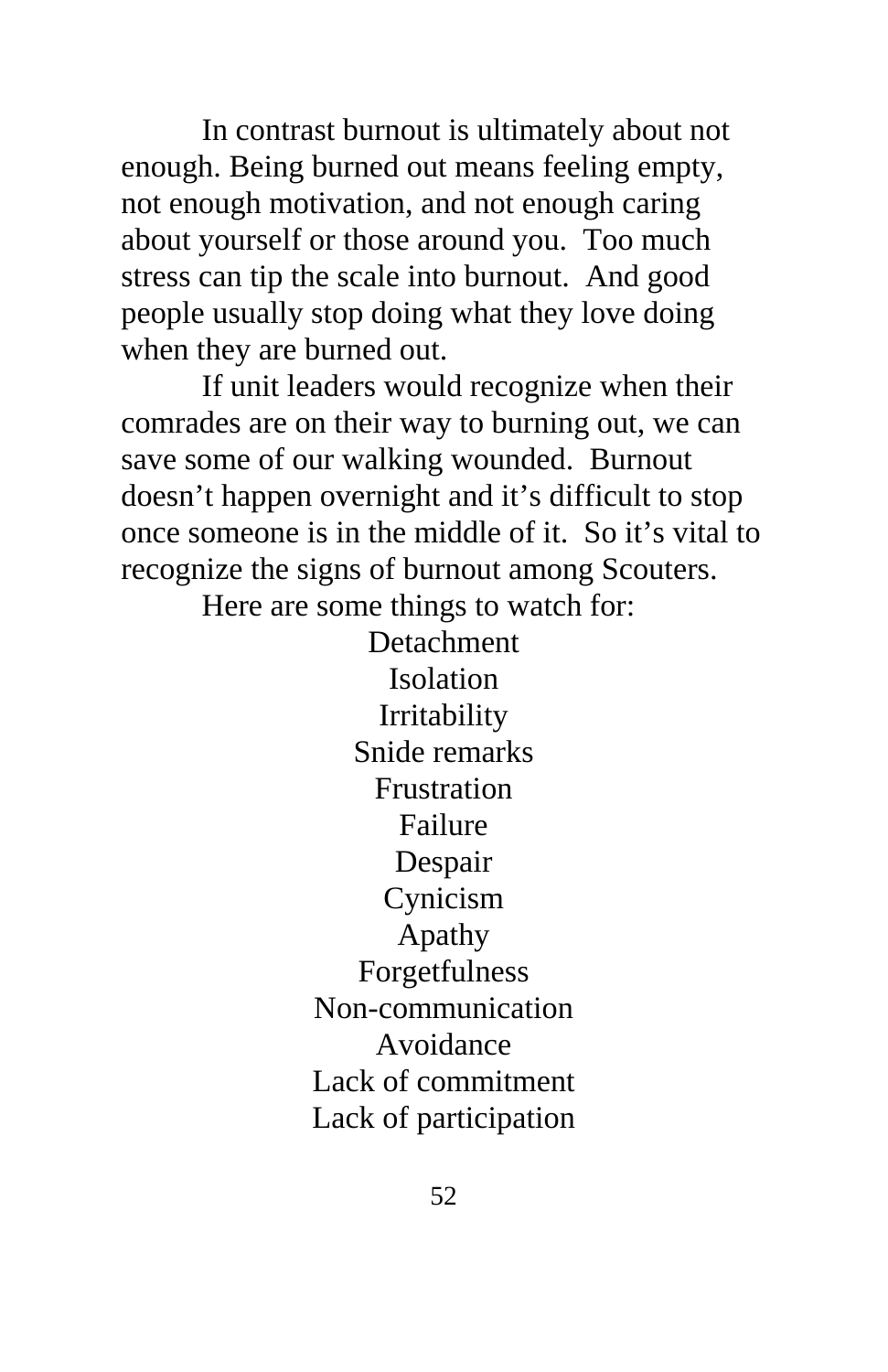The Mayo Clinic has studied this and has inferred that we may be more prone to burnout if:

> 1. We identify so strongly with work that we lack a reasonable balance between work and our personal life.

2. We try to be everything to everyone.

 3. We work in the helping professions, such as health care, counseling, teaching or law enforcement (read Scouting).

 Sounds like a lot of Scouters I know, including me! The Clinic also suggests asking questions to see if you are experiencing signs and symptoms of burnout.

Ask these of your Scouting participation.

 1. Do you find yourself being more cynical, critical and sarcastic?

 2. Have you lost the ability to experience joy?

 3. Do you drag yourself into work or your volunteering and have trouble getting started once you arrive?

 4. Have you become more irritable and less patient with co-workers, customers, clients, or kids?

 5. Do you feel that you face many insurmountable barriers?

 6. Do you feel that you lack the energy to be consistently productive?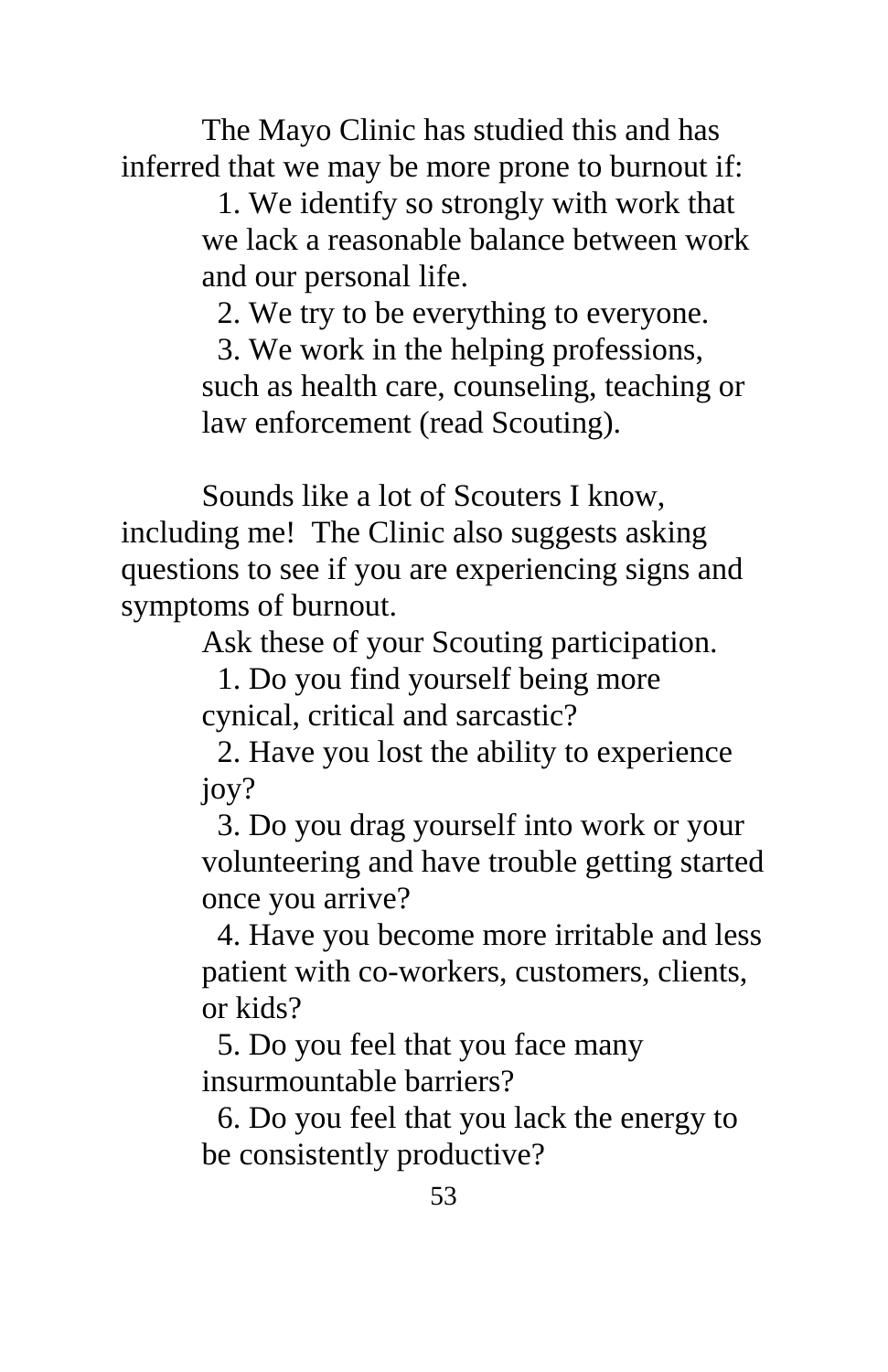7. Do you no longer feel satisfaction from your achievements?

 8. Do you have a hard time laughing at yourself?

 9. Are you tired of your co-workers asking if you're OK?

 10. Are you self-medicating using food, drugs or alcohol to feel better or to simply not feel?

 11. Have your sleep habits or appetite changed?

 12. Are you troubled by headaches, neck pain, or lower back pain?

 I mentioned earlier in this booklet that I dropped out of Scouting for a few years. I lost the fun. But it wasn't until I came back that I realized I dropped out because I was burned out.

 I had lost the balance between my Scouting work and my family and still remember when I reached my breaking point. I was summer Camp Director at our Camp Butler living in the director's cabin with my wife and our two small kids. My wife would drive to work in Akron everyday and take the kids to a sitter. They returned by supper.

 I can remember the evening well. I had promised my three-year-old daughter that she and daddy were going to take a canoe ride. We talked about it at breakfast and she was excited. Just as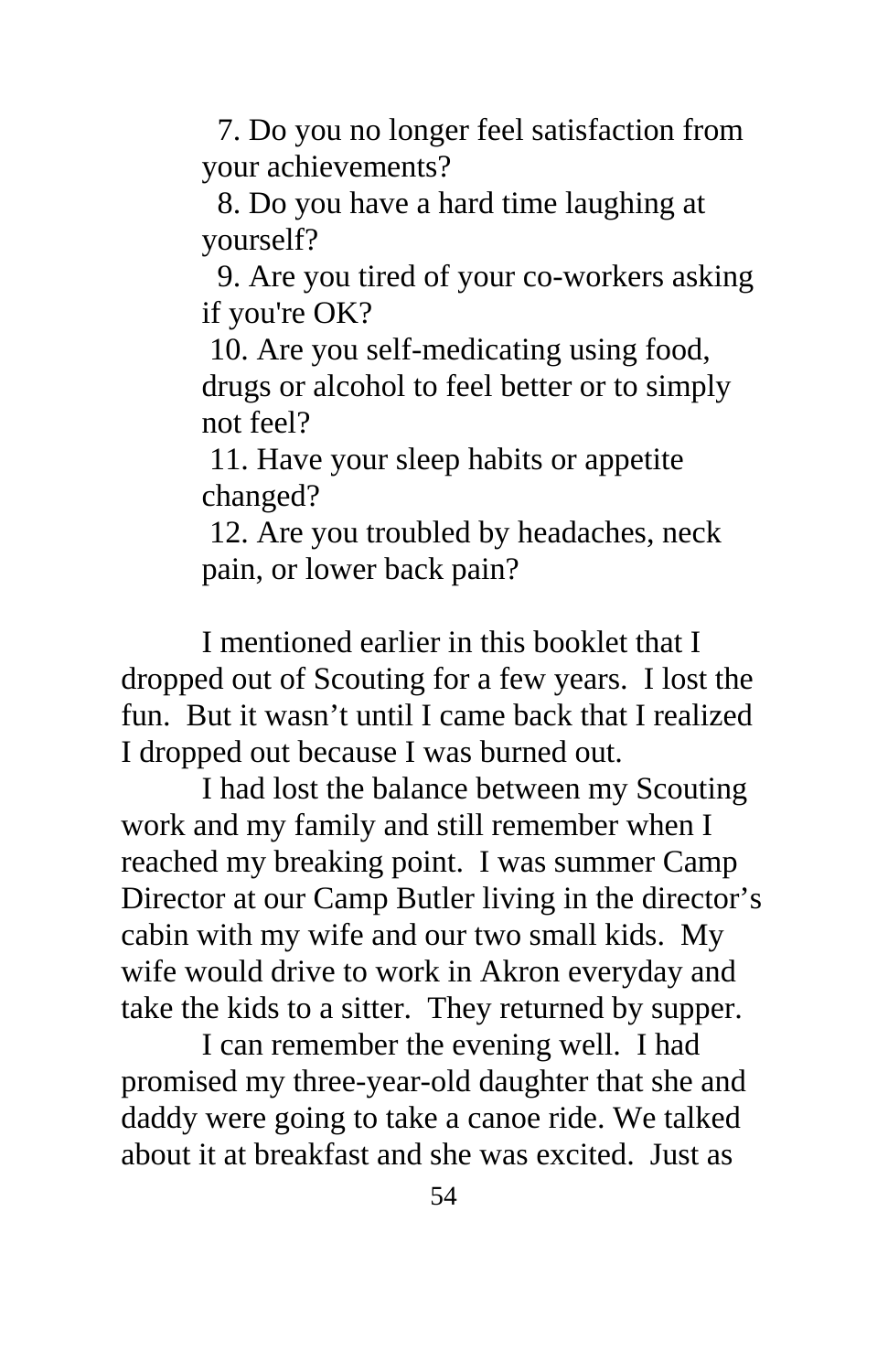we were heading to the lake, a Scoutmaster approached me with a problem. It needed my attention and I went with the leader and my daughter was in tears. I returned to the cabin after dark because it took much longer than expected. In retrospect, it was a troop problem and not a camp problem.

 But my problem was that I broke my daughter's heart and then I was the one who broke down in tears. I was out of balance and at that time the camp was no place for a young family and a guy who was trying to be all things to all people.

 I had became stretched way too thin in Scouting: District Commissioner, Camp Director, Unit Leaders, and Trainer. They took a toll and I became critical and sarcastic. The fun was gone. I had to drag myself to meetings and had become irritable and impatient. The energy was zapped.

 So, I left. I didn't drop out, I just left. At the end of summer camp, I stopped Scouting and had no desire to ever come back. Living testimony of burn out!

 But, I did came back. So, maybe those good Scouters who left will as well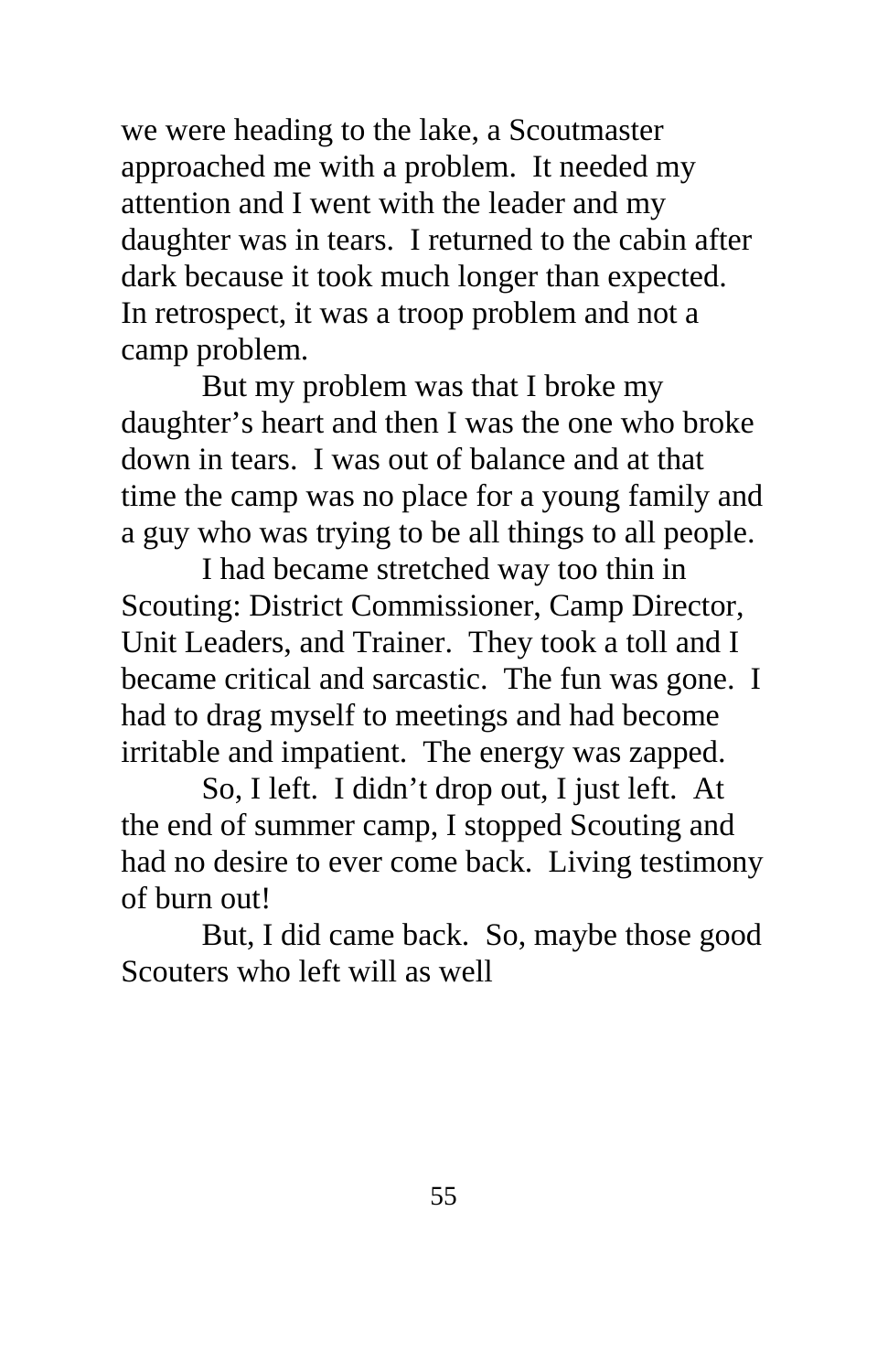#### "Burnout is nature's way of telling you, you've been going through the motions your soul has departed; you're a zombie, a member of the walking dead, a sleepwalker." Sam Keen, American author, professor, philosopher, and contributing editor of *Psychology Today*

"Hey, let's be careful out there." Sergeant Phil Esterhaus, *Hill Street Blues*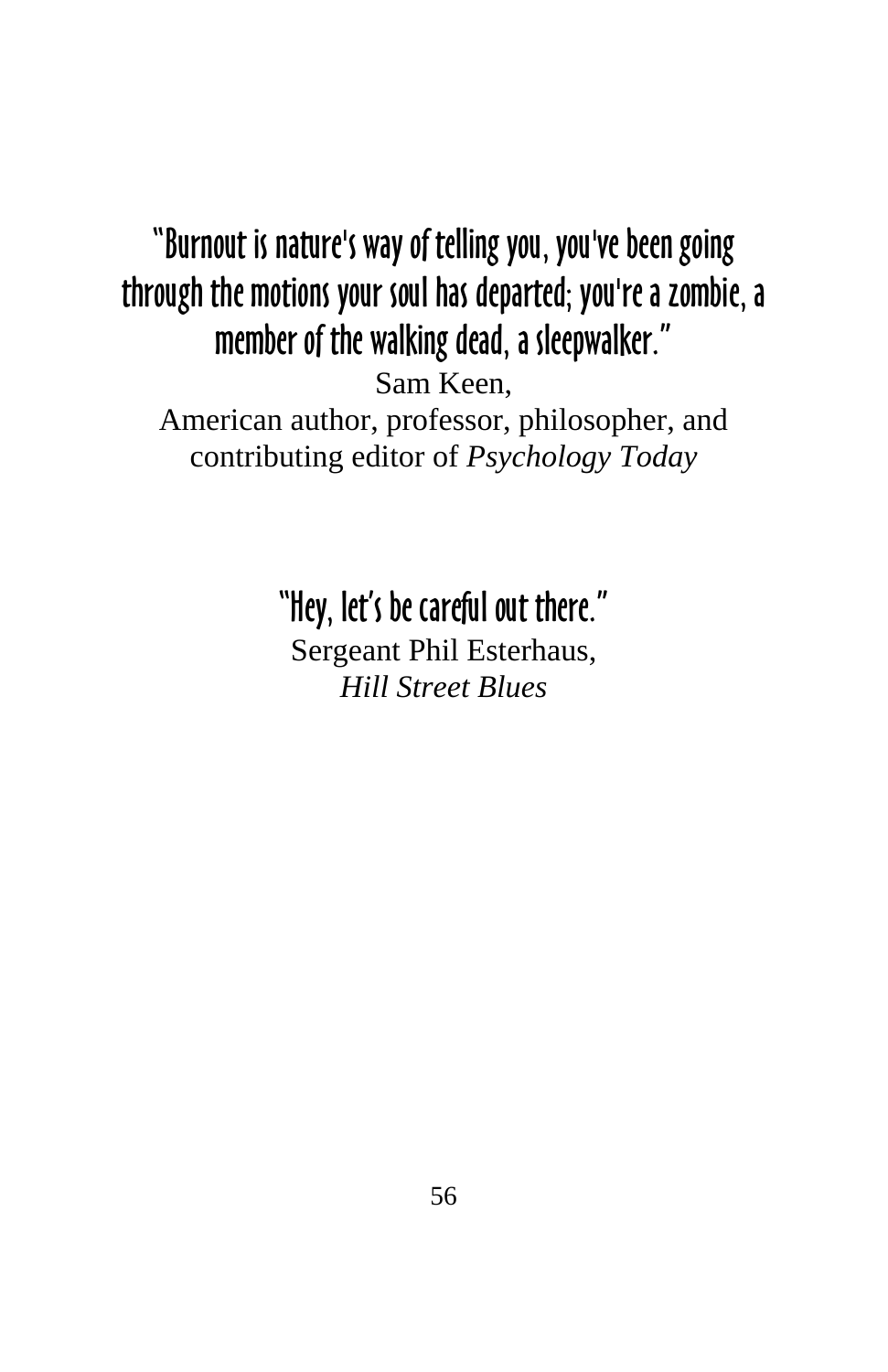# Their Job Changed **Conclusion #5**

 About 11% of the leaders recognized this to be an issue why we lose Scouters. There isn't a whole lot we can do about it. If somebody's hours change or he takes on a new job, there's not much you can say.

 But, what you can say is important! You can reassure that leader that anytime he or she can help, then by all means, help.

 It's like the older Scout who is in high school and busy with school activities. He is reassured that the troop runs twelve months a year and whenever he can attend he is welcomed.

 The majority of employment changes are in two areas: shift change or new job. I think you just roll with it and remind the leader that there are plenty of campouts and others activities where help is needed.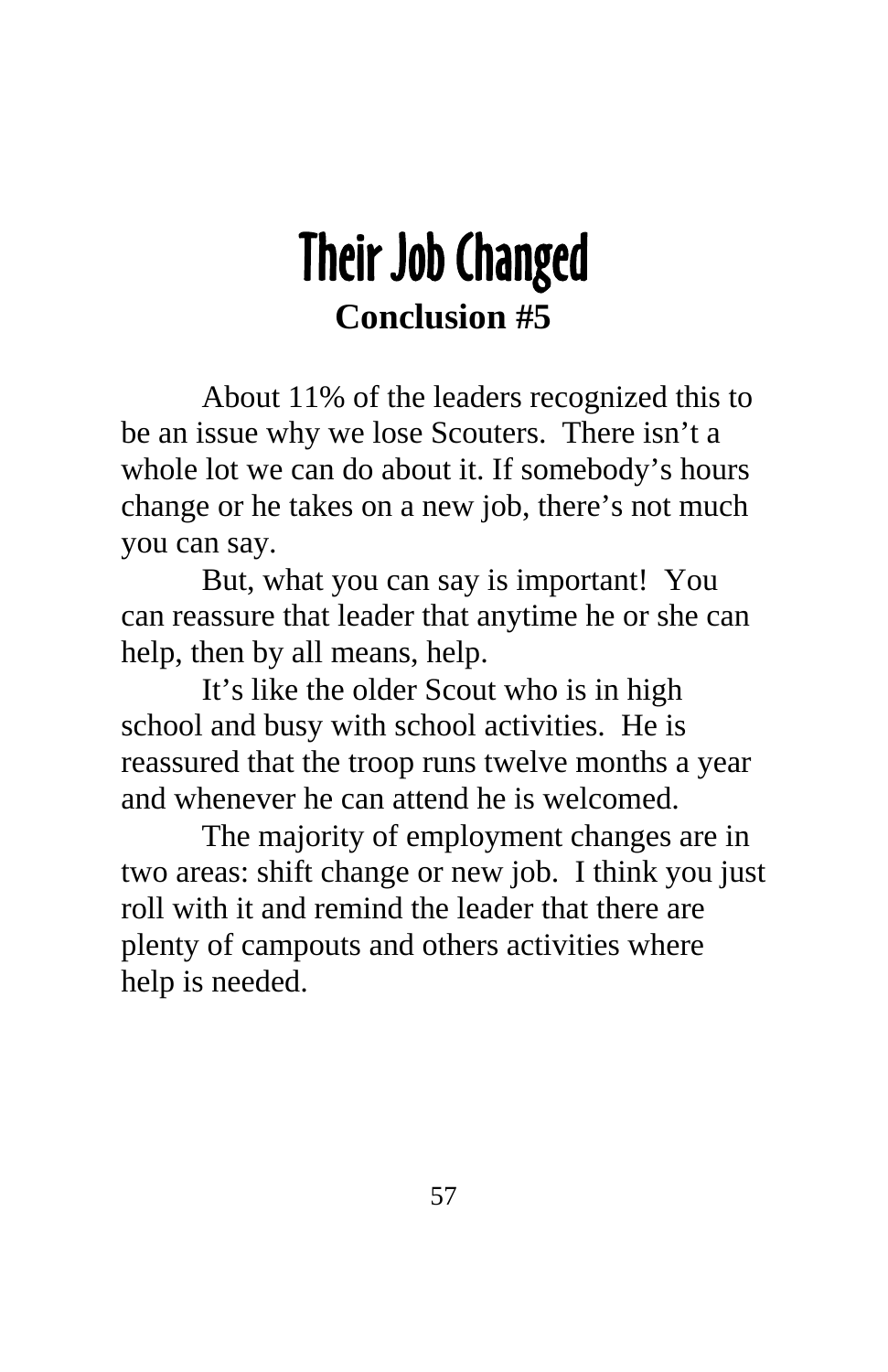#### "The best way to appreciate your job is to imagine yourself without one." Oscar Wilde (1854-1900), Irish Poet, Novelist, Dramatist and Critic

#### "Choose a job you love and you will never have to work a day in your life." Confucius (551-479BC) China's most famous teacher and philosopher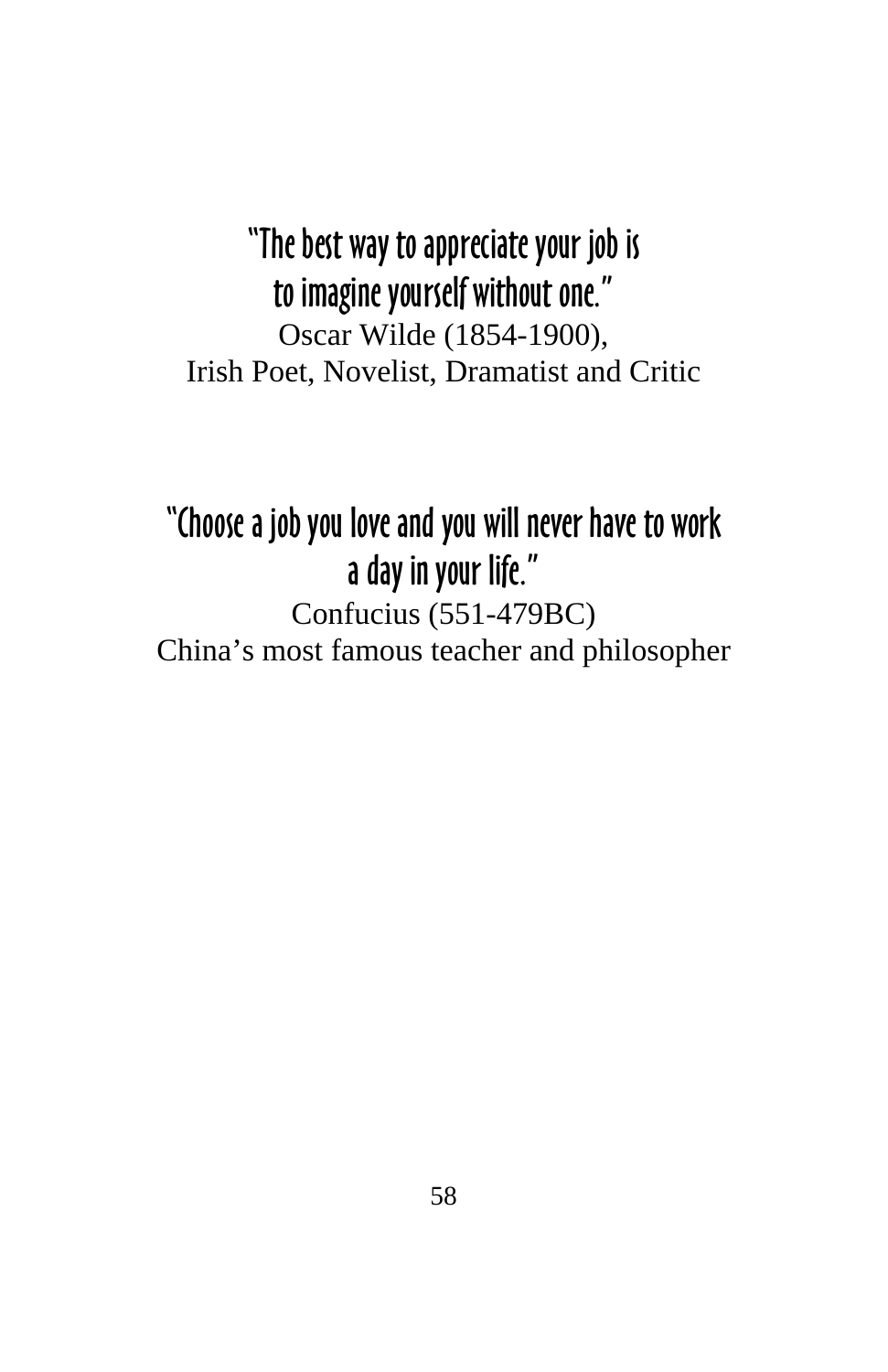# They Got Fed Up With "Politics" or Lack of Support **Conclusion #6**

 About 10% of the leaders recognized this as an important reason why we loose Scouters. Many included comments when mentioning this:

> "They got fed up with a lack of interest and lack of support from the District."

 "You can only put up with the shenanigans of the Council for so long and then you vote with your feet."

 "The District wasn't there when we needed help."

"Too many Council games and politics."

 As someone who has worked at the District, Council, and Area levels, I've heard comments like these before. And some are well deserved. I remember when I was a District Commissioner years ago and the Commissioner staff let a troop down. We didn't offer the support we should have and it caused a good leader to leave.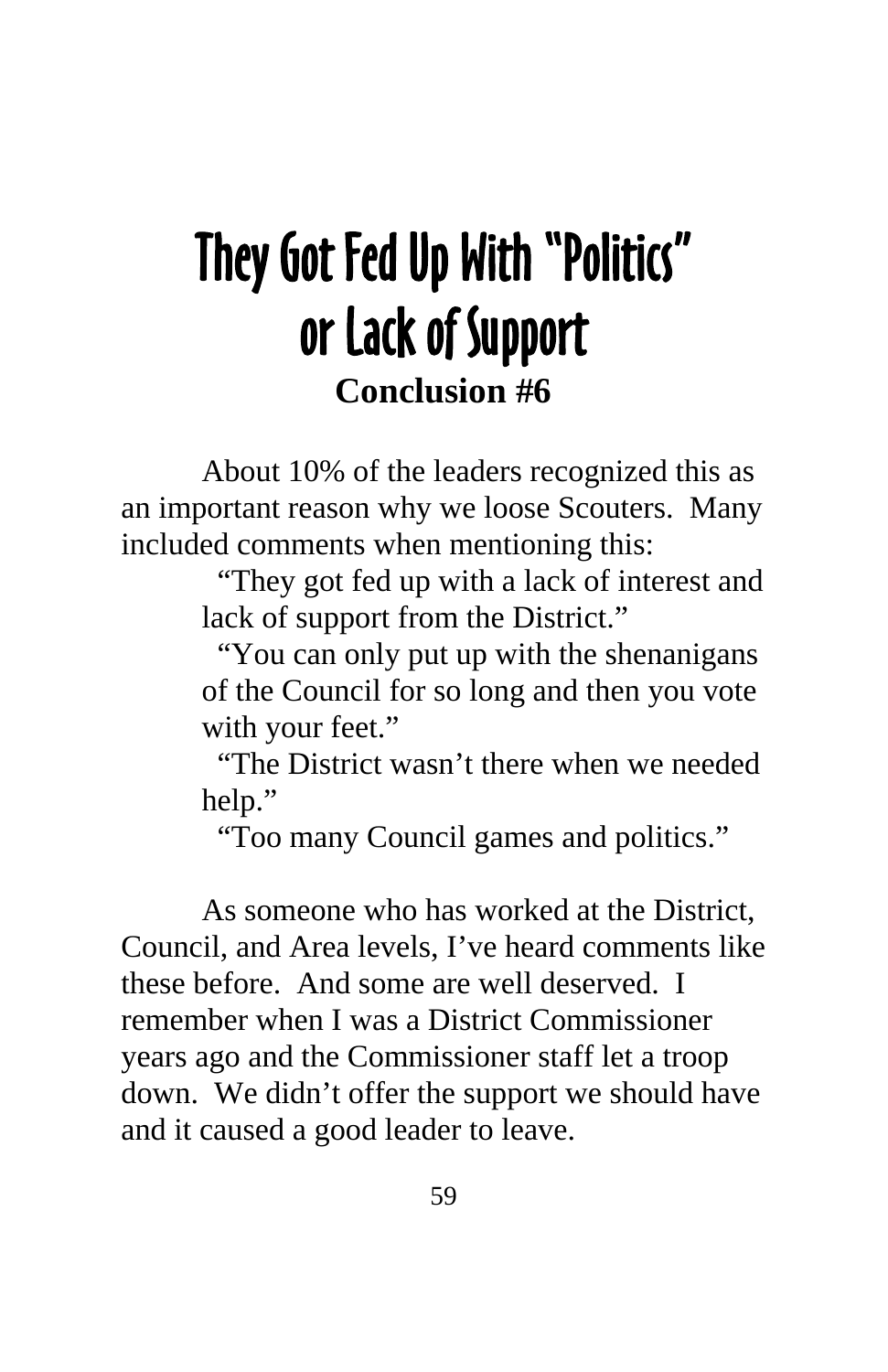As one who has attended and taught many training sessions from the unit level to the national level, I can tell you that unit satisfaction is top priority. I can tell you that tough issues are discussed and District personnel, mostly Commissioners, are trained to be able to handle unit problems. Most Commissioners I know hate hearing that a unit didn't feel supported. It's the same at the Council level.

 But I guess it's like life itself, some days you get it right and some days you don't. The goal is to get it right more than you get it wrong!

 Bottom line - we keep preaching and teaching about unit service. I know I will.

"Success seems to be connected with action. Successful people keep moving. They make mistakes, but they don't quit." Conrad Hilton (1887-1979) American Hotelier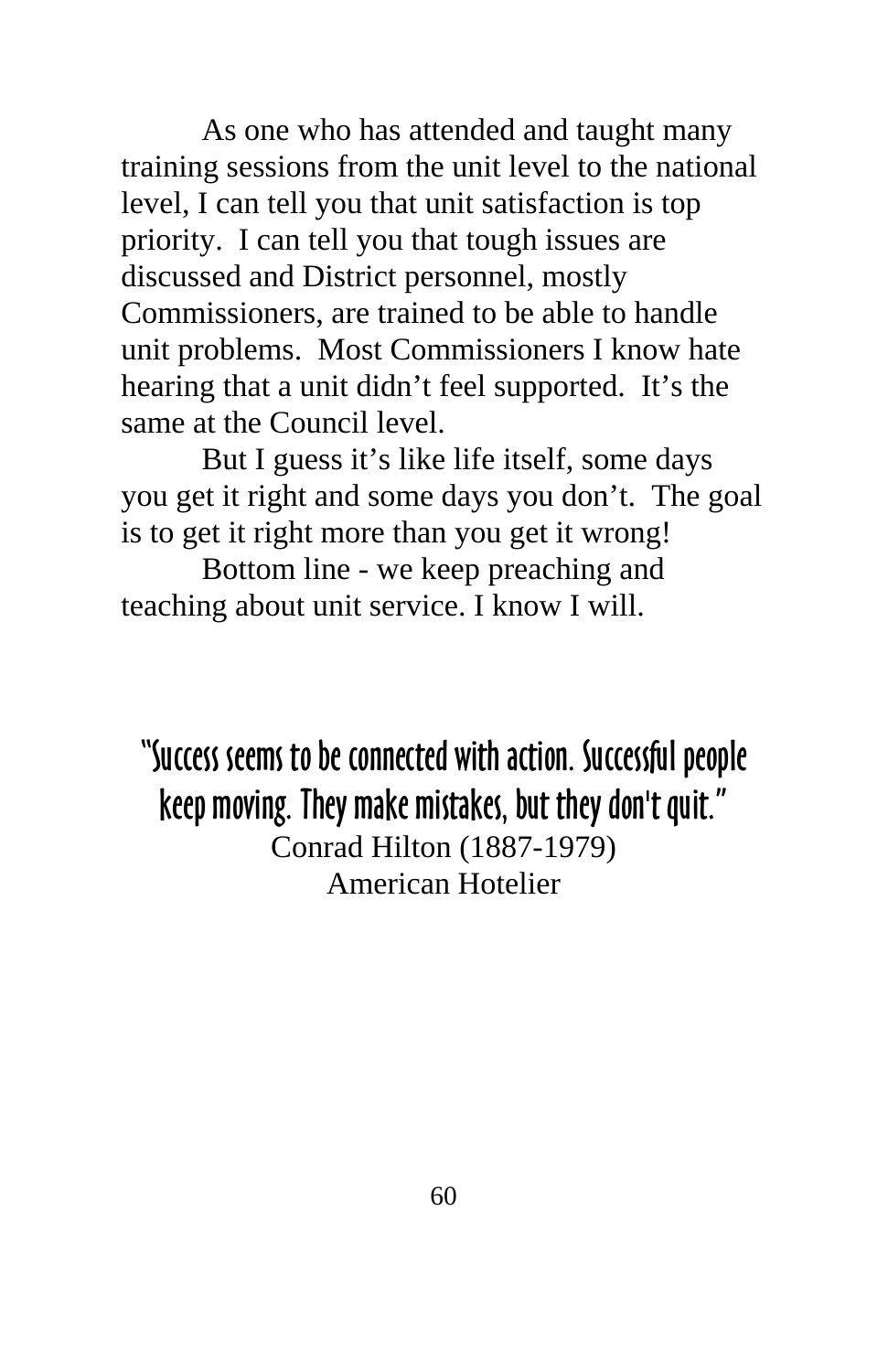# **Summary**

 There were 339 Scouters surveyed. About one third of the Scouters (32.4%) had been leaders from one to five years while another third (34.2%) had been leaders for six to ten years. That meant that two-thirds (66.6%) of the Scouters, had been leaders for ten years or less.

 About one quarter of them had eleven to twenty years of leadership, 5.4% had twenty-one to thirty years experience, and 3.8% had more than thirty-one years in leadership.

 They ranged in age from 18 (born in 1990) to 70 (born in 1938). The average age of the Scouters was about 46.

 Almost two-thirds of the men (61.1%) were Cub Scouts and about the same (62.6%) were Boy Scouts. Those who were Explorers or Venture Scouts were 12.5%. Almost one-third of the men are Eagle Scouts.

Why They Stay

1. They want to help boys

2. They want to be with their sons.

3. They want to have fun.

4. They like to camp.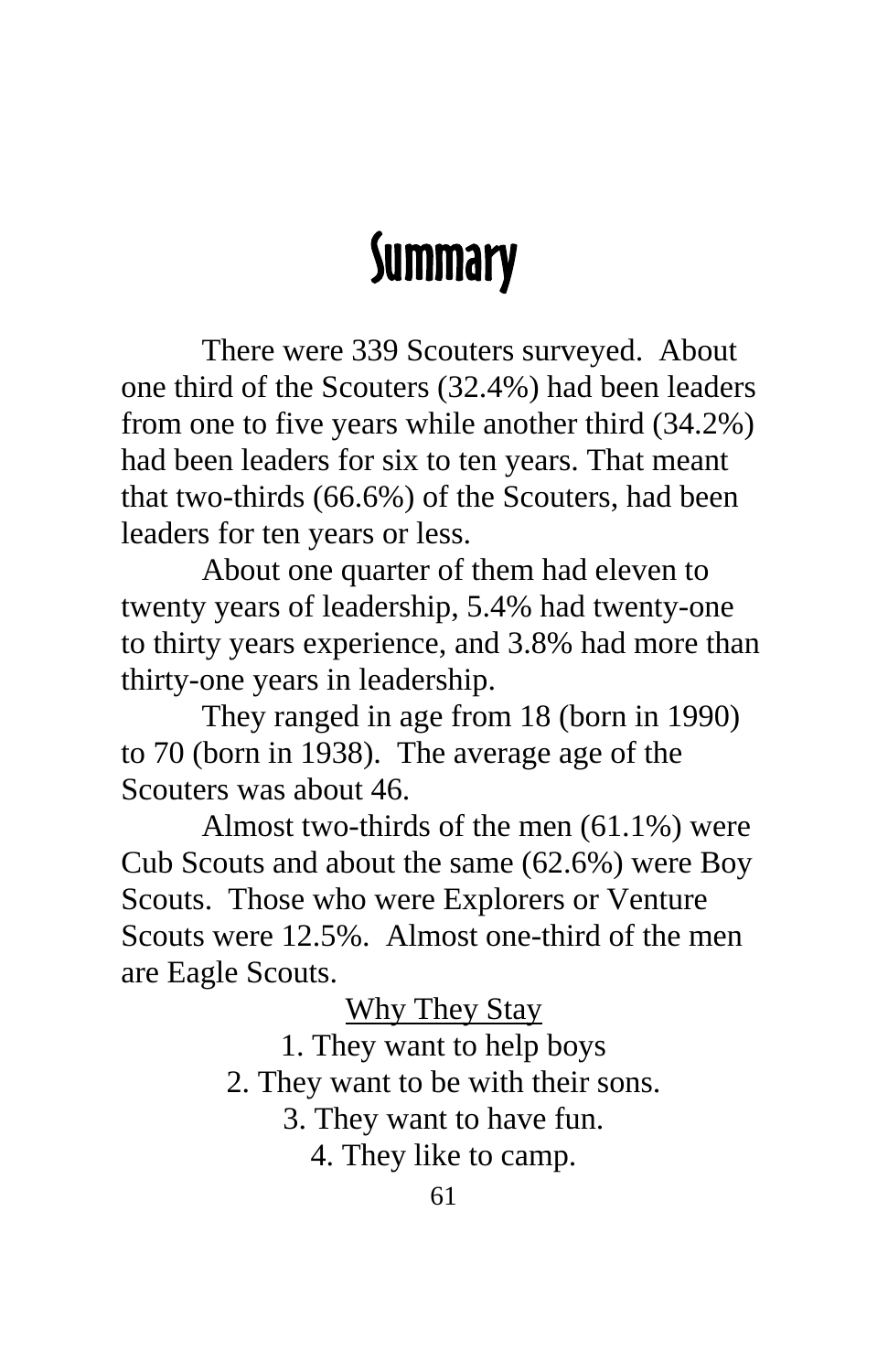5. They accept the values.

6. They like the program.

7. They enjoy the fellowship.

8. They want to give back (the Eagle Scouts).

Why They Stay and Tenure in Scouting *1-5 Years Experience*  $1<sup>st</sup>$  - Help boys  $2<sup>nd</sup>$  - Sons  $3^{rd}$  - Fun  $4<sup>th</sup>$  - Camping 5th - Program  $6<sup>th</sup>$  - Values  $7<sup>th</sup>$  - Fellowship

> *6-10 Years Experience*  $1<sup>st</sup>$  - Help boys  $2^{nd}$  - Sons 3rd - Values  $4^{\text{th}}$  - Fun  $5<sup>th</sup>$  - Camping  $6<sup>th</sup>$  - Program  $7<sup>th</sup>$  – Fellowship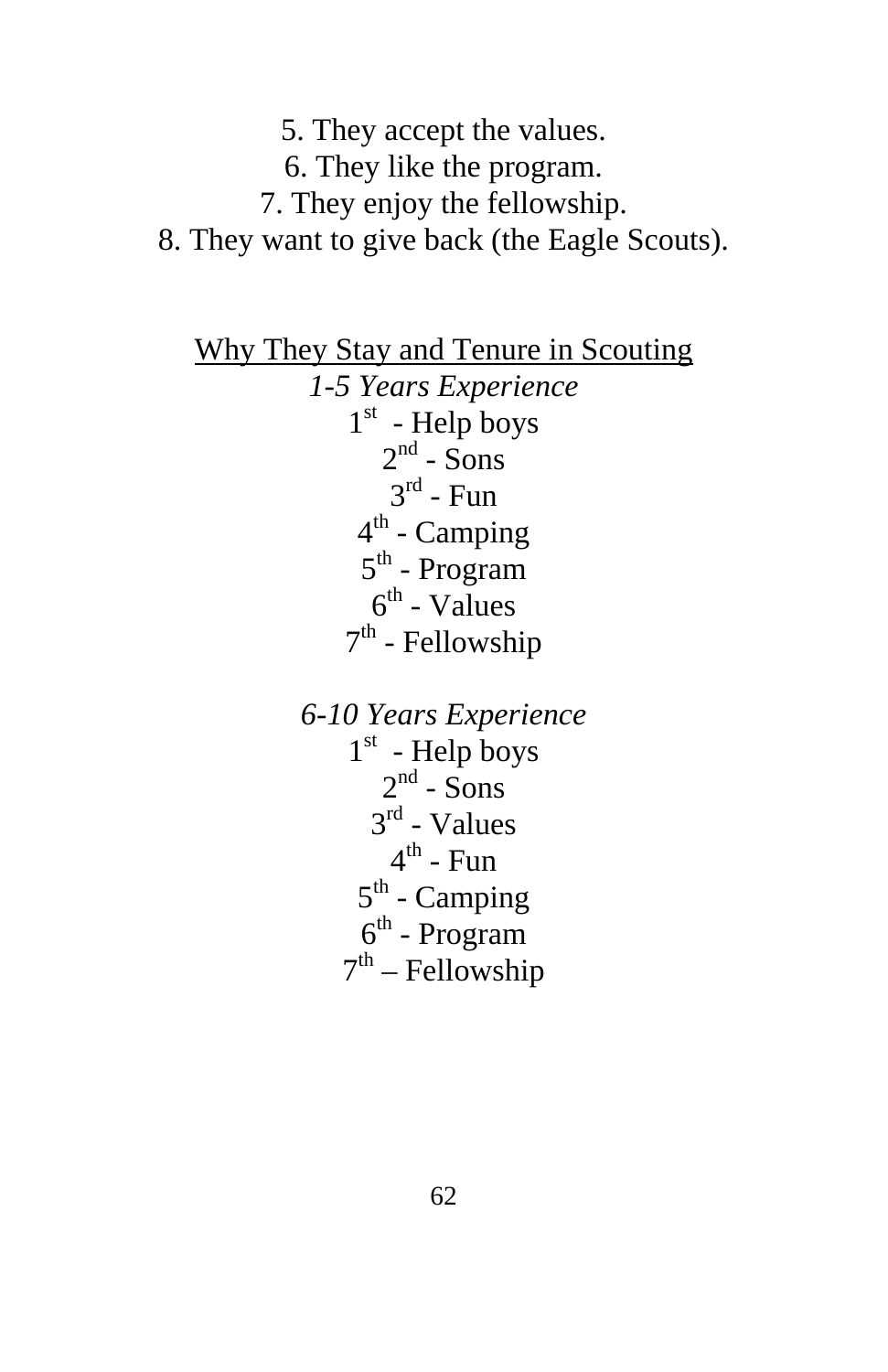*11-20 Years Experience*  $1<sup>st</sup>$  - Help boys  $2<sup>nd</sup>$  - Fellowship  $3<sup>rd</sup>$  - Fun  $4^{th}$  - Sons  $5<sup>th</sup>$  - Camping  $6<sup>th</sup>$  - Values  $7<sup>th</sup>$  - Program

- *21-30 Years Experience*  $1<sup>st</sup>$  - Help boys  $2<sup>nd</sup>$  - Values  $3^{rd}$  - Fun 4th - Program  $5<sup>th</sup>$  - Camping  $6<sup>th</sup>$  - Fellowship  $7<sup>th</sup>$  - Sons
- *31+ Years Experience*  $1<sup>st</sup>$  - Help boys  $2<sup>nd</sup>$  - Program  $3<sup>rd</sup>$  - Sons  $4<sup>th</sup>$  - Camping  $5<sup>th</sup>$  - Values  $6<sup>th</sup>$  - Fellowship  $7<sup>th</sup>$  - Fun